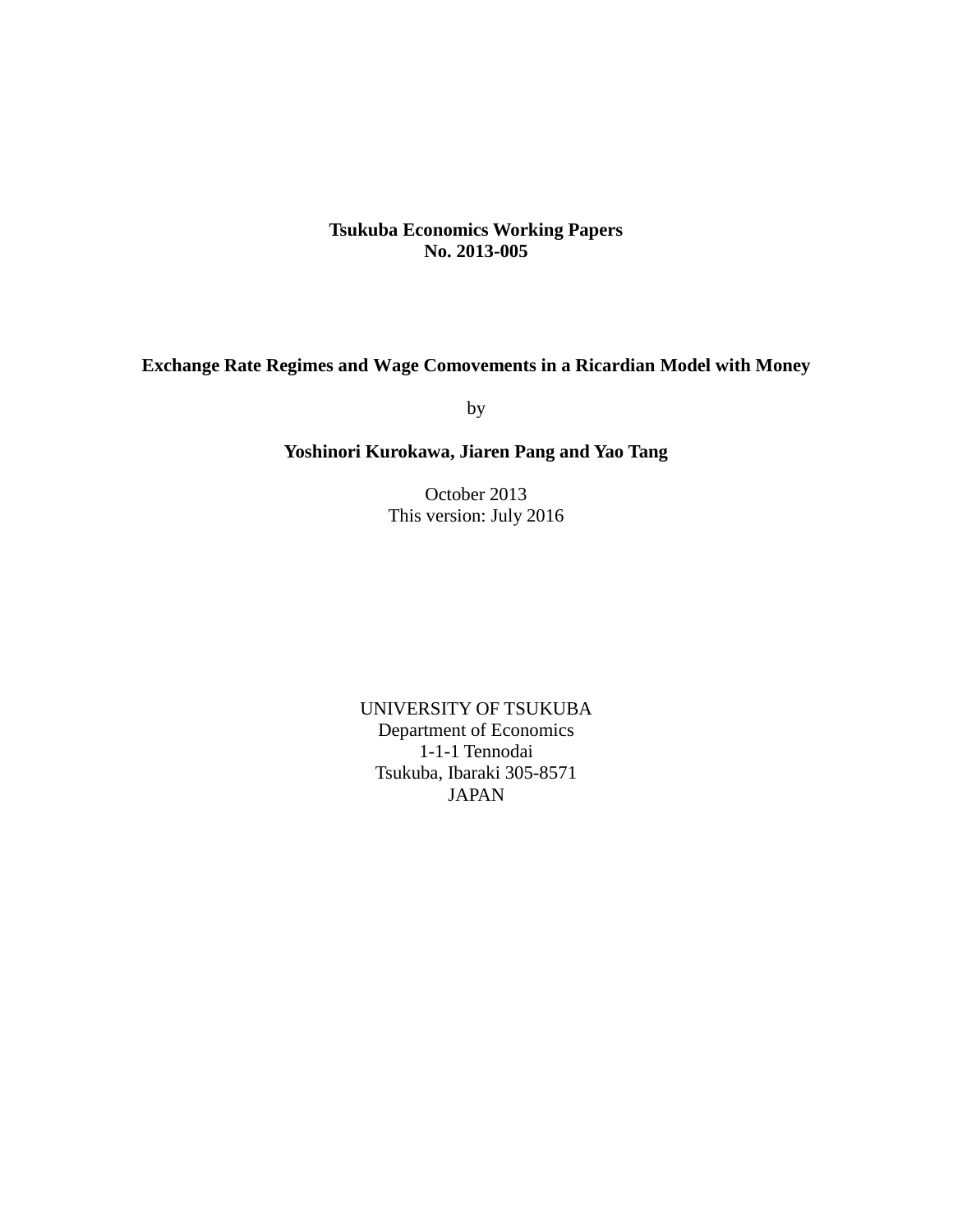# Exchange Rate Regimes and Wage Comovements in a Ricardian Model with Money*<sup>∗</sup>*

Yoshinori Kurokawa, Jiaren Pang, and Yao Tang*†*

July 6, 2016

#### **Abstract**

We construct a Ricardian model of trade with money and trade costs. The model predicts that the nominal wages of the trading countries exhibit stronger positive comovements when the countries fix their bilateral exchange rates, while comovements of real wages are not affected by exchange rate regimes. Our numerical experiments suggest that a reduction in trade costs increases both nominal and real wage comovements, regardless of regimes. When downward nominal wage rigidity is introduced, nominal wage comovements under the fixed regime remain stronger than under the flexible regime and the difference is smaller on the shorter time horizon, while a slight difference in real wage comovements between the two regimes shows up and is larger on the shorter time horizon. When we consider membership in the Economic and Monetary Union of the European Union as a fixed exchange rate regime, panel regression results based on data from OECD countries are broadly consistent with our model and numerical experiments.

*JEL classification: F16, F31, F45*

*Keywords: Ricardian model, fixed exchange rate regime, currency union, trade, wage comovements*

*<sup>∗</sup>*The authors are grateful for suggestions and comments from the editor, two anonymous referees, Kenneth Chan, Rachel Connelly, Deb DeGraff, Masahiro Endo, Wilfred Ethier, John Fitzgerald, Tadashi Hisanaga, Jyota Ishikawa, Yuji Kawano, Zorina Khan, Fukunari Kimura, Kozo Kiyota, Hiroshi Kodaira, Steve Matusz, Atsushi Ohyama, Michihiro Ohyama, Hiroyuki Okada, Ke Pang, Gina Pieters, Pau Pujolas, Kimihito Sakurai, Masao Satake, Hua Shang, Yoshimasa Shirai, Chetan Subramanian, Harutaka Takahashi, Hylke Vandenbussche, Chu-Ping Vijverberg, Wim Vijverberg, Hung-Jen Wang, Robert Zymek, and participants at the Spring 2011 Midwest International Economics Meetings, the 2011 JEA Autumn Meeting, the Chukyo/Kyoto International Conference on International Trade and Macroeconomic Dynamics, the Japan Society of International Economics KANTO, the CEANA-NTU-TEA Session at the 2013 ASSA Annual Meetings, the 2013 Chinese Economists Society Meeting, the 2014 NASM of the Econometric Society, and the 2014 SAET conference. This paper is a substantially revised version of the working paper, "Exchange Rate Regimes, Trade, and the Wage Comovements". All errors are ours.

*<sup>†</sup>*Kurokawa: Faculty of Humanities and Social Sciences, University of Tsukuba, 1-1-1 Tennodai, Tsukuba, Ibaraki 305-8571, Japan; E-mail: kurokawa.yoshi.fw@u.tsukuba.ac.jp. Pang: Department of Finance, School of Economics and Management, Tsinghua University, Beijing 100084, China; E-mail: pangjr@sem.tsinghua.edu.cn. Tang: Corresponding author; Department of Economics, Bowdoin College, 9700 College Station, Brunswick, Maine 04011-8497, USA; E-mail: ytang@bowdoin.edu.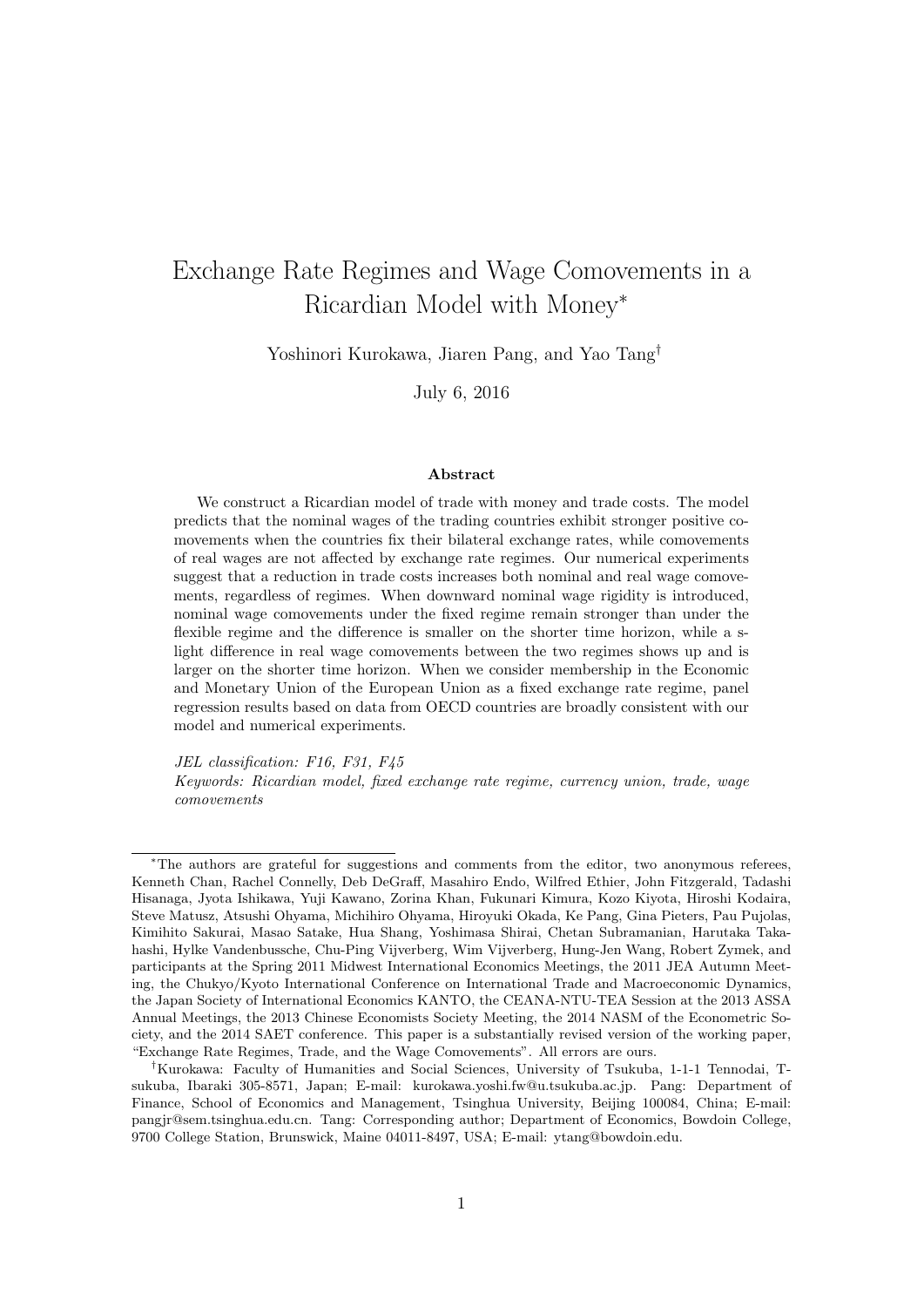### **1 Introduction**

Prices in a country tend to comove positively with prices in its trading partner to which it pegs its currency (e.g., Edwards, 1993; Calvo and Vegh, 1994; Willett, 1998). In addition, price levels and wage levels are strongly and positively correlated across countries (e.g., Crucini and Yilmazkuday, 2014), which indicates that wages can be approximately representative of prices. These two observations suggest that under a fixed exchange rate regime, nominal wages should comove positively between trading countries. This possibility is important particularly for countries that peg their currency or join a currency union because their wages can be tightly linked to wages in their trading partners. In fact, McKinnon (2005, 2006) argues that it is nominal wage changes that would be the main vehicle of international adjustment under a fixed exchange rate.

Few studies, however, have theoretically or empirically investigated comovements of nominal wages. This is probably because typical trade models are real models and thus do not explicitly address the monetary aspects of trade, although Dornbusch, Fischer and Samuelson (1977) and Ito and Ohyama (1985) note that it is possible to extend the discussion of the standard Ricardian model of trade to analyze nominal variables. This paper now fills this void by developing a Ricardian model with money and trade costs and using it to guide our empirical analysis on the relationship between exchange rate regimes and wage comovements.

Our production structure extends the Ricardian model with a continuum of goods developed by Dornbusch et al. (1977) to a stochastic model. We are similar to Eaton and Kortum (2002) in that we extend the model of Dornbusch et al. (1977), but we differ from them in that the productivity distribution is stochastic over time in our model while it is not in Eaton and Kortum (2002). Our preference structure is novel in the Ricardian model literature in that our utility function is a money-in-the-utility function. The asset structure of our model follows Chari, Kehoe and McGrattan (2002).

We then use our model to analyze how exchange rate regimes affect nominal wage comovements between the trading countries, measured by nominal wage correlations. The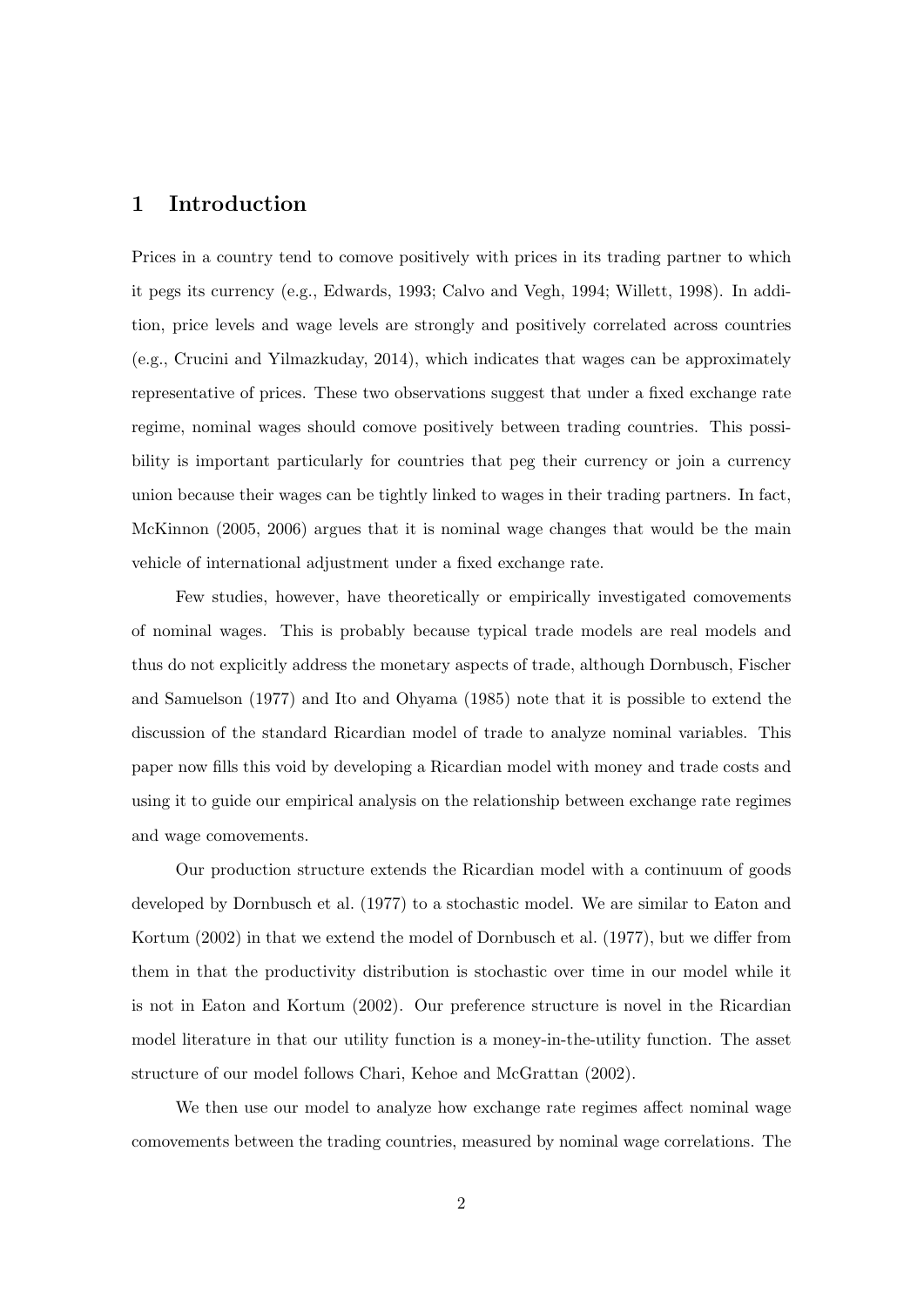main prediction is that nominal wages comove strongly and positively between trading countries that peg their currencies. This has implications for exchange rate policies. Under a fixed exchange rate regime, wage inflation in a foreign country can be accompanied by wage inflation in a home country. Under a flexible exchange rate regime, on the other hand, changes of exchange rates can shut out the repercussions of changes of nominal wages in a foreign country through trade.

We also conduct two numerical experiments that extend the baseline model. The first experiment varies trade costs to test if trade intensity matters for the comovements. We find that through an increase in trade intensity, a reduction in trade costs increases nominal wage comevements under both the fixed and flexible exchange rate regimes. The second experiment introduces downward nominal wage rigidity to guide and interpret regressions in the short run vs. the long run. We find that the comovements between home and foreign nominal wages decline under both regimes when rigidity is introduced. Meanwhile, nominal wage comovements under the fixed regime remain stronger than under the flexible regime and the difference between the two regimes is smaller on the shorter time horizon.

Immediately, a natural question is whether our findings about nominal wage comovements can be extended to real wage comovements. This is important particularly for households because their real purchasing power of earnings can be tightly linked to that in the trading partners. In our baseline model in which money is neutral, it is not surprising that exchange rate regimes do not interfere with real wage comovements. Meanwhile, our numerical analysis shows that a reduction in trade costs tends to increase real wage comovements under both the fixed and flexible exchange rate regimes. When we introduce downward nominal wage rigidity to break money neutrality, comovements in real wages decline slightly under both regimes, while a small difference in real wage comovements between the two regimes shows up and is larger on the shorter time horizon.

The theoretical results regarding the effects of (1) exchange rate remiges, (2) trade costs, and (3) nominal wage rigidity provide direct guidance to the following empirical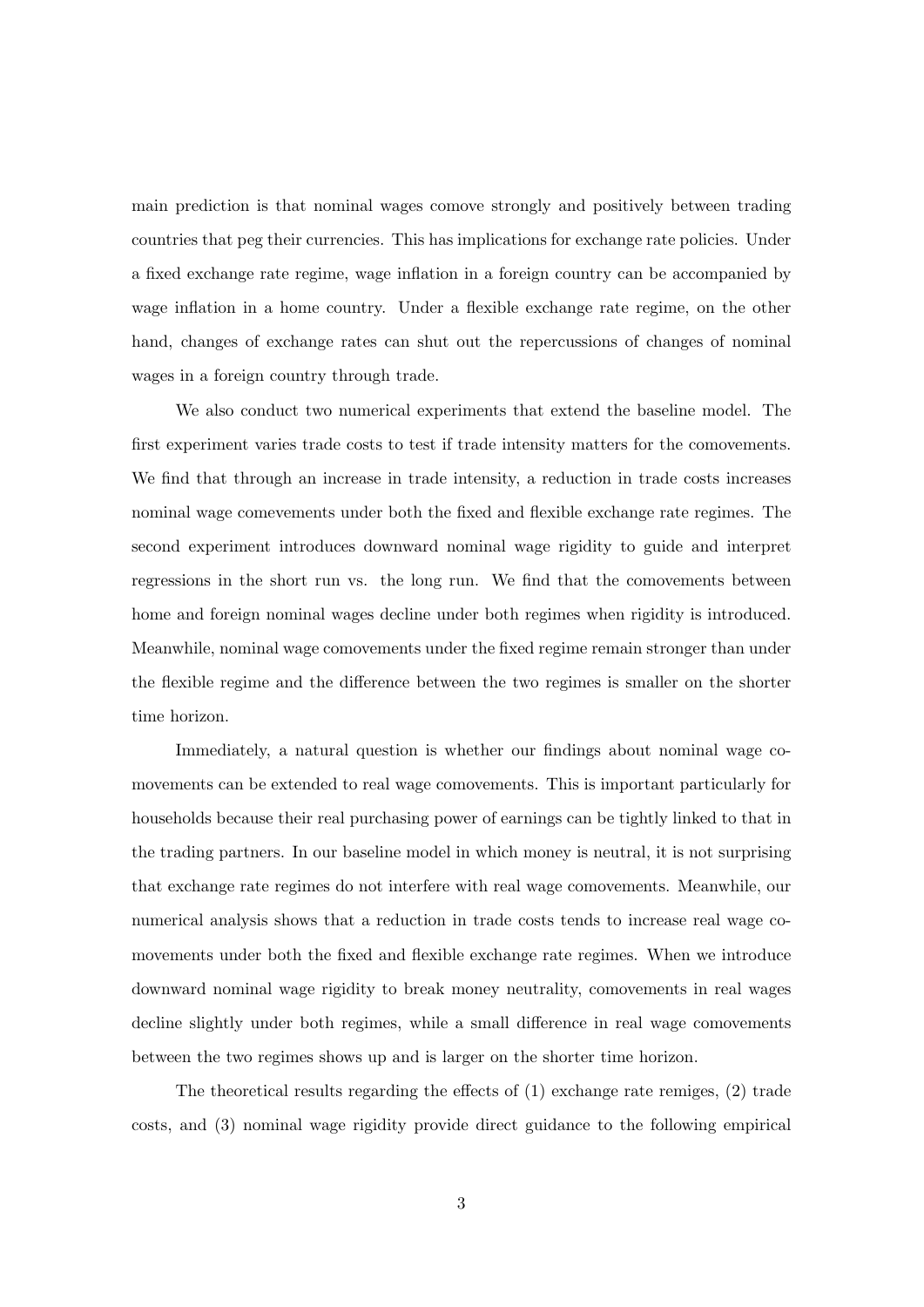questions: Do nominal and real wage comovements differ (1) under the fixed regime vs. the flexible regime, (2) with different levels of trade intensity, and (3) in the short-run vs. the long-run? To examine these questions, we collect panel data of 33 OECD countries from 1971 to 2012, and perform empirical analysis at one-year and four-year frequencies under the premise that nominal wage rigidity is more likely at the one-year frequency.

The regression results suggest that if a country and its main trade partner were in the Economic and Monetary Union (EMU) of the European Union, then their nominal wages experienced significantly stronger comovements. The positive effects of the EMU on comovements are smaller in the short run than in the long run, although the difference is statistically insignificant. When we restrict the sample to EMU countries, we find some evidence that these countries experienced stronger positive nominal wage comovements compared to the pre-euro era. For the non-EMU countries, there is no evidence that non-currency-union pegs strengthened nominal wage comovements. Turning to real wage comovements, country pairs with EMU membership had a more positive effect on real wage comovements in the short run than in the long run, although the effects were insignificant. Lastly, the trade intensity between two countries is positively correlated with the comovements of both nominal and real wages. These findings are broadly consistent with our model and numerical analysis.

Our paper thus makes the following contributions. First, it adds to the literature on exchange rates and wages. While many studies analyze the relationship between real exchange rates and real wages (e.g., Goldberg and Tracy 2000; Campa and Goldberg 2001), our paper examines the relationship between nominal exchange rates and both nominal and real wages. In particular, our paper reveals that the effects of trade on the nominal wage comovements between the trading countries are different under the fixed and flexible exchange rate regimes. To the best of our knowledge, our paper is the first to use a Ricardian model to analyze the relationship between exchange rates and wage comovements.

Second, our paper adds to the empirical evidence of nominal wage comovements.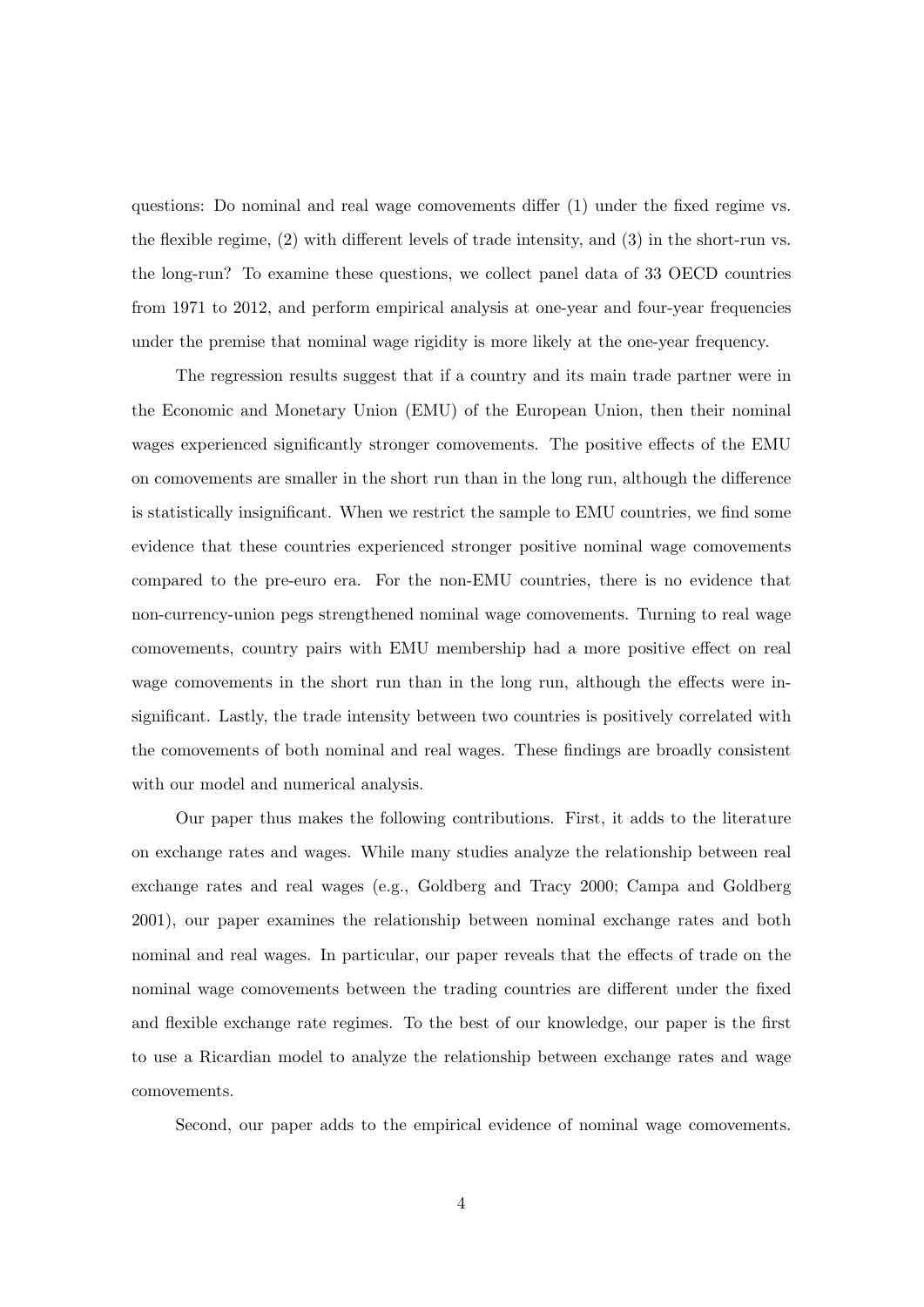There are three papers that also examine this subject and are closely related to our work. The first, Budd, Konings and Slaughter (2005), highlights the comovements of nominal wages within a multinational firm through internal risk sharing. The second, Robertson (2000), highlights the comovements of nominal wages, resulting from emigration, between the border region of Mexico and the U.S. and between the interior and border regions in Mexico. The third, Lamo, Perez and Schuknecht (2008), highlights the comovements of public and private sector nominal wages over business cycles since the 1960s in the euro area and a number of other OECD countries.<sup>1</sup> While these previous works focus on inter- and intra-country nominal wage comovements due to internal risk sharing within a multinational firm and emigration, we establish that trade and exchange rate regimes provide an alternative cause of nominal wage comovements.

Third, our paper adds to the literature on comovements of exchange rates and macroeconomic real variables. For example, Stockman (1987), Flood and Rose (1995), Obstfeld and Rogoff (1995a), Stockman (1998), Kollmann (2001), and Duarte, Restuccia and Waddle (2007) have analyzed comovements between nominal/real exchange rates and real variables such as output, but have not analyzed those between the domestic and foreign real variables. Baxter and Stockman (1989) and Chari et al. (2002) have analyzed both types of comovements, and the former study has also examined an effect of exchange rate regimes. In this line of studies, our paper is the closest to Baxter and Stockman (1989) in that both examine an effect of exchange rate regimes on comovements between the domestic and foreign real variables. However, our paper mainly studies comovements of real wages while they study comovements of output and government consumption. Additionally, our paper examines effects of trade intensity and nominal wage rigidity as well.

Fourth, our paper adds to the literature on the relationship between real exchange rates and the relative price of nontradable goods (e.g., Betts and Kehoe 2006, 2008). While

 $1$ Lamo et al. (2008) also study causal linkages between public and private sector wages, i.e., the public/private wage leadership. Their causality analysis suggests that although influences from the private sector appear on the whole to be stronger, there are direct and indirect feedback effects from a public wage setting in a number of countries as well. See the references in their paper for studies on wage leadership in a particular country (primarily Sweden and several others).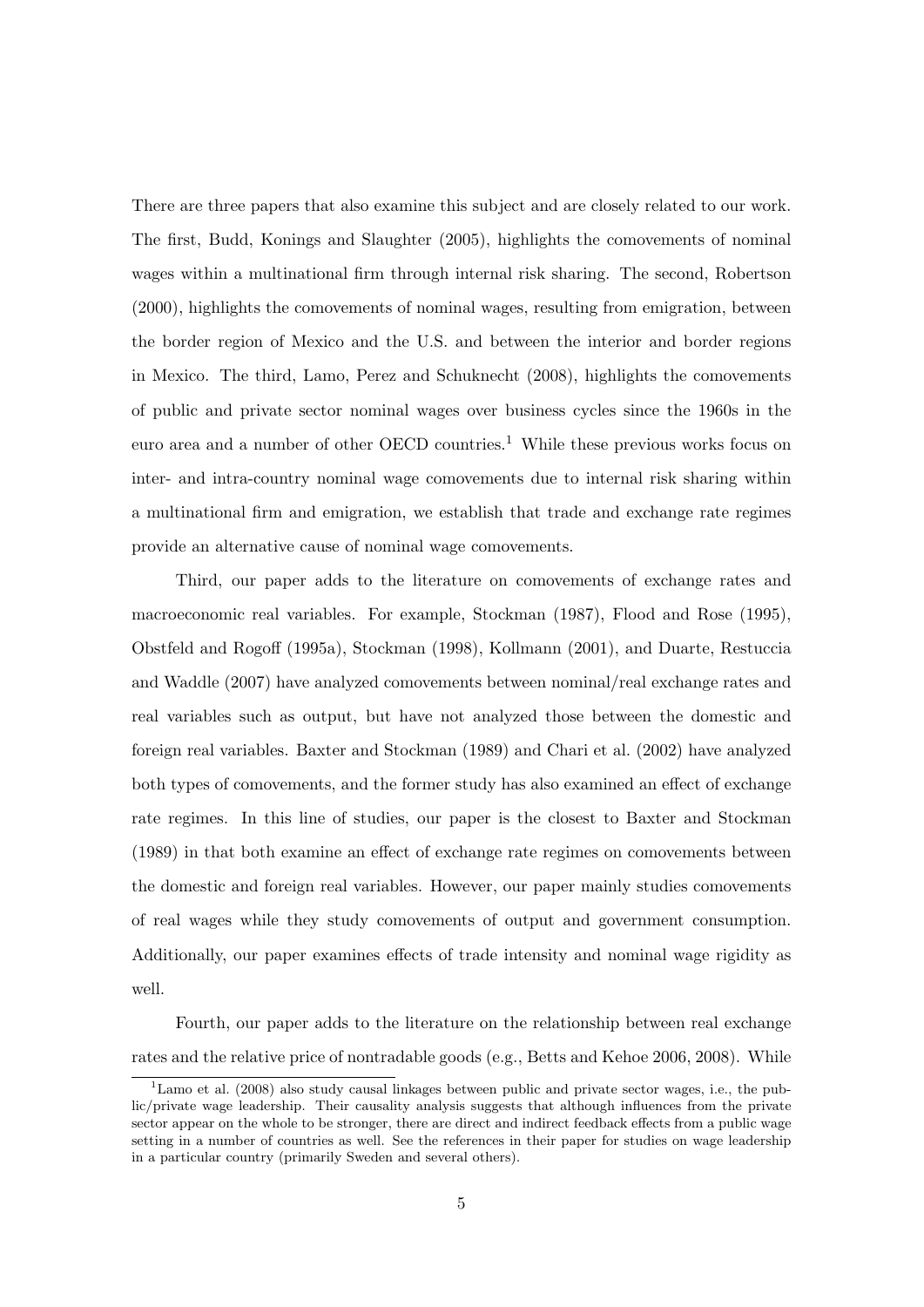past studies have derived this relationship from traditional real exchange rate theory, our paper derives it from a Ricardian model of trade with money and thus provides it with an alternative theoretical foundation.

The rest of this paper is organized as follows. In Section 2, we construct a Ricardian model with money and trade costs and derive the predictions on wage comovements. We present supporting empirical evidence in Section 3. Section 4 concludes by offering a brief discussion of the results.

## **2 Theory**

In this section, we construct a Ricardian model of trade with money and trade costs and thus address the monetary aspects of trade. As mentioned in the introduction, the setup of the model borrows from two main sources, first, the Ricardian models (Dornbusch et al., 1977; Eaton and Kortum, 2002), and second, models of money and exchange rates (Chari et al., 2002). The model in our paper is highly stylized, but it allows us to obtain clear insights about the effects of exchange rate regimes and trade on wage comovements.

#### **2.1 Model setup**

There are two countries, home and foreign. The variables associated with the home and foreign countries are indicated by superscripts *H* and *F*, respectively. Each country is capable of producing the same continuum of tradable goods. The goods are indexed by  $i \in [0,1]$ . There exist iceberg trade costs  $\tau \geq 0$ , i.e., when a country ships  $1 + \tau$  unit of goods to the other country, only 1 unit arrives. Because of trade costs, some tradable varieties may not be traded in equilibrium. Each country also produces a nontradable good, *z*. As in typical Ricardian models, there is only one input factor, labor, and it is perfectly mobile across industries within a country but immobile across countries.<sup>2</sup> Thus, wages are the same across industries within a country but can be different across countries.

 ${}^{2}$ Because our focus is on labor, similar to Eaton and Kortum (2002), our model does not include capital, maintaining the model in a simple form. In Section 3.1, however, we will discuss migration and capital movements and include their controls in our regressions.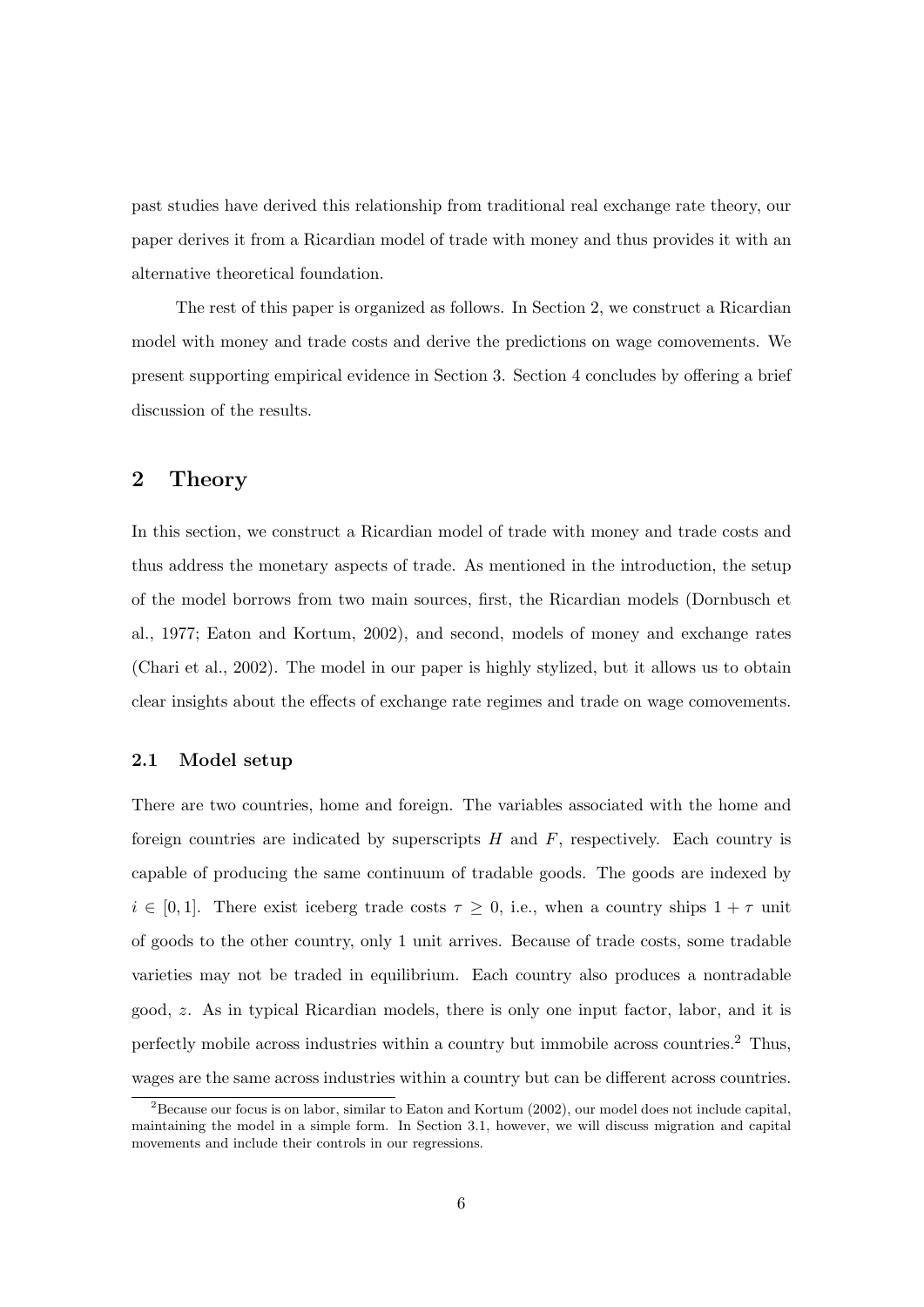The asset structure follows that of Chari et al. (2002). In each period *t*, the twocountry world economy experiences one of finitely many states, *s<sup>t</sup>* . The history of states up through period *t* is denoted by  $s^t = (s_0, s_1, ..., s_t)$ . The initial realization of  $s_0$  is given. In this economy, there are complete, state-contingent, and one-period bonds denominated in the *home* currency, and both home and foreign consumers can buy and sell these bonds.<sup>3</sup>

For country  $j = H, F$ , the period preference of the infinitely lived representative consumer is

$$
U_t^j = \frac{\left(C_t^j\right)^{1-\zeta}}{1-\zeta} - \kappa \frac{\left(L_t^j\right)^{1+\gamma}}{1+\gamma} + \chi h\left(\frac{M_t^j}{P_t^j}\right),\,
$$

where

$$
C_t^j = \left[ \left( \int_0^1 C_t^j(i)^{\frac{\eta-1}{\eta}} di \right)^{\frac{\eta}{\eta-1}\cdot\epsilon} \cdot C_t^j(z)^{1-\epsilon} \right],
$$

*ζ, κ, γ, χ* and  $η > 0$  and  $0 < ε < 1$ . To conserve space, we use the subscript *t* to indicate that a variable is in  $s^t$ . For example,  $U_t^j$  $t_i^{j}$  stands for  $U^{j}(s^t)$ , the utility in  $s^t$ . Here,  $C_t^{j}$ *t* (*i*) denotes the consumption of tradable good *i* in country *j*, and  $C_t^j$  $t_t^j(z)$  is the consumption of the nontradable good in country *j*. The parameter  $\eta$  governs the elasticity of substitution between tradable goods, and  $\epsilon$  is the fraction of expenditure that goes to the tradable goods. The quantity  $L_t^j$  $\frac{f}{t}$  is labor supply. The variables  $M_t^j$  $P_t^j$  and  $P_t^j$  $t_t^{(n)}$  are money supply and the aggregate price level.

<sup>&</sup>lt;sup>3</sup>Including bonds denominated in the foreign currency would be redundant as this does not add to the structure of the bond market.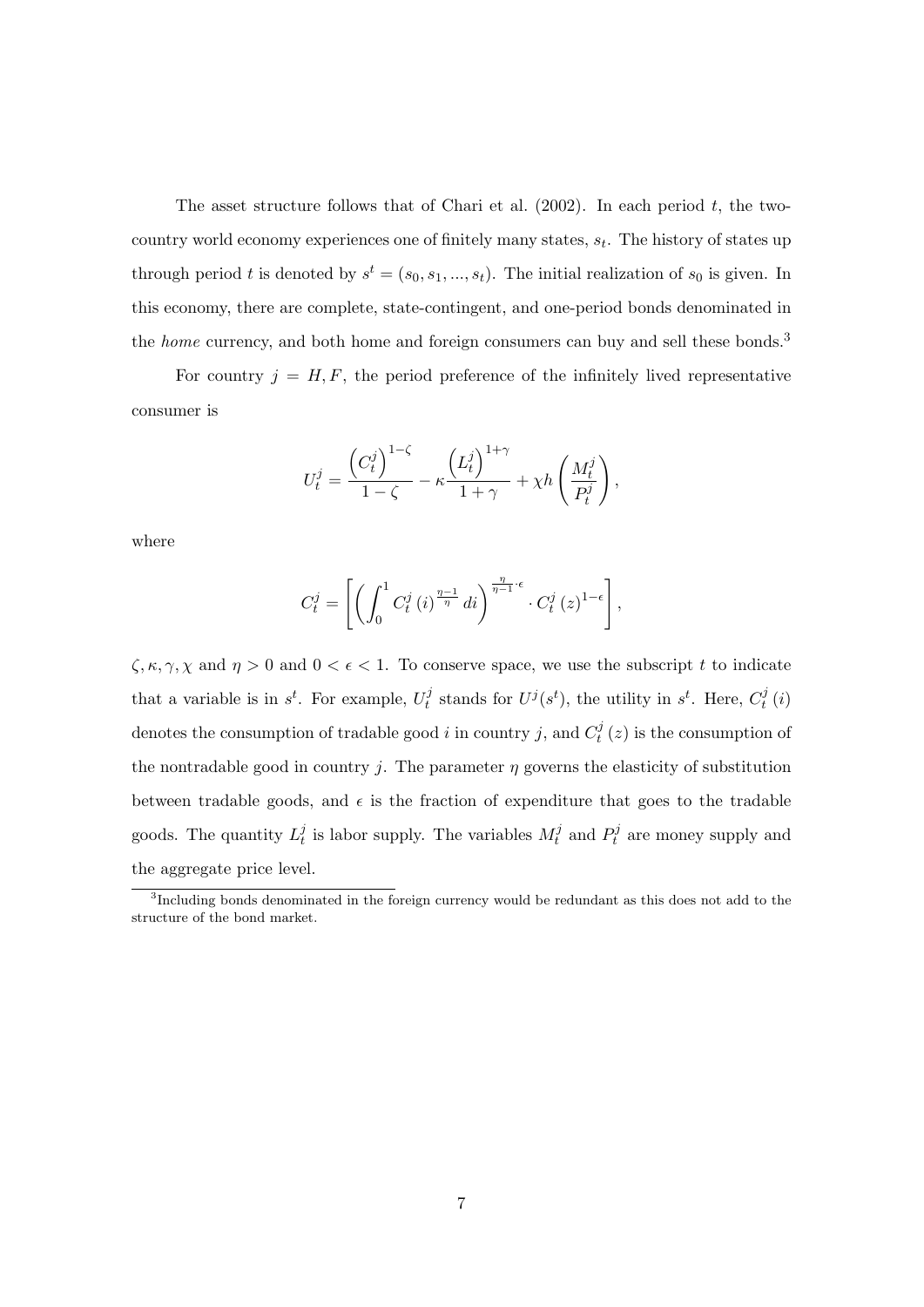The period budget constraint in each country is

$$
\int_{0}^{1} P_{Ht}(i) C_{t}^{H}(i) di + P_{t}^{H}(z) C_{t}^{H}(z) + M_{t}^{H} + \sum_{s_{t+1}} q_{t+1|t}^{H} B_{t+1}^{H}
$$
  
=  $W_{t}^{H} L_{t}^{H} + M_{t-1}^{H} + B_{t}^{H} + \Pi_{t}^{H} + T_{t}^{H},$   

$$
\int_{0}^{1} P_{Ft}(i) C_{t}^{F}(i) di + P_{t}^{F}(z) C_{t}^{F}(z) + M_{t}^{F} + \sum_{s_{t+1}} q_{t+1|t}^{H} B_{t+1}^{F}/e_{t}
$$
  
=  $W_{t}^{F} L_{t}^{F} + M_{t-1}^{F} + B_{t}^{F}/e_{t} + \Pi_{t}^{F} + T_{t}^{F}.$ 

There is also a borrowing constraint in each country

$$
B_{t+1}^H \ge -P_t^H \bar{b}^H,
$$
  

$$
B_{t+1}^F/e_t \ge -P_t^F \bar{b}^F.
$$

The variables  $P_{jt}(i)$ ,  $P_t^j$  $y_t^j(z)$ , and  $W_t^j$  $t<sub>t</sub><sup>j</sup>$  are the nominal price of tradable good *i*, the nominal price of nontradable good, and nominal wages, all denoted in the local currency.<sup>4</sup>  $B_{t+1}^j$  is the quantity of the nominal bond bought in period  $t$  and state  $s<sup>t</sup>$  with payoffs contingent on some particular state  $s_{t+1}$  at  $t+1$ ; one unit of this bond pays one unit of the *home* currency in period  $t + 1$  if the particular state  $s_{t+1}$  occurs and 0 otherwise.  $q_{t+1|t}^H$  is this bond's price in the *home* currency, and  $q_{t+1|t}^H = q_{t+1}^H / q_t^H$  clearly.  $e_t$  is the nominal exchange rate, defined as the price of foreign currency in the home currency.  $\Pi_t^j$  and  $T_t^j$  $t_t^j$  are profits of firms and a nominal transfer from the government of country *j*. The positive constant  $\bar{b}^j$  is the constraint on real borrowing. Our budget constraint is similar to that in the Chari et al. (2002) model, except that ours has the consumption of nontradable goods.

Given the prices  $P_{jt}(i)$  and  $P_t^j$  $t^{j}(z)$ , the minimization of the cost of  $C_t^{j}$  $t<sub>t</sub><sup>j</sup>$  yields the following unit cost of  $C_t^j$  $t_t^{j}$ , which we refer to as the price of  $C_t^{j}$ *t*

$$
P_t^j = \left[\epsilon^{-\epsilon} (1-\epsilon)^{\epsilon-1}\right] \left[\int_0^1 (P_{jt}(i))^{1-\eta} di\right]^{\frac{1}{1-\eta}\epsilon} \left(P_t^j(z)\right)^{1-\epsilon}.
$$

<sup>4</sup>A tradable good *i* that the consumer buys can be a home or foreign good, so there is no superscript *j* for the variable  $P_{it}(i)$ . Instead, we use the subscript *j* to indicate that it is the price that the consumer in country *j* actually pays.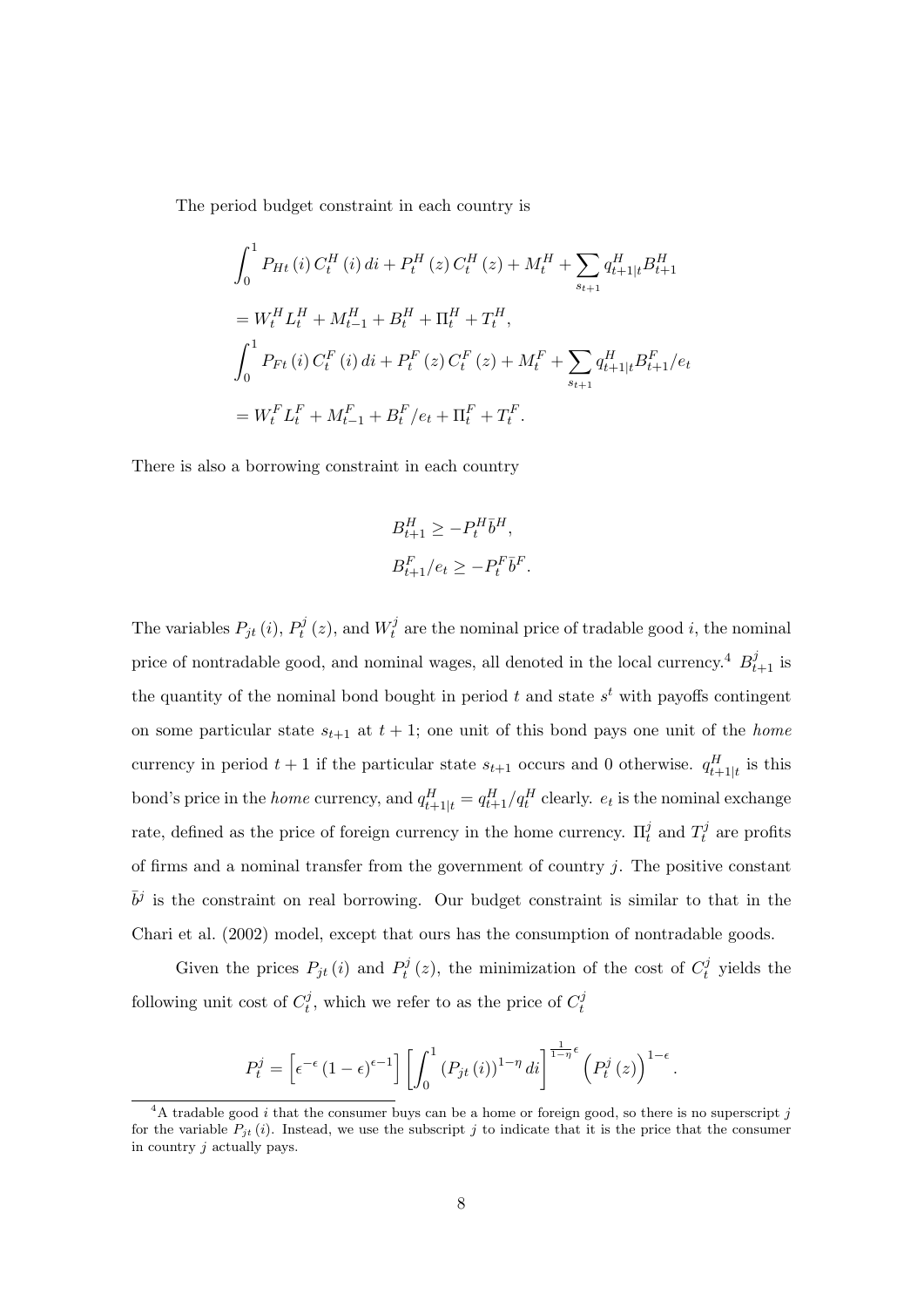Hence, the budget constraint in each country can be written as

$$
P_t^H C_t^H + M_t^H + \sum_{s_{t+1}} q_{t+1|t}^H B_{t+1}^H = W_t^H L_t^H + M_{t-1}^H + B_t^H + \Pi_t^H + T_t^H,
$$
  

$$
P_t^F C_t^F + M_t^F + \sum_{s_{t+1}} q_{t+1|t}^H B_{t+1}^F / e_t = W_t^F L_t^F + M_{t-1}^F + B_t^F / e_t + \Pi_t^F + T_t^F.
$$

The production technology for tradable and nontradable goods is

$$
Y_t^j(i) = A_t^j(i) L_t^j(i),
$$
  

$$
Y_t^j(z) = A_t^j(z) L_t^j(z),
$$

where  $A_t^j$  $f_t^j(i)$  and  $A_t^j$  $\partial_t^j(z)$  are the stochastic productivities. Here, we do not specify their stochastic processes because it is not necessary for the derivations of Propositions 1 and 2 in Section 2.2. In Section 2.3, we will specify them for further analysis.

The market for each tradable good is perfectly competitive. The home producers of good *i* have to compete with foreign producers of the same good. Home and foreign consumers only buy from the producers with the lowest price. Consequently, the domestic prices posted by the home and foreign firms for good *i* in their respective local currencies are

$$
P_t^H(i) = W_t^H / A_t^H(i),
$$
  

$$
P_t^F(i) = W_t^F / A_t^F(i),
$$

respectively, but the prevailing market prices that consumers in the home and foreign countries actually pay are now given by

$$
P_{Ht}(i) = min \{ P_t^H(i), (1 + \tau) P_t^F(i) e_t \},
$$
  

$$
P_{Ft}(i) = min \{ (1 + \tau) P_t^H(i) / e_t, P_t^F(i) \}.
$$

As in Dornbusch et al. (1977), we assume that  $A_t^H(i)/A_t^F(i)$  is strictly decreasing in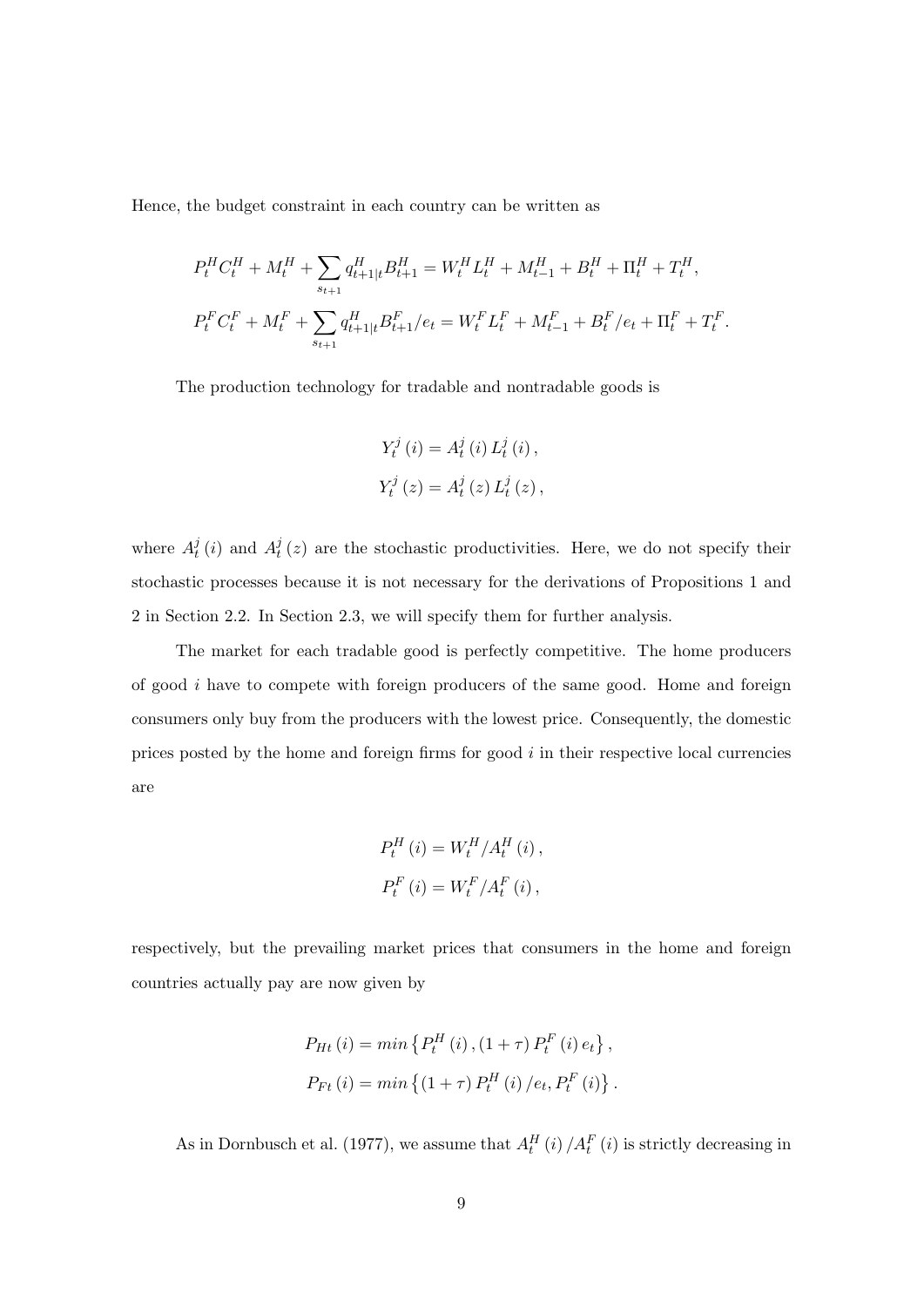*i*. Then it follows that  $P_t^H(i) / P_t^F(i)$  is strictly increasing in *i*. Thus, there exists a cutoff variety  $k_t^F$  such that for all  $i \in [0, k_t^F)$ ,  $P_t^H(i) < (1 + \tau) P_t^F(i) e_t$  holds. Similar, there exists a cutoff variety  $k_t^H < k_t^F$  such that for all  $i \in (k_t^H, 1], (1 + \tau) P_t^H(i) / e_t > P_t^F(i)$ holds. Therefore, varieties in  $[0, k_t^H)$  are produced only by the home country, while varieties in  $(k_t^F, 1]$  are produced only by the foreign country. The varieties  $i \in [k_t^H, k_t^F]$  are not traded due to the trade costs and are produced in both countries.

The market for nontradable goods is also perfectly competitive. Consequently, the local-currency prices for the nontradable goods are

$$
P_t^j(z) = W_t^j / A_t^j(z) .
$$

As in Chari et al. (2002), money is introduced into the utility function. The money supplies in the two countries follow stochastic processes, to be specified in Section 2.2 for different exchange rate regimes. In country  $j = H, F$ , any new money balance  $M_t^j - M_t^j$ *t−*1 is distributed to households through lump-sum transfer. That is,  $T_t^j = M_t^j - M_t^j$ *t−*1 . As in Chari et al. (2002), the equilibrium exchange rate is determined in the asset (bond) market and is given by the following first order condition

$$
e_t = \frac{P_t^H (C_t^H)^{\zeta}}{P_t^F (C_t^F)^{\zeta}} \delta = \frac{\lambda_t^F}{\lambda_t^H} \delta,
$$
\n(1)

where  $\delta$  is a constant depending on the state of the economy in the initial period, and is the marginal utility of consumption per the home currency in the home country relative to that in the foreign country in the initial period. The variables  $\lambda_t^H$  and  $\lambda_t^F$  are the marginal utility associated with the home and foreign nominal wealth, respectively. Unlike Chari et al. (2002), our focus is not on nominal price rigidity. Hence, we assume flexible prices.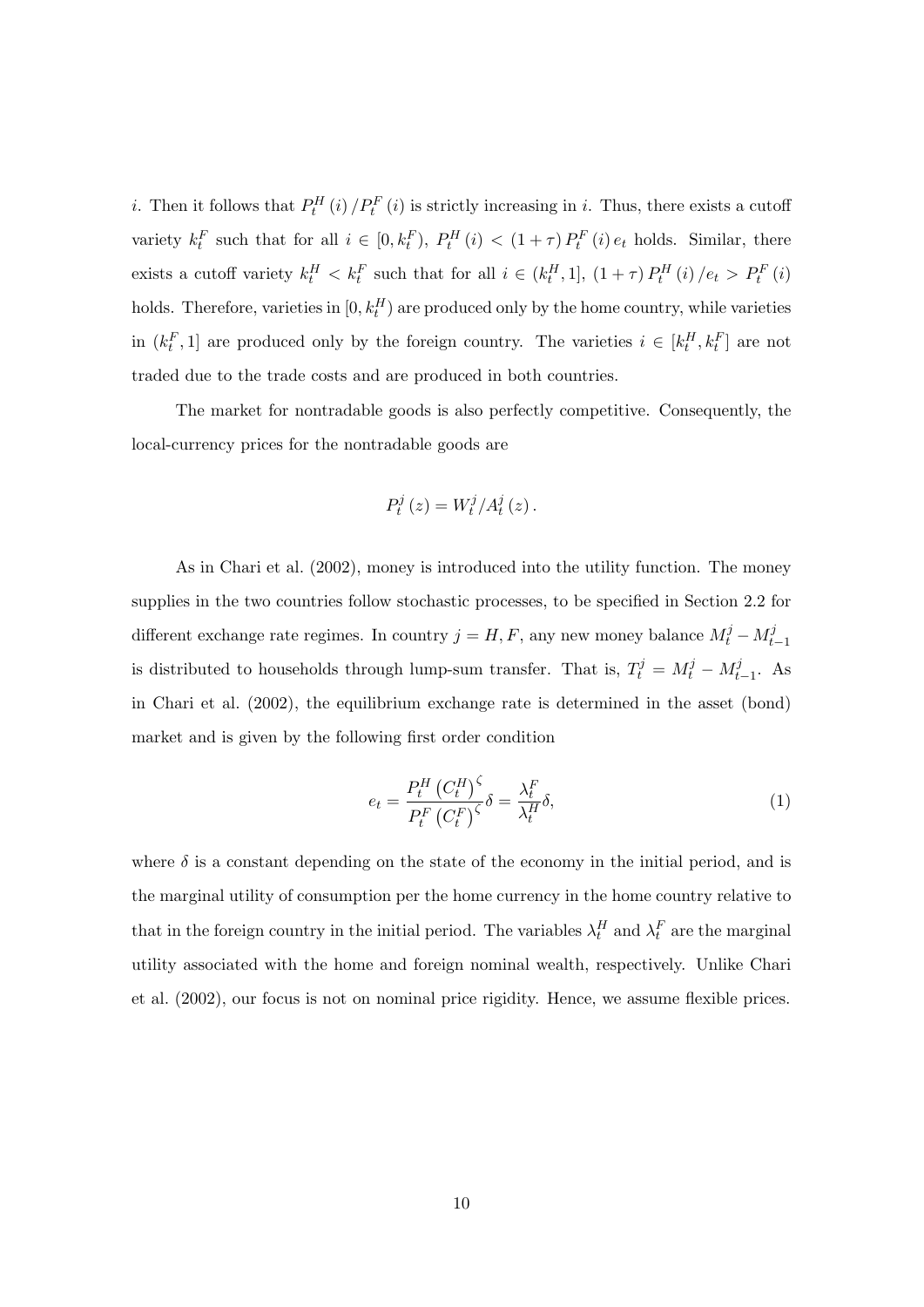The market clearing conditions are

$$
L_t^H = \int_0^{k_t^F} L_t^H(i) \, di + L_t^H(z),
$$
  
\n
$$
L_t^F = \int_{k_t^H}^1 L_t^F(i) \, di + L_t^F(z),
$$
  
\n
$$
Y_t^H(i) = C_t^H(i) + C_t^F(i) (1 + \tau) \quad \forall \ i < k_t^H,
$$
  
\n
$$
Y_t^F(i) = C_t^H(i) (1 + \tau) + C_t^F(i) \quad \forall \ i > k_t^F,
$$
  
\n
$$
Y_t^j(i) = C_t^j(i) \quad \forall \ k_t^H \le i \le k_t^F,
$$
  
\n
$$
Y_t^j(z) = C_t^j(z),
$$
  
\n
$$
B_t^H + B_t^F = 0.
$$

At the beginning of each period, both monetary shocks and productivity shocks, which will be introduced in Sections 2.2 and 2.3, are observed by all players in the economy. Firms then post prices, consumers make purchase decisions, production occurs, and markets clear. Because our main interests are in the role of exchange rate regimes in anchoring nominal wages in the long run, for most of the paper we assume that all prices and wages are flexible, which indicates that nominal variables do not affect real variables. In the numerical experiments in Sections 2.3 and 2.4, we change this assumption and explore a version of the model with flexible prices but downward-rigid nominal wages.

#### **2.2 Exchange rate regimes and the nominal wage comovements**

First, we characterize the general relationship between the changes in home and foreign nominal wages in Proposition 1. We briefly outline the derivations here and leave the proof to the Supplementary Appendix. Using the relationship between nominal prices and nominal wages implied by the technology and market structure, we can express the real exchange rate as a function of the nominal exchange rate, nominal wages, productivities,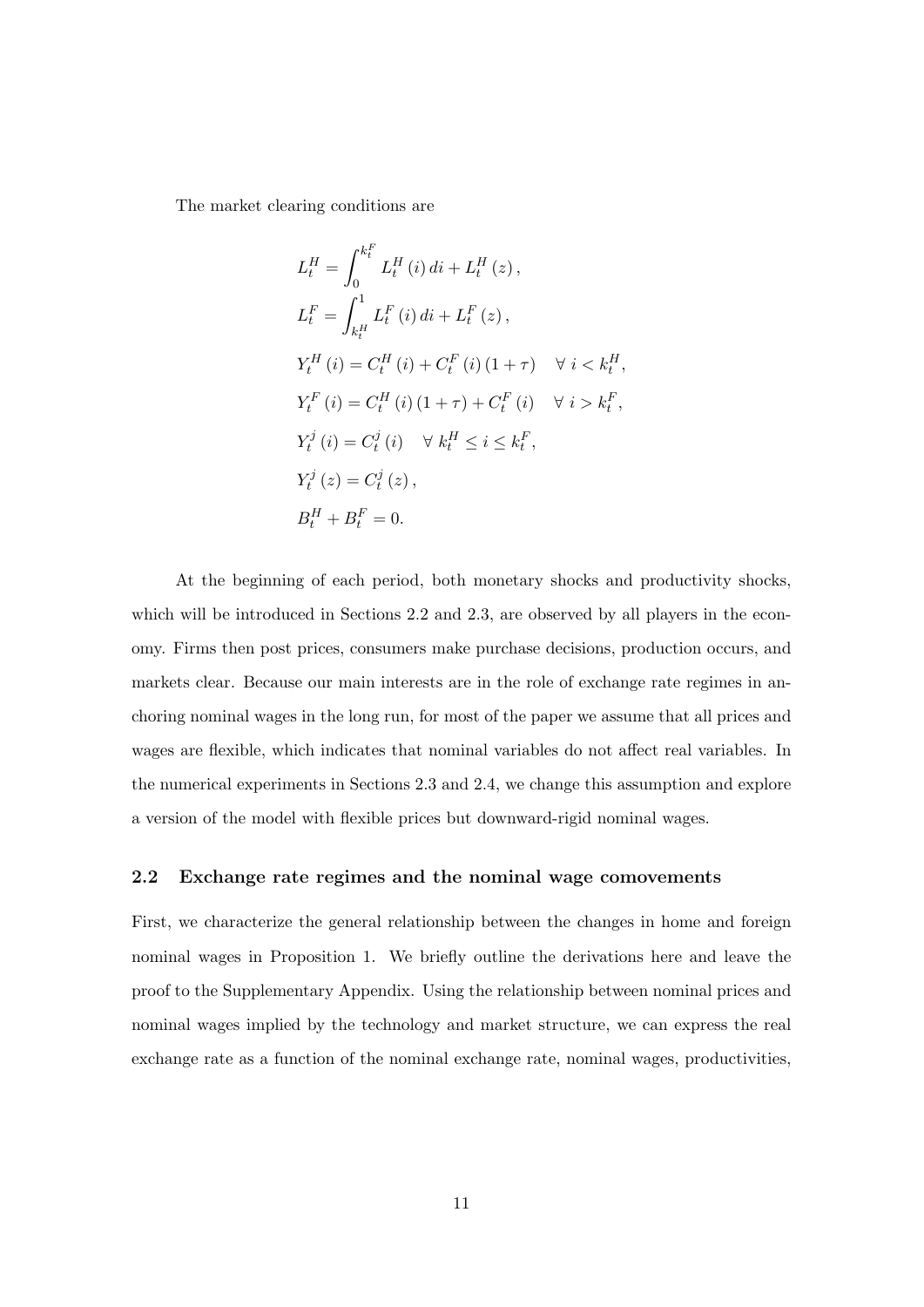and prices:

$$
e_t \frac{P_t^F}{P_t^H} = \left(\frac{e_t W_t^F}{W_t^H}\right)^{1-\epsilon} \left(\frac{A_t^H(z)}{A_t^F(z)}\right)^{1-\epsilon} D_t,\tag{2}
$$

where

$$
D_{t} = \left[ \frac{\int_{0}^{k_{t}^{H}} \left( (1+\tau) P_{t}^{H}(i) \right)^{1-\eta} di + \int_{k_{t}^{H}}^{k_{t}^{F}} \left( P_{t}^{F}(i) e_{t} \right)^{1-\eta} di + \int_{k_{t}^{F}}^{1} \left( P_{t}^{F}(i) e_{t} \right)^{1-\eta} di}{\int_{0}^{k_{t}^{H}} \left( P_{t}^{H}(i) \right)^{1-\eta} di + \int_{k_{t}^{H}}^{k_{t}^{F}} \left( P_{t}^{H}(i) \right)^{1-\eta} di + \int_{k_{t}^{F}}^{1} \left( (1+\tau) P_{t}^{F}(i) e_{t} \right)^{1-\eta} di} \right]^{\frac{1}{1-\eta} \epsilon}.
$$

The term  $D_t$  can be viewed as the ratio of the price index for tradable goods in the foreign country to that in the home country. The presence of the term  $D_t$  is due to the trade costs  $\tau$ . When  $\tau$  is zero,  $D_t = 1.5$ 

From equation (2), we now obtain Proposition 1 that characterizes the general relationship between home and foreign wage growth.

**Proposition 1.** *The relationship between growth in home nominal wages and the foreign counterpart is*

$$
\frac{W_t^H}{W_{t-1}^H} = \frac{W_t^F}{W_{t-1}^F} \left(\frac{e_t}{e_{t-1}}\right)^{\frac{\epsilon}{\epsilon-1}} \left(\frac{D_t}{D_{t-1}}\right)^{\frac{1}{1-\epsilon}} \left(\frac{P_t^H}{P_{t-1}^H} \frac{P_{t-1}^F}{P_t^F}\right)^{\frac{1}{1-\epsilon}} \frac{A_t^H(z)}{A_{t-1}^H(z)} \frac{A_{t-1}^F(z)}{A_t^F(z)}.
$$
(3)

Based on Proposition 1, we can decompose the change in home nominal wages into changes in foreign nominal wages, nominal exchange rates, the relative price of tradable goods, home and foreign aggregate prices, and productivities of home and foreign producers of the nontradable good. Intuitively, if the nominal exchange rate is flexible, it is less likely that the change in home nominal wages must match the foreign counterpart. Hence, we expect comovements of nominal wages to be stronger under the fixed exchange rate regime.

Next, we further specify our model by making explicit assumptions about the utility of the real balance and the stochastic processes governing money supplies, which are required to establish Proposition 2. Specifically, for country  $j = H, F$ , we make the

<sup>&</sup>lt;sup>5</sup>Depending on the distribution of tradable productivities in the two countries, the relationship between  $D_t$  and  $\tau$  can be complex. For instance, for positive values of  $\tau$ , if distributions of tradable productivities in the two countries are mirror images to each other (i.e.,  $A_t^H(i) = A_t^F(1-i)$  for all *i*), then  $D_t$  is also 1.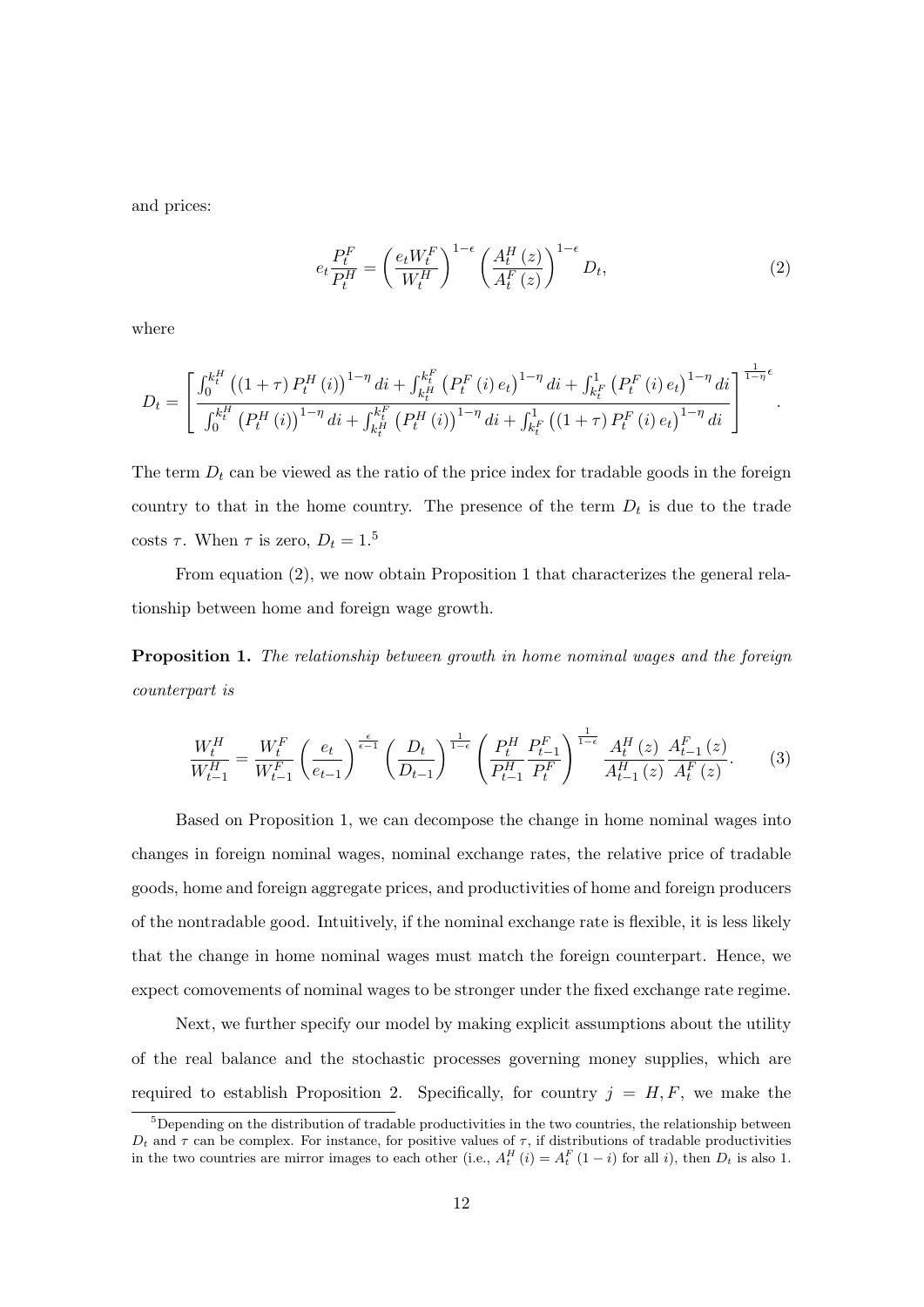following assumptions:

- (a) The utility of the real balance is  $h\left(M_t^j\right)$  $\left( \frac{j}{t}/P_t^j \right) = ln \left( M_t^j \right)$  $\frac{f}{t}/P_t^j\Big).$
- *•* (b1) When the exchange rate is flexible, the money supply of country *j* follows the stochastic process

$$
M_t^j = exp\left(\mu_t^j\right) M_{t-1}^j \left(1 + g^j\right),\,
$$

where  $g^j$  is a constant, and  $\mu_t^H$  and  $\mu_t^F$  are zero-mean *i.i.d.* shocks with a common cdf  $\Phi(\mu)$ .

• (b2) When the exchange rate is fixed, the foreign money supply follows the stochastic process

$$
M_t^F = exp\left(\mu_t^F\right)M_{t-1}^F\left(1+g^F\right),\,
$$

where  $g^F$  is a constant, and  $\mu_t^F$  is a zero-mean *i.i.d.* shock with the cdf  $\Phi(\mu)$ . The home country sets  $M_t^H$  to fix the exchange rate.

*•* (c) Both monetary shocks are independent of the productivity processes.<sup>6</sup>

Based on the assumptions, the first order conditions with respect to labor supply and the expression for exchange rates, we can write the expression for the nominal wage growth rate of the home country under the flexible exchange rate regime as

$$
ln\left(\frac{W_t^H}{W_{t-1}^H}\right) = ln(1 + g^H) + \mu_t^H + \gamma ln\left(\frac{L_t^H}{L_{t-1}^H}\right).
$$

 ${}^{6}$ This assumption is common in the literature on macroeconomics, especially international macroeconomics (Hairault and Portier, 1993; Chari et al., 2002; Devereux and Sutherland, 2007). In the spirit of Friedman and Schwartz (1963) and Romer and Romer (1989), we regard monetary shocks as nominal disturbances independent of the real side of the economy and the policy response of the central banks to the real economy. Therefore, we believe that it is reasonable to assume independence between the monetary shocks and the productivity processes.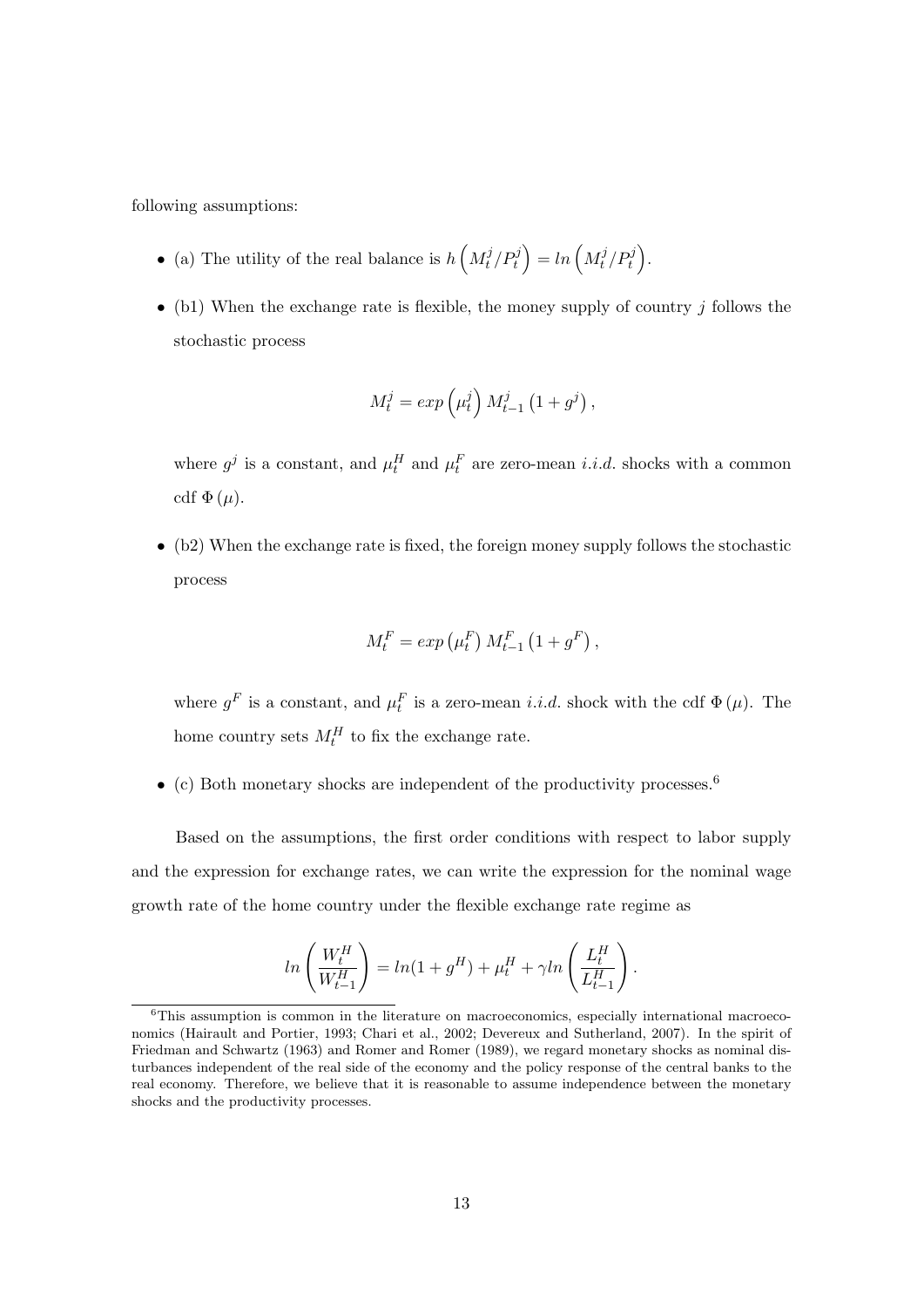Under the fixed regime, the nominal wage growth rate of the home country is

$$
ln\left(\frac{W_t^H}{W_{t-1}^H}\right) = ln(1+g^F) + \mu_t^F + \gamma ln\left(\frac{L_t^H}{L_{t-1}^H}\right).
$$

Similarly, we can write the nominal wage growth rate of the foreign country under both regimes as

$$
ln\left(\frac{W_t^F}{W_{t-1}^F}\right) = ln(1 + g^F) + \mu_t^F + \gamma ln\left(\frac{L_t^F}{L_{t-1}^F}\right).
$$

From the last three equations, it is obvious that when the exchange rate regime is fixed, the comovements between home and foreign wages are caused by both the identical monetary effects,  $ln(1+g^F) + \mu_t^F$ , and the correlation in labor supply changes. Under the flexible exchange rate regime, the monetary effects in the two countries are not correlated unless the monetary shocks are correlated. In this case, the comovements in wages will be weaker because the comovements are caused by only the correlation in labor supply changes.

We now formalize these results regarding nominal wage comovements under different exchange rate regimes as Proposition 2, and leave the proof to the Supplementary Appendix.

**Proposition 2.** *Under assumptions (a) and (c), nominal wage comovements between the countries are more positive or less negative under the fixed exchange rate regime (assumption (b2)), compared to the flexible exchange rate regime (assumption (b1)). To be specific,*

$$
corr^{FX} \left( \ln \left( \frac{W_t^H}{W_{t-1}^H} \right), \ln \left( \frac{W_t^F}{W_{t-1}^F} \right) \right) - corr^{FL} \left( \ln \left( \frac{W_t^H}{W_{t-1}^H} \right), \ln \left( \frac{W_t^F}{W_{t-1}^F} \right) \right) \ge 0,
$$

*where F X and F L denote the fixed and flexible exchange rate regimes, respectively. The strict equality holds only when monetary shocks*  $\mu_t^H$  *and*  $\mu_t^F$  *are perfectly correlated.*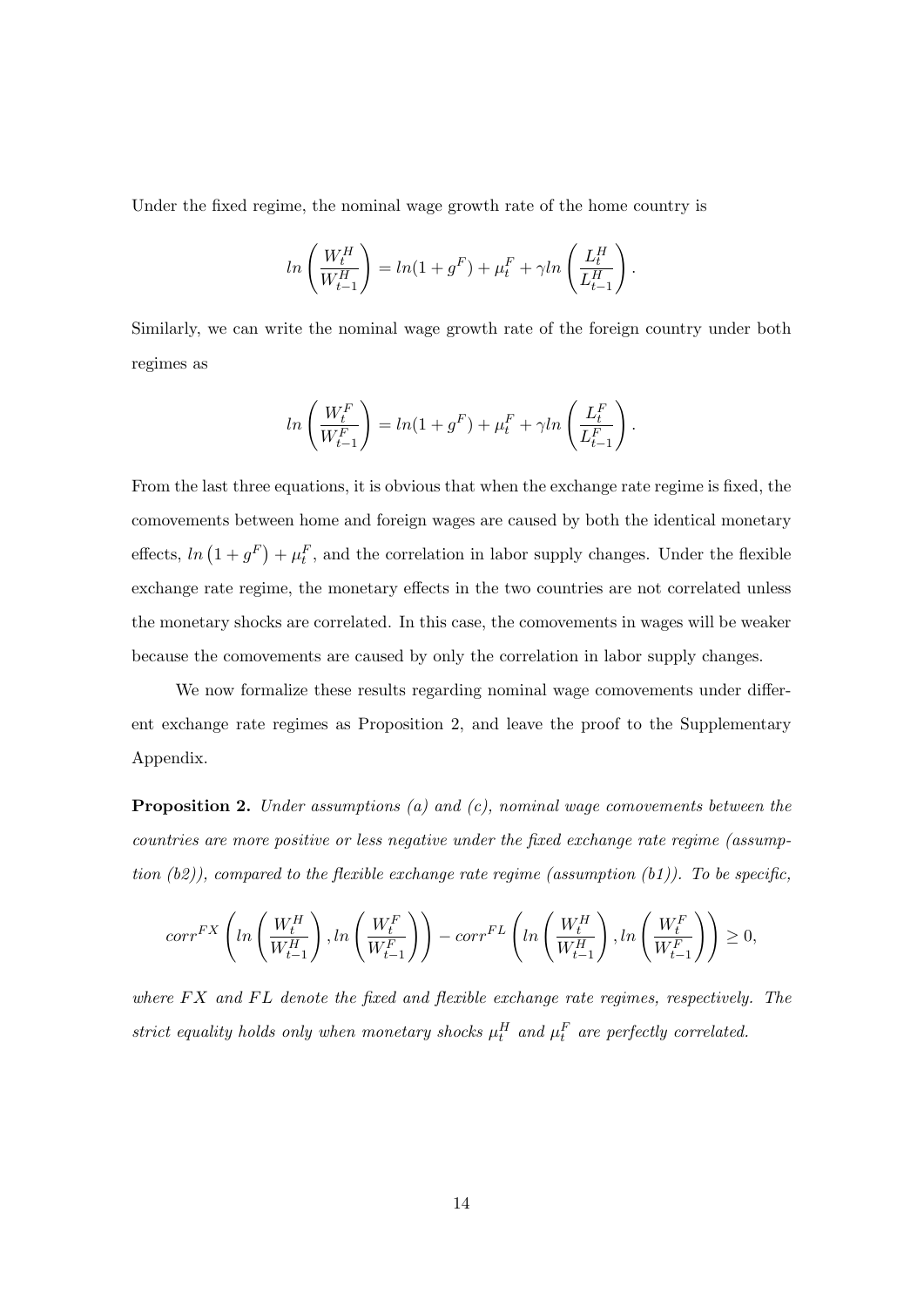## **2.3 The effects of trade costs and downward nominal wage rigidity on nominal wage comovements**

In this section, we examine how two additional factors, trade costs and downward nominal wage rigidity, may affect nominal wage comovements under each of the exchange rate regimes. Given that we use the Ricardian model of trade to analyze the relationship between exchange rate regimes and wage comovements, it is important to examine whether trade intensity affects our main findings. Thus we vary trade costs to see if trade intensity matters for the comovements. Intuitively, if trade costs are reduced, more tradable goods will become traded, potentially leading to stronger alignment of nominal wages. Downward nominal wage rigidity is also important because it is deemed a salient feature of the labor markets in the Eurozone (Schmitt-Grohé and Uribe, 2013) and may make nominal wage comovements weaker, particularly on the shorter time horizon when downward rigidity is more likely to be present. Thus we introduce downward nominal wage rigidity and compare the results on the shorter and longer time horizons to guide and interpret our regressions in the short run vs. the long run in Section 3.

As it is difficult to obtain analytic results related to trade costs and downward nominal wage rigidity in our model, we resort to numerical experiments. Similar to Proposition 2, we measure wage comovements as the correlation coefficient between wage growth rates. First, without introducing nominal wage rigidity, we calculate the correlation coefficient between nominal wage growth rates under both flexible and fixed exchange rate regimes for different values of the trade costs  $\tau$ . We then repeat the calculations for a setup with flexible nominal prices and downward-rigid nominal wages.

The values of key parameters are obtained from the literature. To be precise, the constant relative risk aversion parameter  $(\zeta)$  is 3 (Hubbard, Skinner and Zeldes, 1994), the disutility of labor parameter ( $\gamma$ ) is 0.262 (Imai and Keane, 2004), the share of all tradable goods in total expenditures ( $\epsilon$ ) is 0.3 (Arkolakis and Ramanarayanan, 2009), the elasticity of substitution between tradable goods (*η*) is 1.5 (Backus, Kehoe and Kydland, 1994), and the upper bound of trade costs  $\tau$  is 0.6 (Xu, 2003).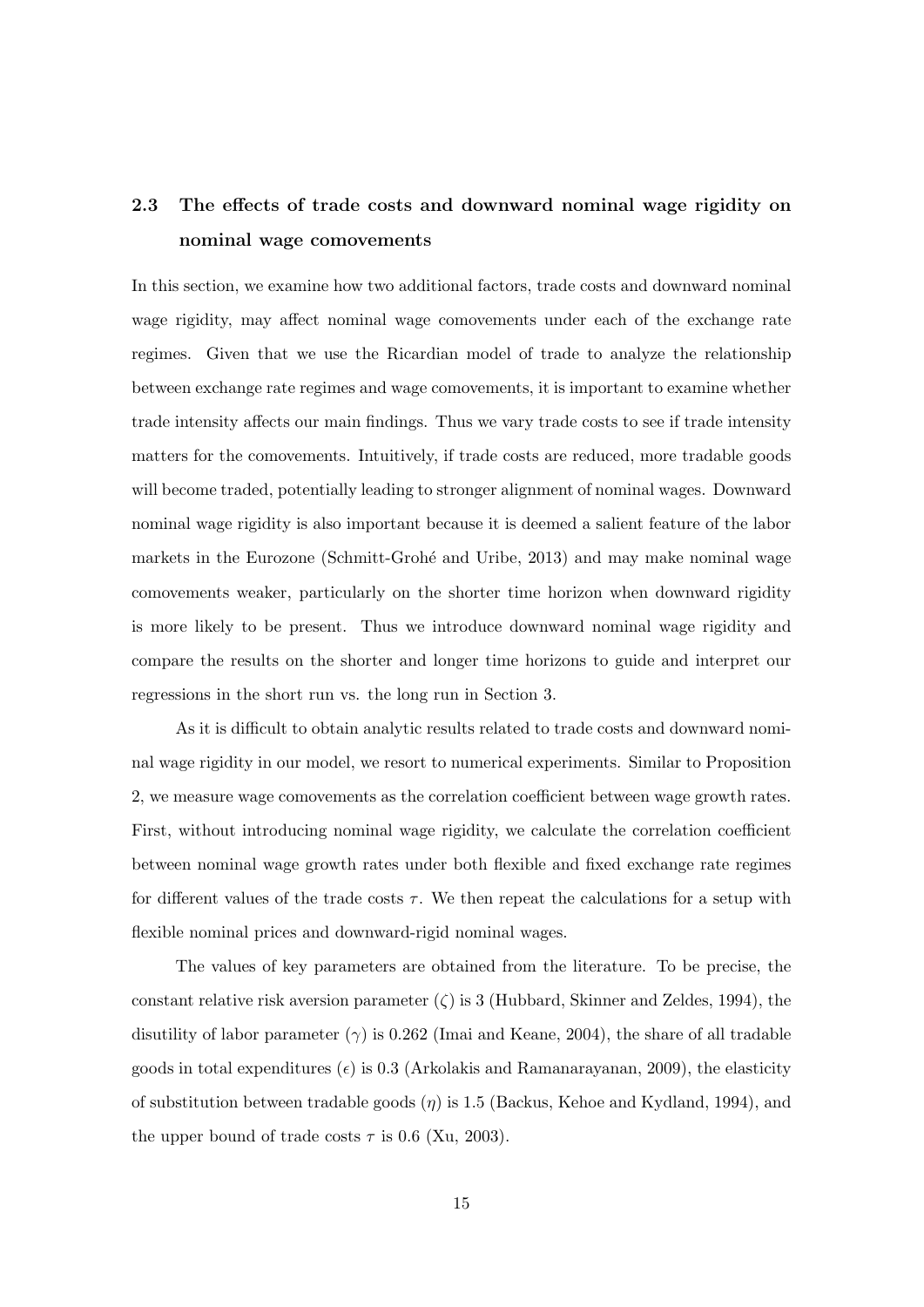We now specify the productivity processes. For country  $j = H, F$ , we make the following assumption:

*•* (d) The productivities for tradable and nontradable goods are

$$
A_t^j(i) = A^j(i) \exp\left(a_t^j + \alpha_t^j\right),
$$
  

$$
A_t^j(z) = A^j(z) \exp\left(a_t^j(z) + \alpha_t^j(z)\right),
$$

where  $a_t^j$  $\frac{j}{t}$  and  $a_t^j$  $\sigma_t^j(z)$  are the deterministic trends of the productivities, and  $\alpha_t^j$  $t_t^j$  and  $\alpha_t^j$  $t(t)$  are the stochastic components. The stochastic components follow AR(1) processes

$$
\alpha_t^j = \rho^j \alpha_{t-1}^j + u_t^j,
$$
  

$$
\alpha_t^j(z) = \rho^j(z) \alpha_{t-1}^j(z) + v_t^j,
$$

where  $u_t^j$  $\frac{j}{t}$  and  $v_t^j$  $t<sub>t</sub><sup>j</sup>$  are zero-mean shocks and they can be correlated.

Following Kehoe and Perri (2002), we assign a value of 0.95 to the persistence of tradable and nontradable productivity shocks in both countries  $(\rho^j$  and  $\rho^j(z)$ ). As in Stockman and Tesar (1995), the covariance matrix of productivity shocks is specified as

$$
V([u_t^H \t v_t^H \t u_t^F \t v_t^F]') = \frac{1}{100} \begin{pmatrix} 3.62 & 1.23 & 1.21 & 0.51 \\ 1.23 & 1.99 & 0.51 & 0.27 \\ 1.21 & 0.51 & 3.62 & 1.23 \\ 0.51 & 0.27 & 1.23 & 1.99 \end{pmatrix}.
$$

We follow Chari et al.  $(2002)$  to set the size of home and foreign monetary shocks to be 0.023. We assume that the monetary shocks are independent of each other. Consistent with assumption (c), the monetary shocks are also independent of productivity shocks.

To study the effects of downward nominal wage rigidity, it is important to have frequent drops in nominal wages in the flexible wage equilibrium. We set the growth rate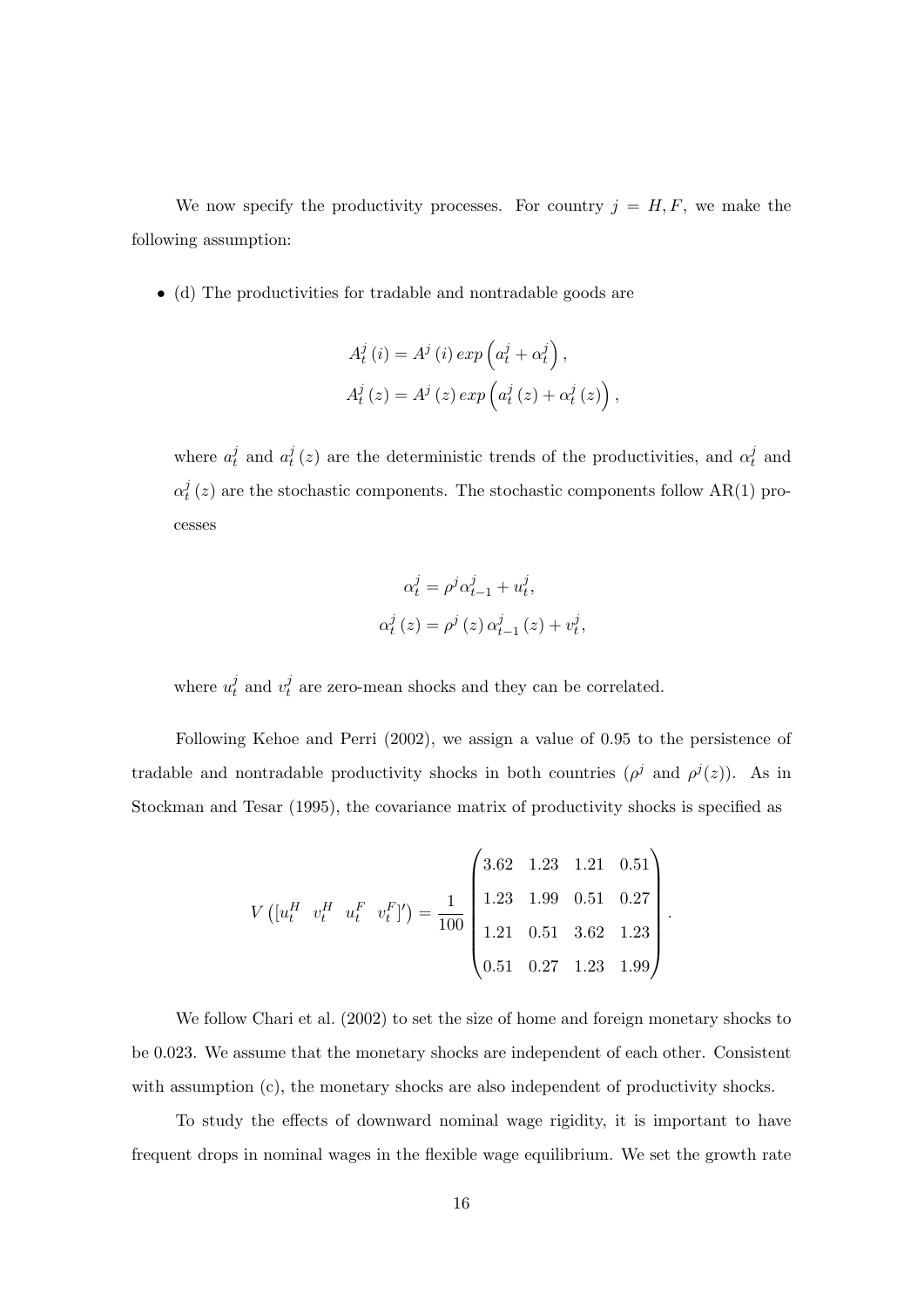of money supplies in both countries  $(g^H \text{ and } g^F)$  to be 0.02 such that nominal wages would drop in about half of the numerical experiments. To reduce computational time and improve numerical stability, we specify the baseline productivity for tradable goods as  $A^H(i) = 2 - i$  and  $A^F(i) = 1 + i$ . We set the deterministic trend growth in both tradable good productivity and nontradable good productivity to be 0.021, the average growth rate of labor productivity in the sample countries for our empirical analysis in Section 3. Other productivity parameters are normalized to 1 because they affect the levels but not the growth rates of nominal wages.

We also need to deal with trade deficits because our model does not impose a balanced trade condition so that international borrowing and lending are possible. As trade deficits are not determined endogenously in our model, we follow the approach of Dekle, Eaton and Kortum (2007, 2008) and take trade deficits from the data, as do di Giovanni, Levchenko and Zhang (2014) in the unbalanced-trade version of their model. To be specific, the mean trade deficits are -0.7% of the GDP, which is the average level of current account deficits of countries in our sample. We further assume that trade deficits follow an  $AR(1)$  process with a persistence parameter of 0.7 and shocks to trade deficits have a standard deviation of 2.23%. These two values are obtained from running  $AR(1)$  regressions of the current account deficits for each country in our sample, and taking the average of the relevant estimates across countries.

We vary  $\tau$  between 0 and 0.6 and the step size is 0.01. For each value of  $\tau$ , we draw 50 sets of productivity and monetary shocks, and compute the correlation between nominal wage growth rates using the 50 pairs of calculated nominal wage growth rates in the two countries. Repeating this process 100,000 times, we obtain 100,000 correlation coefficients for each value of *τ* . Lastly, we compute the average correlation coefficient for each  $\tau$  and plot the average against  $\tau$ .

It should be noted that the purpose of our numerical experiments is to study the qualitative effects of trade costs and downward-rigid nominal wages; we do not seek to match any moments or statistics of the data.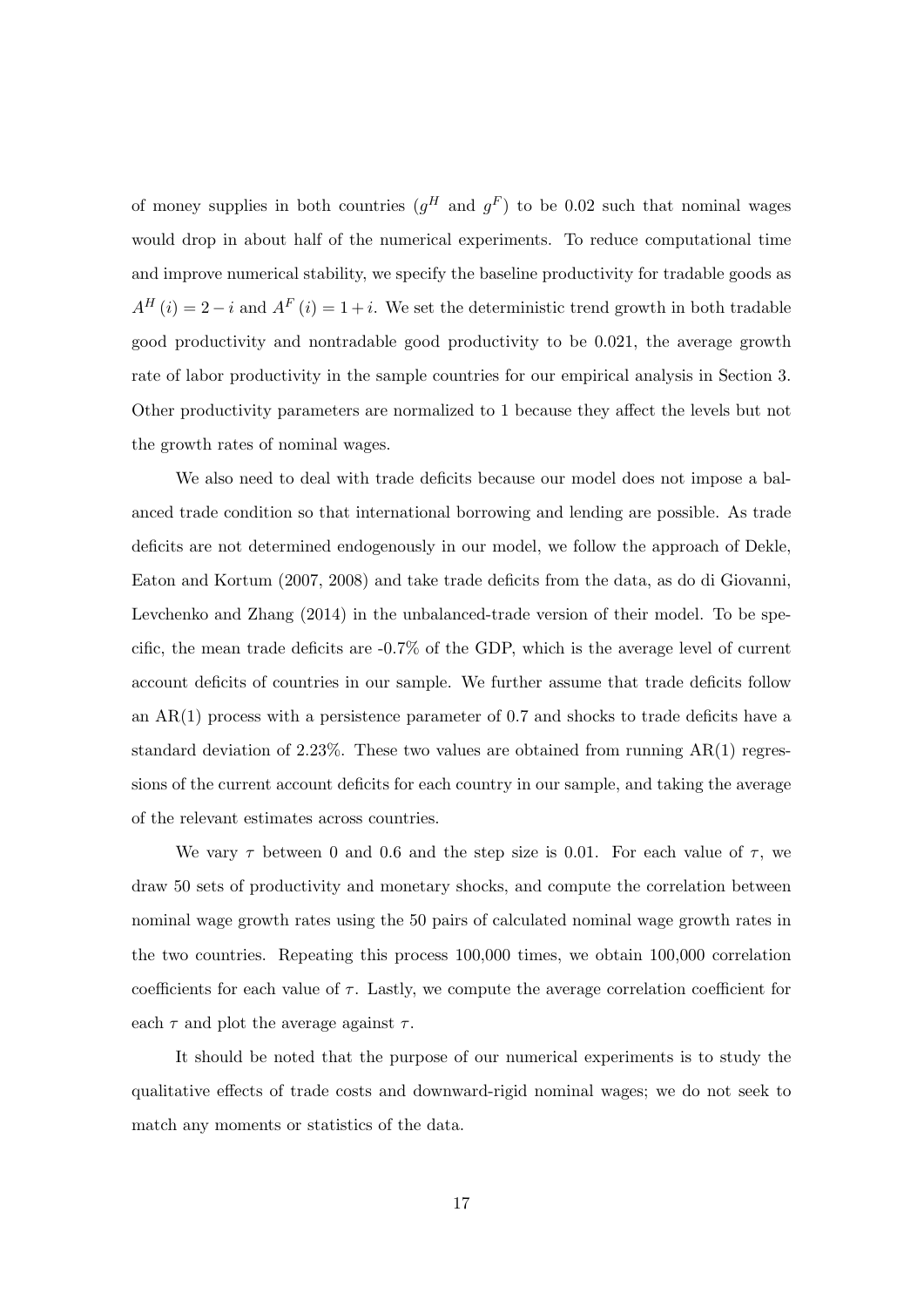First, for the case of no nominal wage rigidity, we plot the correlations between the home and foreign nominal wage growth rates for different values of trade costs *τ* in Figure 1. As we can see, a reduction in trade costs  $\tau$  tends to increase the correlation between the home and foreign nominal wage growth rates under both the fixed and flexible exchange rate regimes. This implies a negative relationship between trade costs and nominal wage comovements regardless of the regime. Intuitively, when more trade is enabled by a decrease in trade costs, nominal wages in the two countries are more closely linked.

Next, we introduce downward nominal wage rigidity, a feature that is not included in the above theoretical model. For each draw of shocks, we compute the equilibrium with flexible nominal prices and wages. If this flexible-wage equilibrium requires a decrease in nominal wage(s), we follow Benigno and Ricci  $(2011)$  and impose that the nominal  $wage(s)$  is equal to  $wage(s)$  in the last period and recalculate the equilibrium. To guide and interpret our empirical analysis in Section 3 that uses data on both shorter and longer time horizons, we compute the comovements of downward-rigid nominal wages over one period and four periods. The results of these two numerical experiments are plotted in Figures 2 and 3. Comparing Figure 2 to Figure 1, we can see that the wage rigidity reduces the correlations between nominal wage growth rates under both the flexible and fixed exchange rate regimes.

To see how different the effect of fixed exchange rate regimes on nominal wage comovements is on the shorter vs. longer time horizons with wage rigidity, we plot in Figure 4 the differences in downward-rigid nominal wage correlations between the fixed and flexible regimes for one-period (Figure 2) and four-period (Figure 3) experiments. Figure 4 suggests that, when the time horizon is shorter, the positive effect of fixed exchange rate regimes on nominal wage comovements is weaker. In other words, the longer the time horizon is, the stronger the positive effect is. This is because, as time goes by, inflation and productivity growth tend to lift equilibrium nominal wages and hence downward rigidity is less likely to be binding.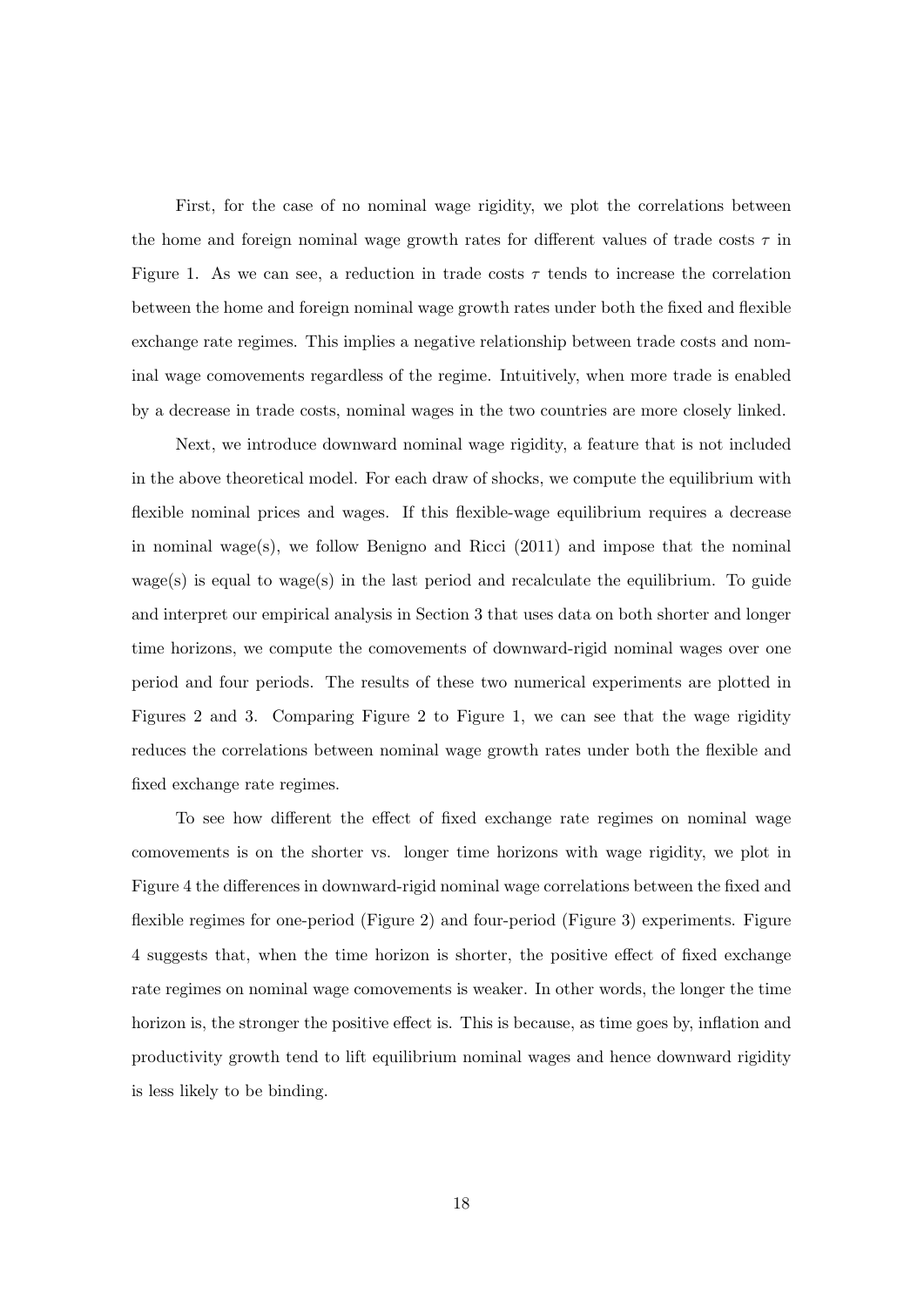#### **2.4 Comovements of real variables**

So far we have focused on nominal wages. Immediately, a natural question is whether our findings about nominal wages can be extended to real wages and other real variables such as real exchange rate, consumption, labor, and output. First, given that our model features flexible prices and wages, it is intuitive that money is neutral and that the comovements of the real variables are not affected by exchange rate regimes. In particular, the choice of exchange rate regime should not affect real wage comovements in our model. We test this hypothesis in the regressions.

Next, as in Section 2.3, we carry out numerical experiments to study the effect of trade costs and downward nominal wage rigidity. Figure 5 is the real wage counterpart for Figure 1. As can be seen, a reduction in trade costs tends to increase real wage comovements under both exchange rate regimes. Figures 6 to 8 are the real wage counterparts for Figures 2 to 4, respectively. When downward nominal wage rigidity is introduced, comovements in real wages decline slightly under both regimes, and there appears a small difference between the real wage comovements under the two regimes. Unlike the results for nominal wage comovements, the relative effects of the fixed regime on real wage comovements are larger on the shorter time horizon, albeit the differences in correlations are small in magnitude.

Intuitively, when both nominal prices and wages are flexible, changes in money supply affect nominal prices and wages in similar ways, leaving the real wages unaffected by monetary factors. However, if nominal wages are less flexible than prices due to downward nominal wage rigidity, then changes in the money supply will affect real wages. When two countries peg their exchange rate, money supplies will have similar effects on real wages in the two countries. This will lead to real wage comovements, which will be stronger on the shorter time horizon when downward rigidity is more likely to be binding. However, a full investigation of the role of wage rigidity is beyond the scope of this paper.

Finally, it is worth pointing out that our model is related to the literature on the relationship between real exchange rates and the relative price of nontradable goods. Two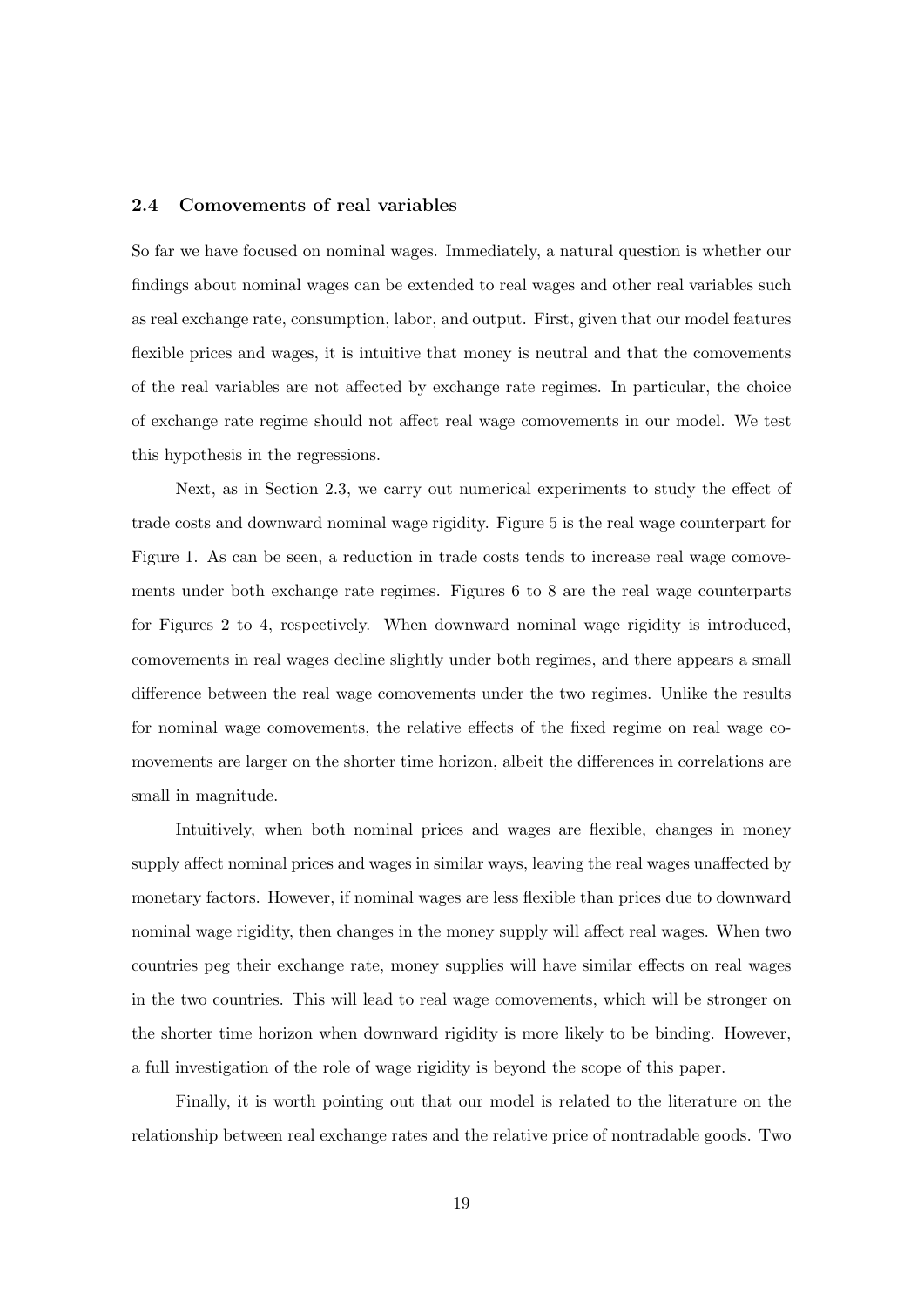recent papers on the subject, Betts and Kehoe (2006, 2008), find that for pairs of countries that trade intensively or maintain a stable bilateral real exchange rate, the relative price of nontradable goods has a stronger relationship with their bilateral real exchange rate. Our Ricardian model implies a similar relationship. Substituting  $P_t^j$  $v_t^j(z) = W_t^j$  $t_t^j / A_t^j(z)$  into equation (2) gives

$$
e_t \frac{P_t^F}{P_t^H} = D_t \left( e_t \frac{P_t^F(z)}{P_t^H(z)} \right)^{1-\epsilon}.
$$

This indicates a simple decomposition of the real exchange rate into two components—one due to failures of the law of one price, and the other due to cross-country fluctuations in the relative price of nontradable goods. Suppose now that trade costs are zero  $(τ = 0)$ , that is, trade intensity is the largest. Then the law of one price holds  $(D<sub>t</sub> = 1)$ , and thus the real exchange rate is determined completely by the relative price of nontradable goods.

## **3 Empirical Evidence**

To test our theory, we empirically examine the comovements between the wage growth rates of a country and its trade partner and how the wage comovements may be affected by exchange rate regimes, trade costs, and downward nominal wage rigidity.

#### **3.1 Regression specification**

We derive the regression specifications from our theory. Proposition 1 and assumption (d) about productivity processes imply that

$$
ln\left(\frac{W_t^H}{W_{t-1}^H}\right) = ln\left(\frac{W_t^F}{W_{t-1}^F}\right) + \frac{\epsilon}{\epsilon - 1} \cdot ln\left(\frac{e_t}{e_{t-1}}\right) + \frac{1}{1 - \epsilon} \cdot ln\left(\frac{D_t}{D_{t-1}}\right) + \frac{1}{1 - \epsilon} \cdot ln\left(\frac{P_t^H}{P_{t-1}^H} \frac{P_{t-1}^F}{P_t^F}\right) + \left(\Delta a_t^H\left(z\right) - \Delta a_t^F\left(z\right)\right) + \left(\rho^H\left(z\right)\alpha_{t-1}^H\left(z\right) - \rho^F\left(z\right)\alpha_{t-1}^F\left(z\right)\right) + \left(v_t^H - v_t^F\right). \tag{4}
$$

This equation suggests a linear regression of home nominal wage growth on foreign nominal wage growth, the change in the nominal exchange rate, the change in the price index of tradable goods, inflation differential, and the trend and cyclical components of produc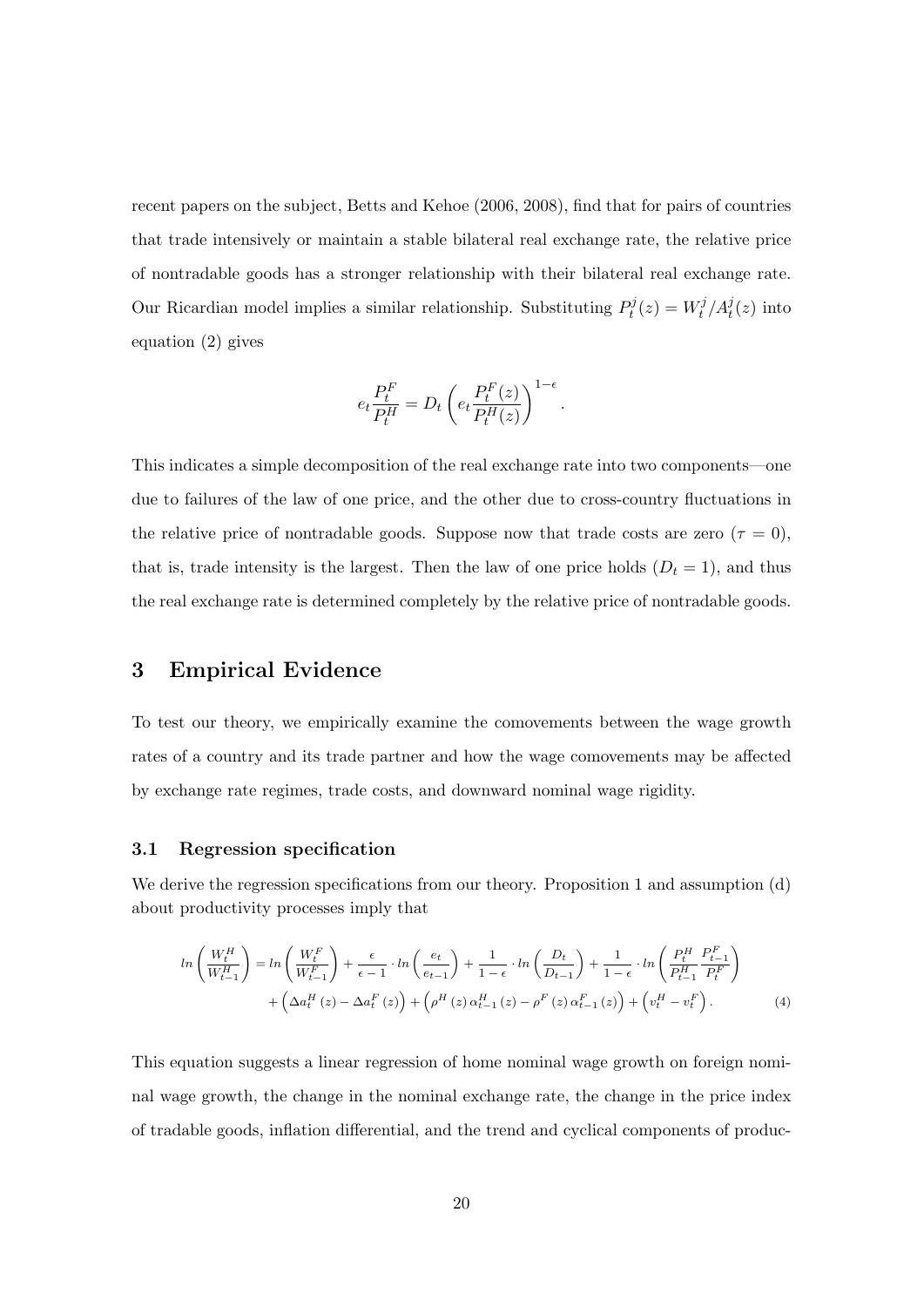tivities.

To test the prediction of Proposition 2 that the nominal wage comovements will be stronger under the fixed exchange rate regime, we include the interaction term between the fixed exchange rate regime and foreign nominal wage growth in the following estimation equation. Because our numerical experiments suggest that the trade costs are negatively correlated with nominal wage comovements regardless of exchange rate regimes, we add trade intensity, a variable inversely related to  $\tau$ , to the regression and interact it with the changes in foreign nominal wages. In addition to trade and exchange rates, it is known that migration and capital movements can also affect wage comovements.<sup>7</sup> Hence, we add these two variables and their interactions with foreign nominal wage growth to the regression.

<sup>&</sup>lt;sup>7</sup>There is a vast literature on trade and migration. Dornbusch et al.  $(1977)$  and Trefler  $(1997)$ , for example, analyze the effects of immigration in a model of Ricardian trade with a continuum of goods. They consider a change in relative size as immigration. Then nominal wages in the host country fall to produce goods with relatively low productivity that were not previously produced in the host country. Likewise, nominal wages in the home country rise to shut down goods with relatively low productivity that were previously produced in the home country. Thus immigration causes nominal wages to fall in the host country but to rise in the home country, changing the range of goods produced in each country. It can also be shown that real wages fall in the host country but rise in the home country. Migration can thus cause the (negative) comovements of both nominal and real wages.

There is also a sizable literature on trade and capital movements. For example, a well-known argument concerns trade vs. capital movements in the H-O model. Consider the Dixit and Norman (1980) integrated world equilibrium in an integrated economy in which goods and factors are free to move across countries. Then trade in goods can achieve this integrated world equilibrium without factor movements across countries. Alternatively, capital movements can also achieve it without trade in goods (or labor mobility across countries). Thus capital movements are substitutes for trade in goods. In either case, after trade or capital movements, factor prices become equalized across countries. That is, nominal wages go up in one country but go down in the other country. It can also be shown by the Stolper-Samuelson argument that real wages go up in one country but go down in the other country. Thus capital movements can provide an alternative to trade as a cause of (negative) comovements of both nominal and real wages.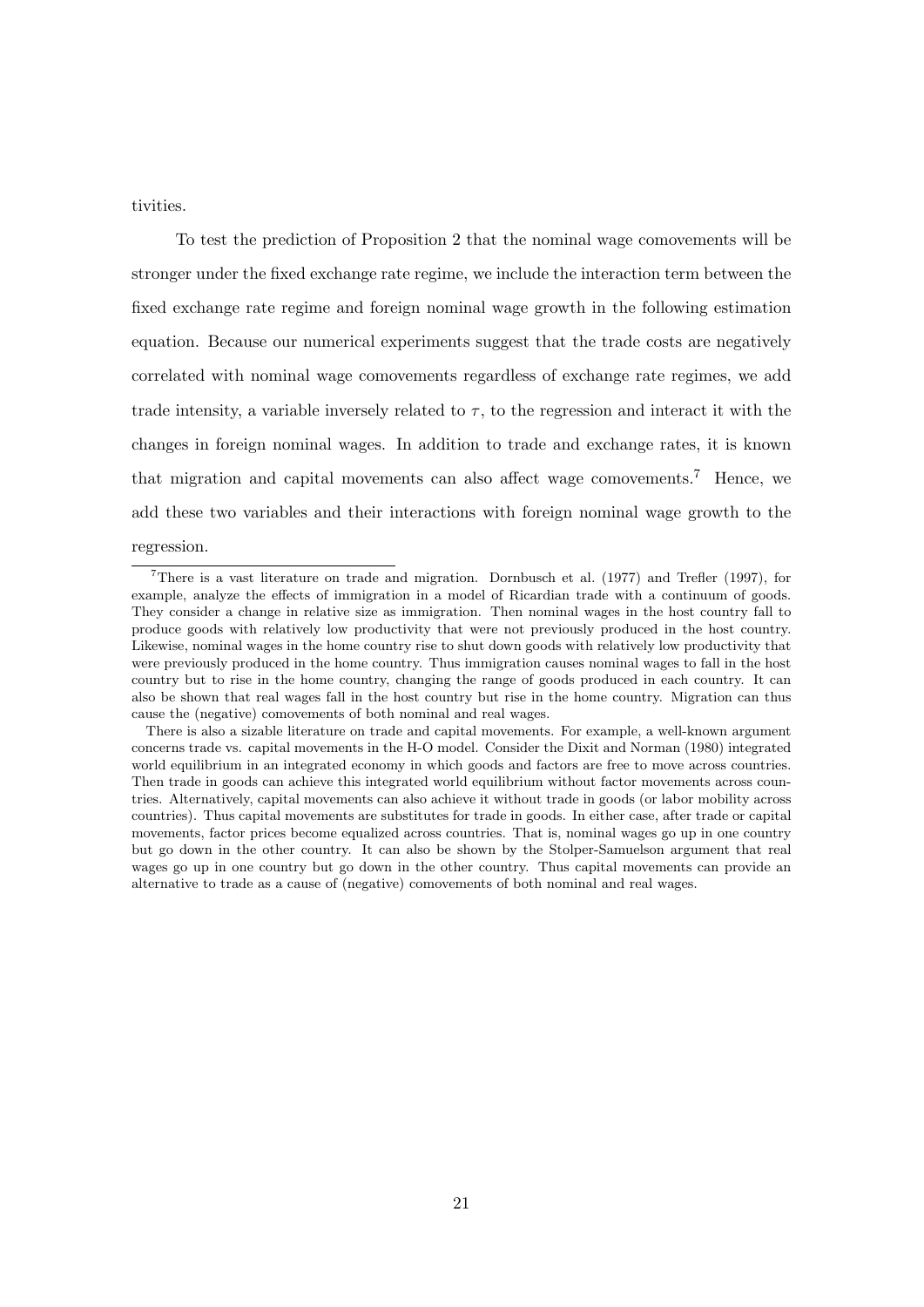Thus our regression specification is

$$
ln\left(\frac{W_{kt}^{H}}{W_{kt-1}^{H}}\right) = \beta_{0} + \beta_{1} \cdot ln\left(\frac{W_{kt}^{F}}{W_{kt-1}^{F}}\right) + \beta_{2} \cdot peg_{kt} \cdot ln\left(\frac{W_{kt}^{F}}{W_{kt-1}^{F}}\right) + \beta_{3} \cdot peg_{kt}
$$
  
+  $\beta_{4} \cdot trade_{kt} \cdot ln\left(\frac{W_{kt}^{F}}{W_{kt-1}^{F}}\right) + \beta_{5} \cdot trade_{kt} + \beta_{6} \cdot FDI_{kt} \cdot ln\left(\frac{W_{kt}^{F}}{W_{kt-1}^{F}}\right) + \beta_{7} \cdot FDI_{kt}$   
+  $\beta_{8} \cdot migration_{kt} \cdot ln\left(\frac{W_{kt}^{F}}{W_{kt-1}^{F}}\right) + \beta_{9} \cdot migration_{kt}$   
+  $\beta_{10} \cdot ln\left(\frac{e_{kt}}{e_{kt-1}}\right) + \beta_{11} \cdot ln\left(\frac{D_{kt}}{D_{kt-1}}\right) + \beta_{12} \cdot ln\left(\frac{P_{kt}^{H}}{P_{kt-1}^{H}} \frac{P_{kt-1}^{F}}{P_{kt}^{F}}\right)$   
+  $\beta_{13} \cdot \left(\Delta a_{kt}^{H}(z) - \Delta a_{kt}^{F}(z)\right) + \beta_{14} \cdot \alpha_{kt-1}^{H}(z) + \beta_{15} \cdot \alpha_{kt-1}^{F}(z) + \epsilon_{kt},$  (5)

where  $W_{kt}^H$  is the nominal wage index of country  $k$ ;  $W_{kt}^F$  is the nominal wage index for the base country of country  $k$ ;  $\text{peg}_{kt}$  is a dummy variable that is equal to 1 if country  $k$ pegs its exchange rate to its base country, and 0 otherwise; *tradekt* is a measure for trade intensity between country  $k$  and its base country;  $FDI_{kt}$  and  $migration_{kt}$  are measures for bilateral FDI and migration, respectively; *ekt* is the nominal exchange rate between country *k* and its base country;  $D_{kt}$  is the ratio of the CPI of tradable goods in country *k*'s base country to its counterpart in country *k*;  $P_{kt}^H$  and  $P_{kt}^F$  are country *k*'s CPI and its base country's CPI, respectively;  $\Delta a_{kt}^H(z) - \Delta a_{kt}^F(z)$  is the difference in changes in the trends of nontradable-sector labor productivities between country *k* and its base country;  $\alpha_{kt-1}^H(z)$  and  $\alpha_{kt-1}^F(z)$  are lag levels of cyclical productivities of country *k* and its base country, respectively; and  $\epsilon_{kt}$  is the error term that contains the productivity shock term  $v_{kt}^H - v_{kt}^F$  and other disturbances. In actual regressions, we also include country fixed effects to control for the influence of other time-invariant country characteristics.

Our intention is to use the regression analysis to estimate the partial correlation between home and foreign nominal wage growth rates under different exchange rate regimes. We do not intend to identify the causality between nominal wages because they are equilibrium objects. In particular, our main interest is in the parameter *β*2, which measures the additional nominal wage comovements experienced by countries with a fixed exchange rate regime relative to those with a flexible regime. Proposition 2 is substantiated if  $\beta_2 > 0$ .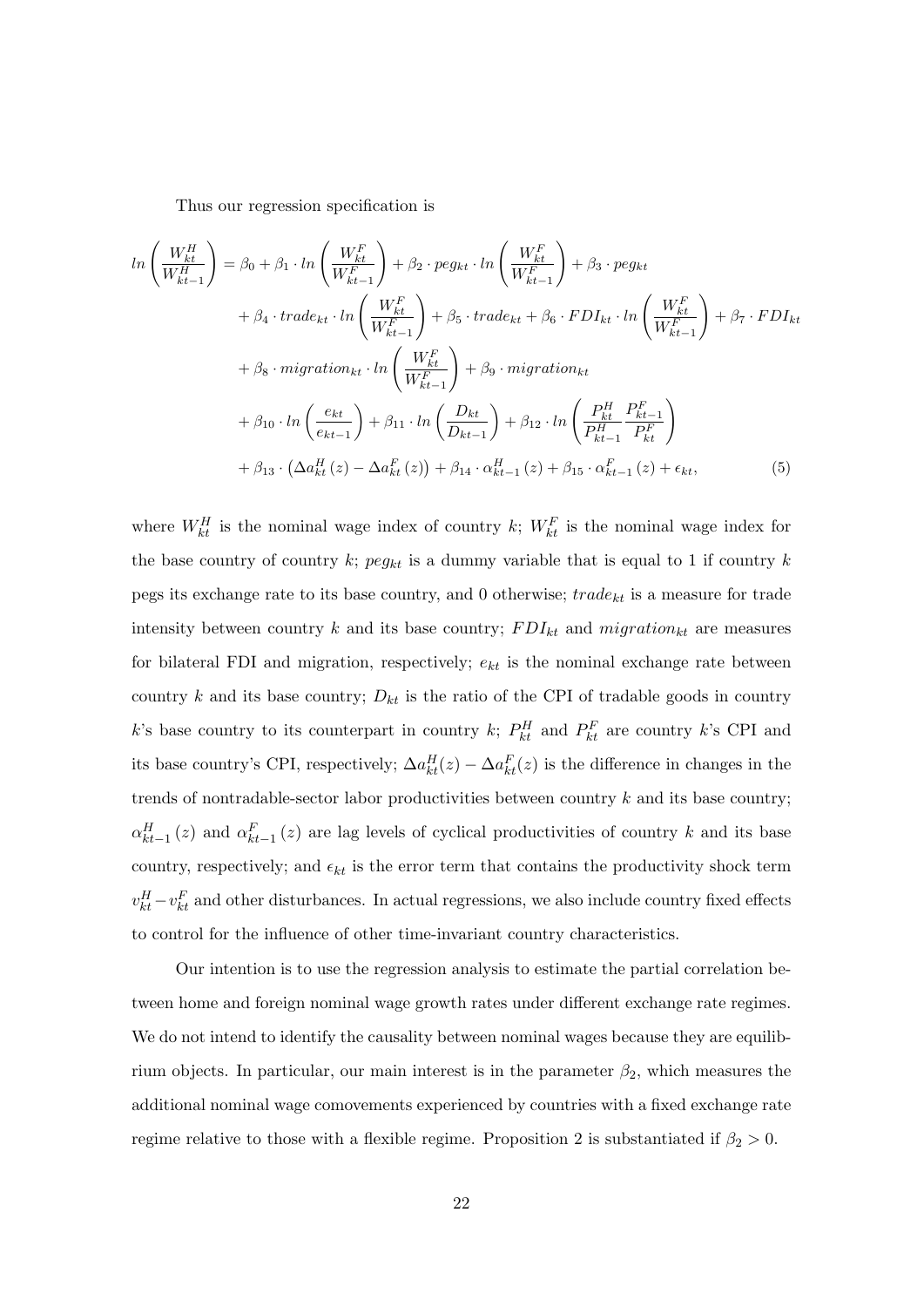Our model implies that the exchange rate regime does not affect real wage comovements. To test this implication, we estimate an equation that is identical to equation (5) except that nominal wages are replaced with real wages. If the coefficient on the interaction between the peg variable and foreign real wage growth,  $\beta_2$ , is statistically insignificant, then the implication of our model with regard to real wage comovements is supported.

Our numerical experiments suggest that a reduction in trade costs increases both nominal and real wage comovements. Given that trade intensity is usually negatively associated with trade costs, we expect the coefficient on the interaction between trade intensity and foreign wage growth,  $\beta_4$ , to be positive.

Meanwhile, in our numerical experiments with downward nominal wage rigidity, the nominal wage comovements under the fixed exchange rate regime remain stronger than under the flexible regime, and the difference between the two regimes is smaller on the shorter time horizon. In contrast, the difference in real wage comovements between the two regimes is larger on the shorter time horizon. To test these predictions, we run regressions with variables defined at one-year and four-year frequencies, respectively, under the premise that nominal wage rigidity is more likely to be present at the one-year frequency. Based on the results of numerical experiments, we expect that in regressions with nominal wage growth,  $\beta_2$  is positive and significant in both annual and quadrennial regressions, and that it is smaller in the annual regressions. In regressions with real wage growth, we expect that  $\beta_2$  is more positive in the annual regressions than in the quadrennial regressions.

Lastly, because our specification incorporates trends in productivity, the wage comovements that we examine empirically are the cyclical fluctuations in wages around trends.

#### **3.2 Data**

Our regression analysis uses nominal wage data from the OECD Library (www.oecdilibrary.org), which provides detailed wage information of OECD countries. Nominal wages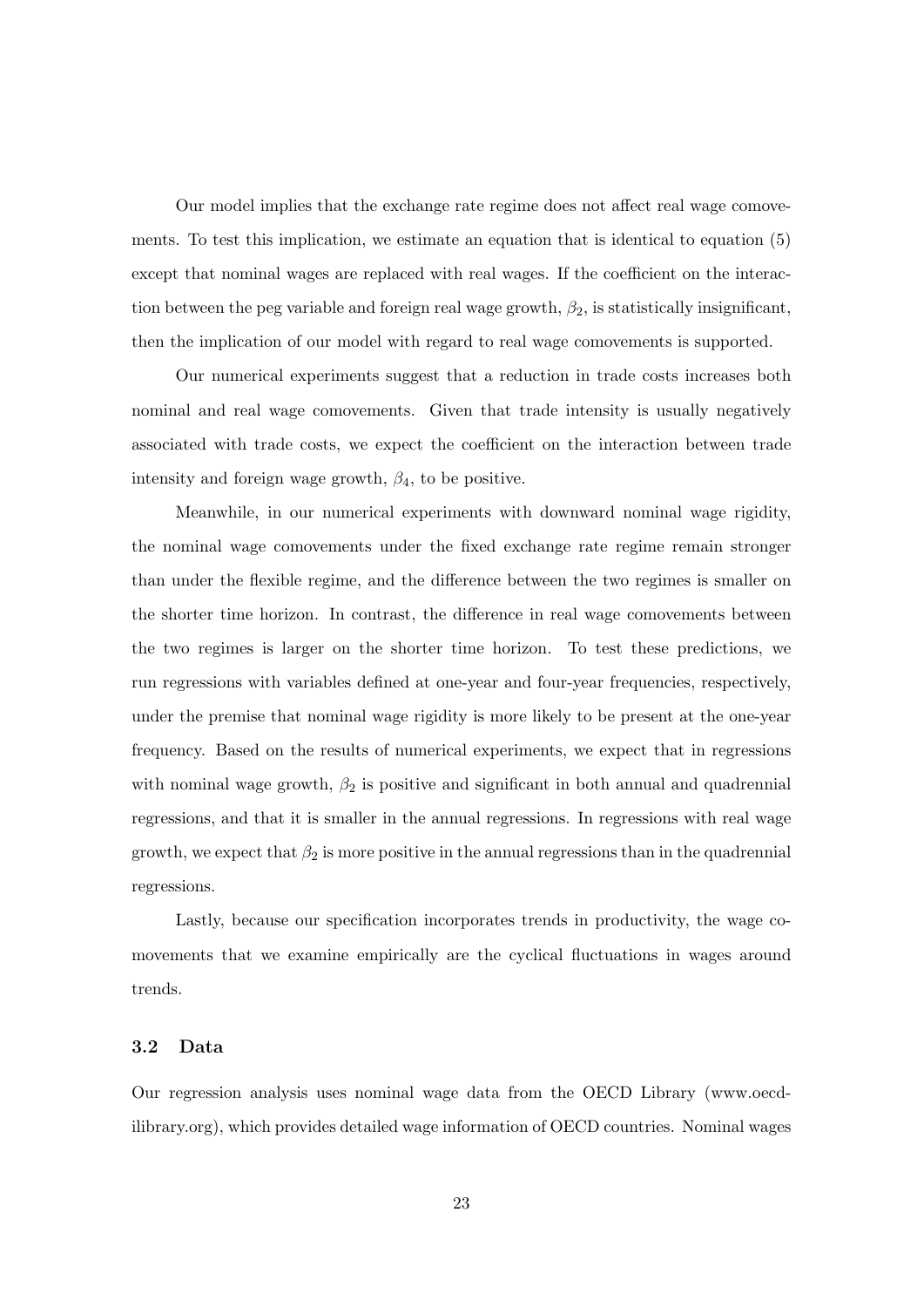are measured by the index for nominal hourly earnings in manufacturing sectors.<sup>8</sup> Our choice of nominal wage measurement, identical to that in Levchenko and Zhang (2016), is consistent with the theory that requires a country-specific measure for nominal wages.

Our definition of peg is based on Ilzetzki, Reinhart and Rogoff (2011) who draw on national sources, and secondary sources, such as the Picks Black Market Yearbook and the International Financial Statistics (IFS), to classify exchange rate regimes into six types. In the order of increasing flexibility, the categories are (1) no separate legal tender, pre-announced peg or currency board arrangement, pre-announced horizontal band that is narrower than or equal to  $+/-2\%$ , and de facto peg; (2) pre-announced crawling peg, preannounced crawling band that is narrower than or equal to  $+/-2\%$ , de facto crawling peg, and de facto crawling band that is narrower than or equal to  $+/-2\%$ ; (3) pre-announced crawling band that is wider than or equal to  $+/-2\%$ , de facto crawling band that is narrower than or equal to  $+/-5\%$ , moving band that is narrower than or equal to  $+/-2\%$ , and managed floating;  $(4)$  freely floating;  $(5)$  freely falling; and  $(6)$  dual market in which parallel market data are missing. We define regimes of type (1) and type (2) as a peg and the other four types of regimes as flexible.

In our model, we implicitly assume that the exchange rate peg is credible. In practice, however, non-currency-union pegs often lack credibility compared to the currency union (Obstfeld and Rogoff, 1995b).<sup>9</sup> Historically, countries had been known to break their pegs and devalue when the prices of their products were not competitive internationally. If economic agents expect such devaluations, then there are smaller incentives to align nominal wages to the base country. In contrast, being in a currency union constitutes a credible exchange rate peg to other union members as the same currency is used by all countries in the union and it is costly to exit the union. It is thus possible that these two types of pegs have different effects on wage comovements. Therefore, in many regressions, we redefine the peg regime to be the currency union and interact the currency

<sup>8</sup>The OECD Library does not provide hourly earnings data on Greece and Switzerland, so we use the average annual wages to calculate wage growth rates for these two countries. Excluding them from the sample does not affect our findings.

 ${}^{9}$ As Obstfeld and Rogoff (1995b) mention, Eichengreen (1994), Obstfeld (1985), and Svensson (1994) argue that fixed exchange rates are inherently fragile.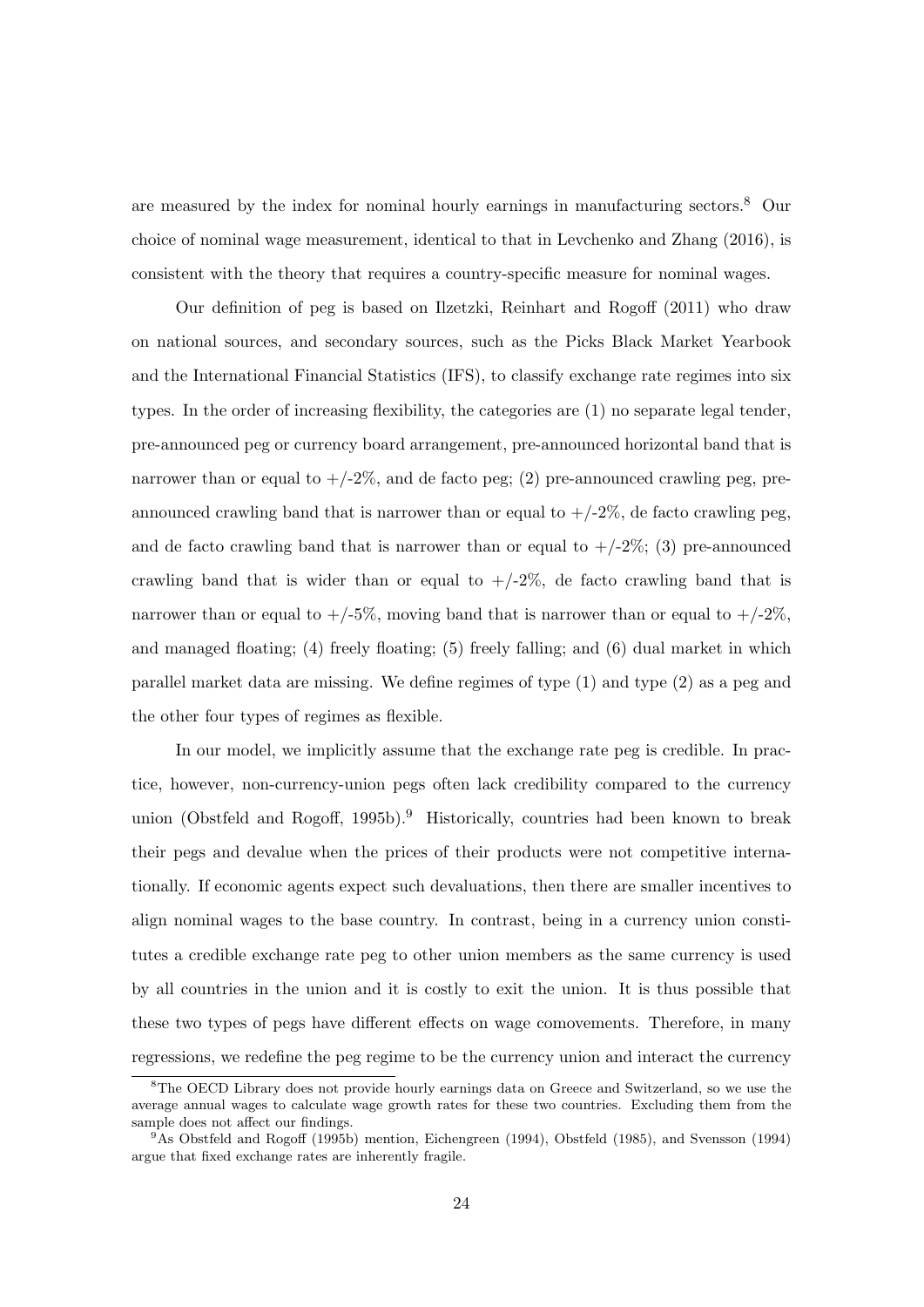union indicator with the foreign wage growth. In such regressions, the reference group includes countries that adopt a flexible exchange rate regime and countries that engage in non-currency-union pegs. We argue that these two types of countries are similar in the sense that flexibility in exchange rate, to different extents, is expected.

Our measure of trade intensity is the ratio of bilateral trade volume to the product of the square roots of the GDP of the two countries, i.e.,  $trade^{HF}/\sqrt{GDP^H \cdot GDP^F}$ . We obtain trade volume data from the UN Comtrade dataset and GDP data from the IFS. We measure capital flow as the average of two ratios: the ratio of FDI flow from the base country to the home country to the home GDP, and its counterpart of the base country.<sup>10</sup> Similarly, migration is the average of two ratios: the ratio of migrants from the base country to the home country to the home population, and its counterpart of the base country. The data on FDI and migration are obtained from the OECD Library.

To the best of our knowledge, there are no systematic data on labor productivity in the nontradable sector, so we use labor productivity in the overall economy instead. For country *k* and its base country, we obtain real output per worker from the Penn World Table, and apply the Hodrick-Prescott filter to extract the trend components,  $a_{kt}^H(z)$  and  $a_{kt}^F(z)$ , and the cyclical components,  $\alpha_{kt}^H(z)$  and  $\alpha_{kt}^F(z)$ , respectively.

The measure that we use for the term  $D_{kt}$  is the ratio of the CPI of tradable goods in country *k*'s base country to its counterpart in country *k*. We construct the CPI of tradable goods for country  $k$ ,  $CPI_T^k$ , as

$$
CPI_T^k = \left(\frac{1}{\omega_T^k}\right) \left(CPI^k - \omega_S^k \cdot CPI_S^k - \omega_R^k \cdot CPI_R^k\right)
$$

$$
= \left(\frac{1}{1 - \omega_S^k - \omega_R^k}\right) \left(CPI^k - \omega_S^k \cdot CPI_S^k - \omega_R^k \cdot CPI_R^k\right)
$$

where  $\omega_T^k$ ,  $\omega_S^k$ , and  $\omega_R^k$  are the weight of tradable goods, services, and housing in the CPI, respectively. *CPI*<sup>*k*</sup> is the overall CPI, while  $CPI_T^k$ ,  $CPI_S^k$ , and  $CPI_R^k$  are the corresponding sub-indices for tradable goods, services, and housing, respectively. When

<sup>&</sup>lt;sup>10</sup>We do not use the geometric mean because the geometric mean becomes zero when either FDI flow is zero.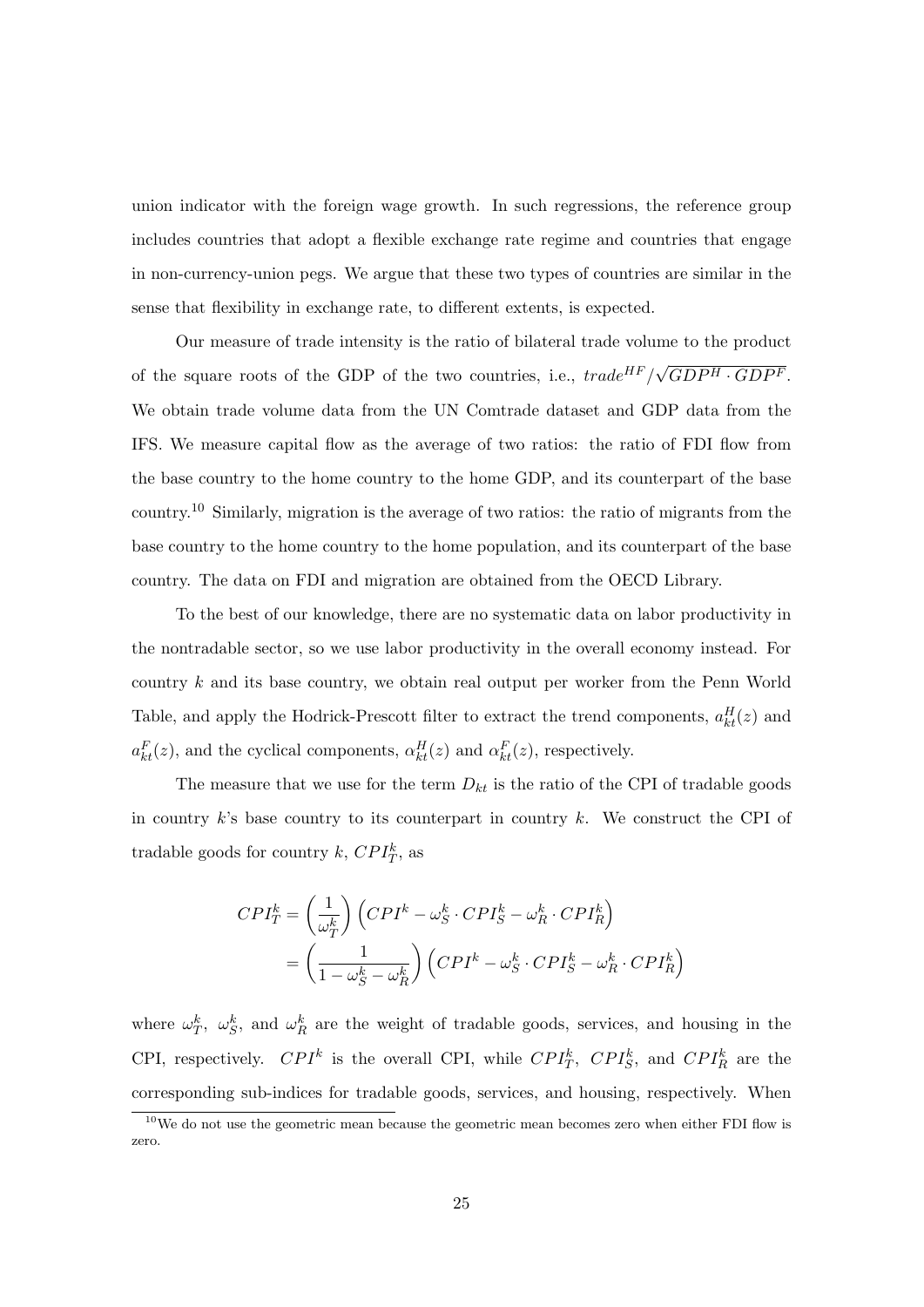$CPI_S^k$  and  $CPI_R^k$  are unavailable, we simply use the overall CPI as a proxy for the tradable CPI.<sup>11</sup> The CPI data are obtained from the OECD Library.

The countries in our sample are 33 OECD members with wage data available, including Australia, Austria, Belgium, Canada, Czech Republic, Denmark, Estonia, Finland, France, Germany, Greece, Hungary, Iceland, Ireland, Israel, Italy, Japan, Korea, Luxembourg, Mexico, Netherlands, New Zealand, Norway, Poland, Portugal, Slovakia, Slovenia, Spain, Sweden, Switzerland, Turkey, United Kingdom, and United States.<sup>12</sup> Because we are looking at OECD countries, the currency union is the EMU. Our sample covers data from 1971 to 2012. Details about the base country, episodes of exchange rate pegs, and data range for each country are documented in Table 1. We report summary statistics in Table 2.

We use the base countries definition of Klein and Shambaugh (2006). To be specific, country *k*'s base country is the country to which country *k* pegs its exchange rate or the country with which country *k* has the most significant trade relationship.

#### **3.3 Main regression results**

We run regressions with growth rates of nominal wages calculated over one year and four years to check whether regression results differ in the short run and in the long run as the one-period and four-period experiments with downward nominal wage rigidity suggest. The top rows in Tables 3 to 6 indicate the frequency of the data.

Table 3 reports the nominal wage comovements under different exchange rate regimes. In the odd-numbered columns, a country's exchange rate regime is considered to be fixed if it falls into type (1) or type (2) of Ilzetzki, Reinhart and Rogoff (2011). We will refer to this peg definition as a general peg. For general pegs, the coefficients on the interaction term  $\text{pe}g_{kt} \times \Delta \ln(W_{kt}^F)$  are positive, but not statistically significant, suggesting that Proposition 2 receives little support.

 $11$ <sup>11</sup>There are 11 countries for which we use the overall CPI to proxy for the tradable CPI. We conduct a robustness check that uses the overall CPI for all countries in the regression and find very similar results.  $12$ The only OECD country not included in our sample is Chile due to missing data. Israel and Slovakia

joined the OECD in 2010, and excluding these two countries does not change our empirical results.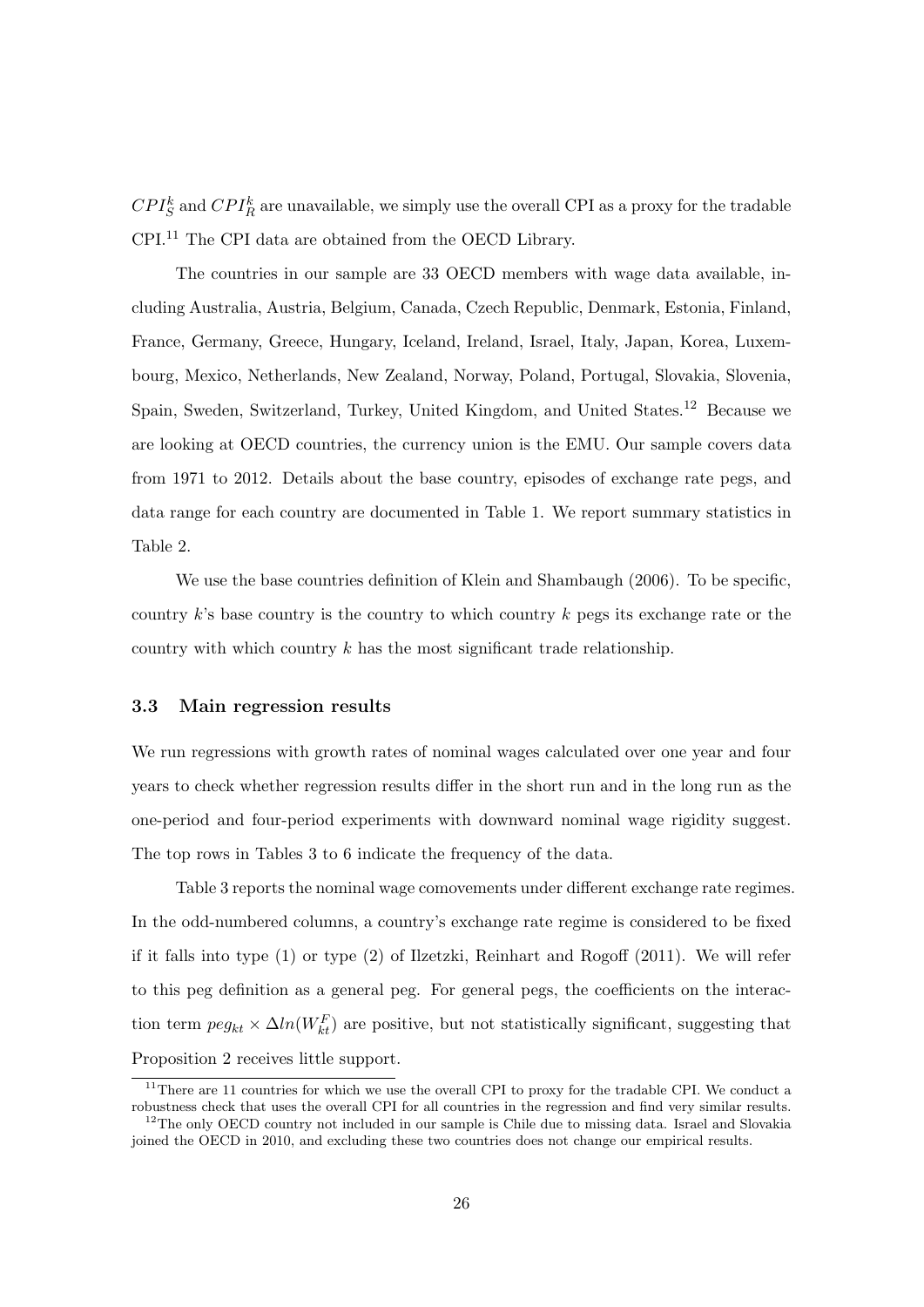As discussed in Section 3.2, however, it may not be appropriate to assume that the non-currency-union pegs and the monetary union have the same credibility and combine them to create a single indicator variable for pegs. Given that being in the EMU is a more credible exchange rate peg than a non-currency-union peg, we focus on the effects of the EMU and thus define an indicator variable for this type of peg, *EMUkt*. It is equal to 1 if country *k* and its base country are both in the EMU in period *t*, and 0 otherwise.

We report the results associated with this EMU indicator in even-numbered columns in Table 3. The interaction between the EMU indicator and nominal wage growth in the base country,  $EMU_{kt} \times \Delta ln(W_{kt}^F)$ , is always positive and significant, suggesting that being in the EMU is associated with stronger nominal wage comovements. The magnitude of the coefficient is also economically significant. For instance, at the annual frequency, the coefficient on the interaction term  $EMU_{kt} \times \Delta ln(W_{kt}^F)$  is 1.65. It implies that if the nominal wages in country *k*'s base country increase by 1%, being in the EMU with the base country predicts an additional increase of 1*.*65% in country *k*'s nominal wages relative to cases where a country floats its exchange rate against the base country or engages in a non-currency-union peg.

The interaction between trade intensity and nominal wage growth in the base country is also positive and significant, confirming the result of numerical experiments that higher trade intensity is associated with stronger nominal wage comovements. We also find weak evidence for the numerical analysis result that the enhancing effect of the fixed exchange rate regime on nominal wage comovements is smaller on the shorter time horizon. In the annual regression where rigidity is more likely, the coefficient on the interaction between the EMU indicator and nominal wage growth of the base country is 1.65, which is smaller than the coefficient of 2.49 in the quadrennial regression. However, the difference (-0.84) is statistically insignificant. Overall, the results are largely consistent with Proposition 2 and the numerical experiments related to trade costs and downward nominal wage rigidity.

In the regressions in Table 3, the interaction between FDI and foreign nominal wage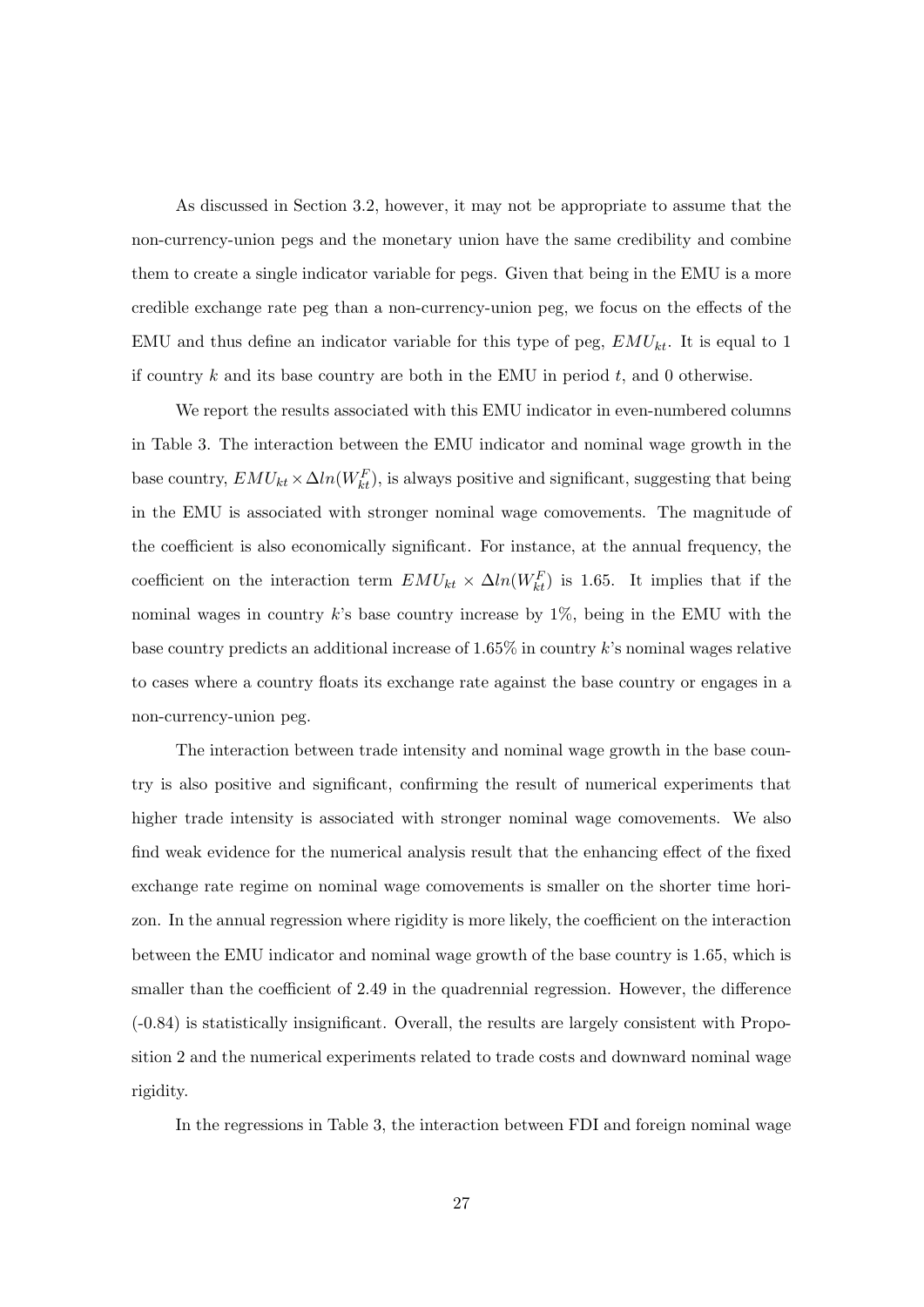growth is always insignificant. Meanwhile, the interaction related to migration is negative and significant at annual frequency, which is consistent with the prediction of Dornbusch et al. (1977) and Trefler (1997).

We also use all countries pairs to conduct a robustness check. The results are weaker in the sense that the effect of the EMU on wage comovements is only significant at the fouryear frequency. Because our theory involves a two-country trade model, it is suitable to use the data of countries and their main trade partners to test the theoretical predictions.

#### **3.4 EMU countries vs. non-EMU countries**

In Table 4, we repeat the estimations in Table 3 but restrict the sample to 15 countries currently in the EMU. More specifically, the countries included are Austria, Belgium, Estonia, Finland, France, Germany, Greece, Ireland, Italy, Luxembourg, Netherlands, Portugal, Slovakia, Slovenia, and Spain. The time range remains 1971 to 2012. The purpose of these estimations is to check whether nominal wage comovements became more positive during the EMU era than the pre-EMU era. Compared to Table 3, the coefficient of the interaction term  $EMU_{kt} \times \Delta ln(W_{kt}^F)$  in Table 4 remains positive, and is highly significant at the quadrennial frequency.<sup>13</sup> Hence, for the same 15 countries, there is some evidence that the positive nominal wage comovements with their base countries after joining the EMU are stronger than before joining the EMU. The results related to trade intensity, FDI, and migration are similar to those in Table 3.

We also run regressions with the countries not in the EMU to examine whether noncurrency-union pegs affect nominal wage comovements. The results presented in Table 5 indicate that non-currency-union pegs have no statistically significant strengthening effect on nominal wage comovements in non-EMU countries.

<sup>13</sup>It is close to being significant at the 10% level at the annual frequency, with the *<sup>t</sup>−*statistic equal to 1.63.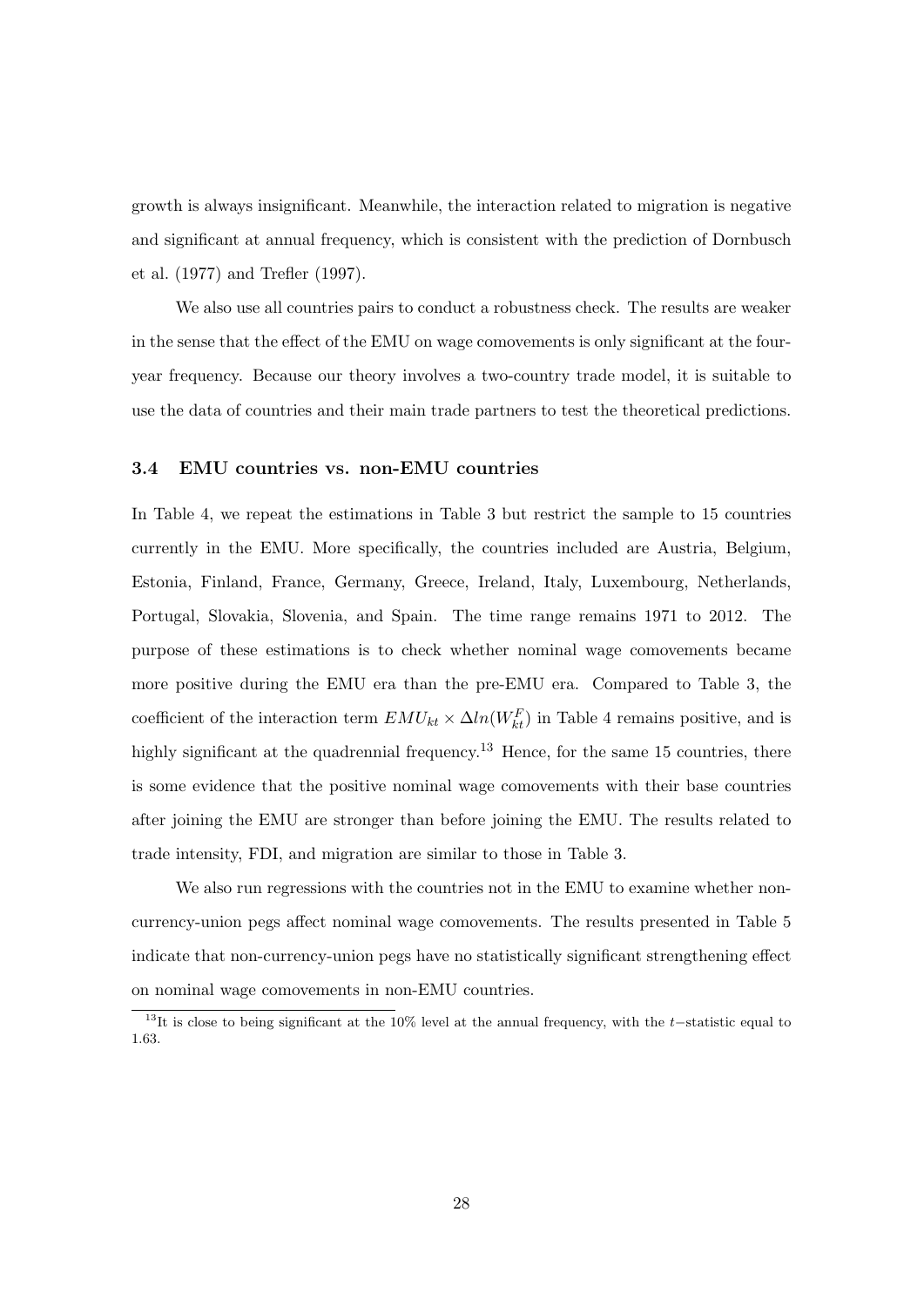#### **3.5 Real wage comovements**

To examine whether exchange rate regimes affect real wage comovements, we repeat the regressions in Table 3, but use real wage growth instead of nominal wage growth. The results are presented in Table 6. The coefficient of the interaction between the EMU indicator and the foreign real wage growth,  $EMU_{kt} \times \Delta \ ln (real \ W_{kt}^F)$ , is 0.26 in the annual regression, and it is -3.15 in the quadrennial regression. Because both coefficients are statistically insignificant, the evidence supports the hypothesis that the exchange rate regime should not affect real wage comovements. Consistent with the results of numerical experiments, the effect of the fixed regime on real wage comovements is more positive on the shorter time horizon where it is more likely that nominal wage rigidity plays a role, although the difference between the coefficients is statistically insignificant. Meanwhile, the coefficient of the interaction between trade intensity and foreign real wage growth is always positive and significant, lending support to the results of numerical experiments that a reduction in trade costs boosts real wage comovements.

When we restrict the sample to the EMU members and the non-EMU countries, respectively, the results are very similar to those for nominal wage comovements reported above and hence are not reported here. Overall, the evidence is generally consistent with our model and numerical experiments.

## **4 Conclusions**

We have constructed a Ricardian model of trade with money and trade costs and obtained the prediction that two countries' nominal wages must exhibit strong and positive comovements if they fix the bilateral exchange rate. Meanwhile, comovements of real wages are not affected by the choice of exchange rate regime. Using numerical experiments, we have also shown that a reduction in trade costs tends to increase both nominal and real wage comovements regardless of exchange rate regimes. When downward nominal wage rigidity is introduced into the numerical experiments, the strengthening effect of the fixed regime on nominal wage comovements remains and is weaker on the shorter time horizon, while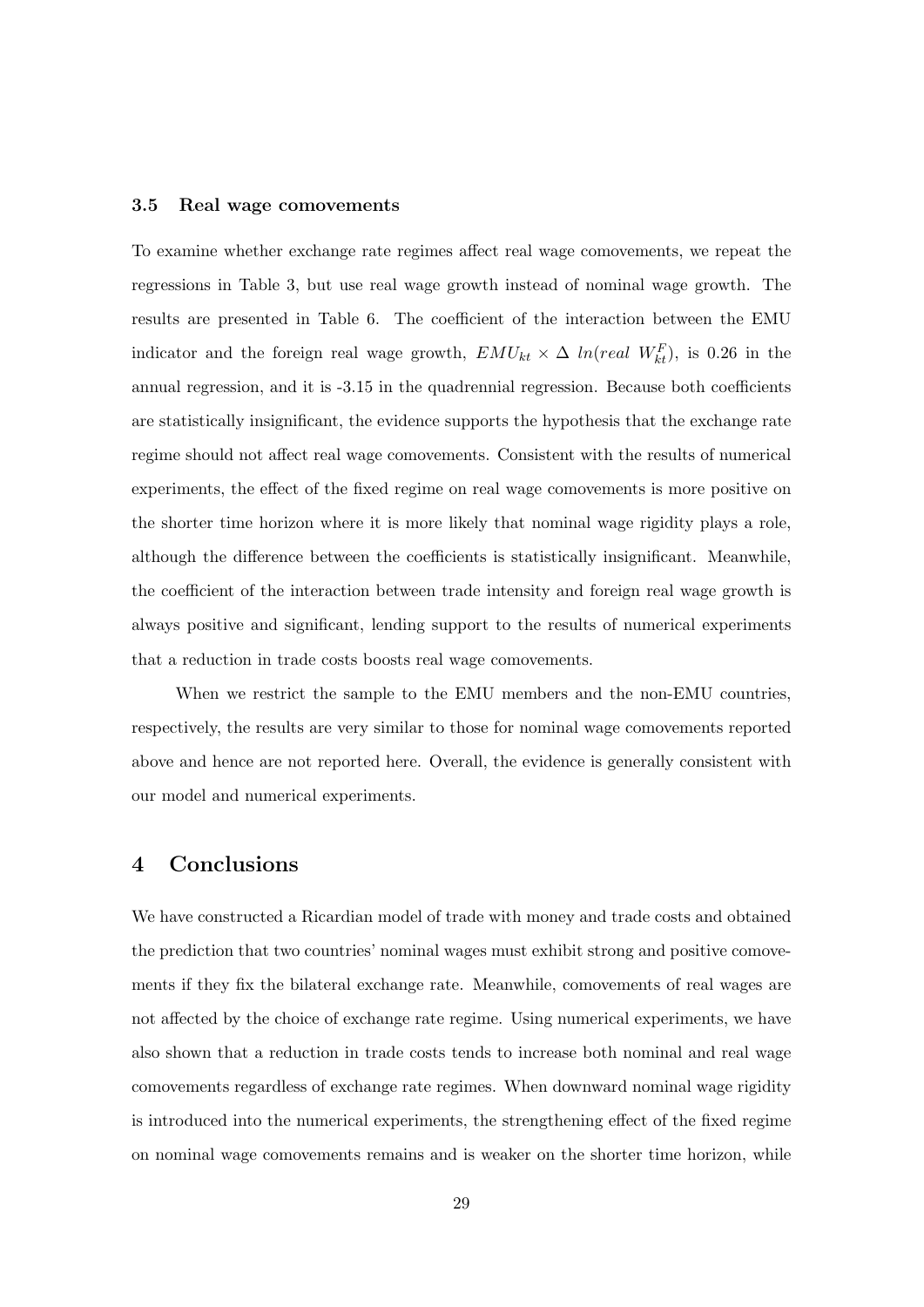a slight difference in real wage comovements between the two regimes shows up and is larger on the shorter time horizon. We have used the data of 33 OECD countries between 1971 and 2012 to test these predictions. Based on panel regressions, we have three main empirical findings. First, if a country and its main trade partner were in the EMU, their nominal wages experienced significantly stronger comovements in both the short and long run. However, non-currency-union pegs are not associated with stronger nominal wage comovements. Second, the effect of pegs on real wage comovements is more positive in the short run than in the long run, although statistically insignificant. Third, the larger the trade intensity between the two countries, the stronger the comovements of both nominal and real wages. These findings are largely consistent with our model and numerical experiments.

Our work enhances the understanding of wages in international economics in a number of ways. It adds to (1) the literature on exchange rates and wages by highlighting the role of exchange rate regimes; (2) the literature on nominal wage comovements by showing that fixing exchange rate to a major trade partner can provide a nominal anchor for wages; (3) the literature on the relationship between exchange rates and macroeconomic real variables; and (4) the literature on real exchange rates and the relative price of nontradable goods.

In addition, from a policy perspective, our empirical results are also relevant for the debate over whether the EMU is an optimum currency area. The existence of nominal wage comovements suggests that although relative to the US, the EMU originally was less likely to meet the criteria for an optimum currency area (Feenstra and Taylor, 2008, p.879), it may have enhanced the economic integration of its members via nominal wage comovements.

Finally, we note that Schmitt-Grohé and Uribe (2013) have recently found that there were not enough downward movements of nominal wages in the Eurozone after the crisis. It indicates that due to this downward nominal wage rigidity, the nominal wage comovements that we have documented may not contain enough downward movements.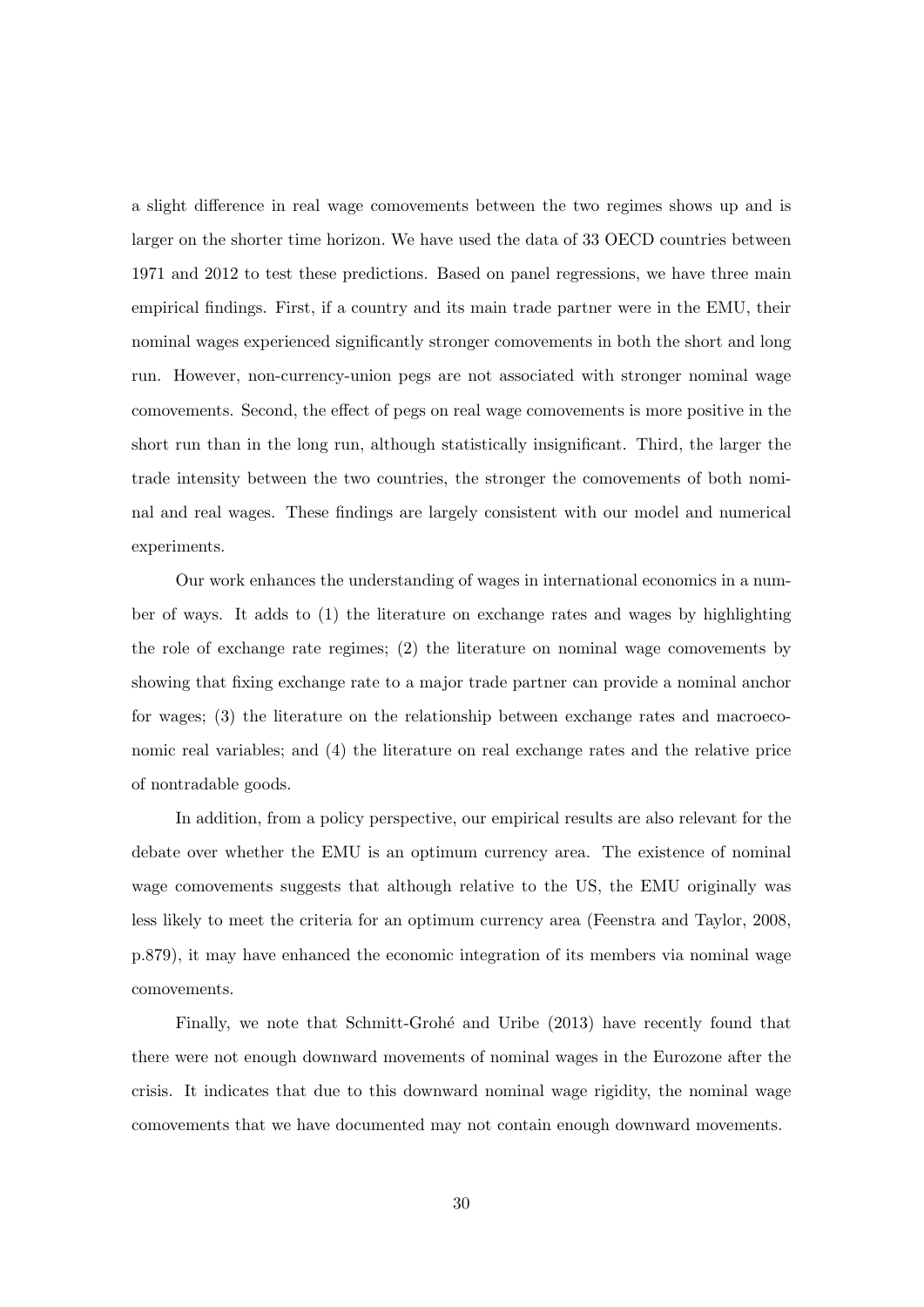## **Appendix A. Supplementary appendix**

Supplementary appendix to this article can be found online at http://dx.doi.org/10.1016/j.jinteco.2016.06.002.

## **References**

- **Arkolakis, Costas and Ananth Ramanarayanan**, "Vertical Specialization and International Business Cycle Synchronization," *Scandinavian Journal of Economics*, 2009, *111* (4), 655–680.
- **Backus, David K., Patrick J. Kehoe, and Finn E. Kydland**, "Dynamics of the Trade Balance and the Terms of Trade: The J-Curve?," *American Economic Review*, 1994, *84* (1), 84–103.
- **Baxter, Marianne and Alan C. Stockman**, "Business Cycles and the Exchange-Rate Regime: Some International Evidence," *Journal of Monetary Economics*, 1989, *23* (3), 377–400.
- **Benigno, Pierpaolo and Luca Antonio Ricci**, "The Inflation-Output Trade-Off with Downward Wage Rigidities," *American Economic Review*, 2011, *101* (4), 1436–1466.
- **Betts, Caroline M. and Timothy J. Kehoe**, "U.S. Real Exchange Rate Fluctuations and Measures of the Relative Price of Goods," *Journal of Monetary Economics*, 2006, *53* (7), 1297–1326.
- **and** , "Real Exchange Rate Movements and the Relative Price of Non-traded Goods," Staff Report 415, Federal Reserve Bank of Minneapolis 2008.
- **Budd, John W., Jozef Konings, and Matthew J. Slaughter**, "Wages and International Rent Sharing in Multinational Firms," *Review of Economics and Statistics*, 2005, *87* (1), 73–84.
- **Calvo, Guillermo A. and Carlos A. Vegh**, "Inflation Stabilization and Nominal Anchors," *Contemporary Economic Policy*, 1994, *12* (2), 35–45.
- **Campa, Jose and Linda S. Goldberg**, "Employment versus Wage Adjustment and the U.S. Dollar," *Review of Economics and Statistics*, 2001, *83* (3), 477–489.
- **Chari, V.V., Patrick J. Kehoe, and Ellen R. McGrattan**, "Can Sticky Price Models Generate Volatile and Persistent Real Exchange Rates?," *Review of Economic Studies*, 2002, *69* (3), 533–563.
- **Crucini, Mario J. and Hakan Yilmazkuday**, "Understanding Long-Run Price Dispersion," *Journal of Monetary Economics*, 2014, *66*, 226–240.
- **Dekle, Robert, Jonathan Eaton, and Samuel Kortum**, "Unbalanced Trade," *American Economic Review*, 2007, *97* (2), 351–355.
- $\lambda$ , **and** , "Global Rebalancing with Gravity: Measuring the Burden of Adjustment," *IMF Staff Papers*, 2008, *55* (3), 511–540.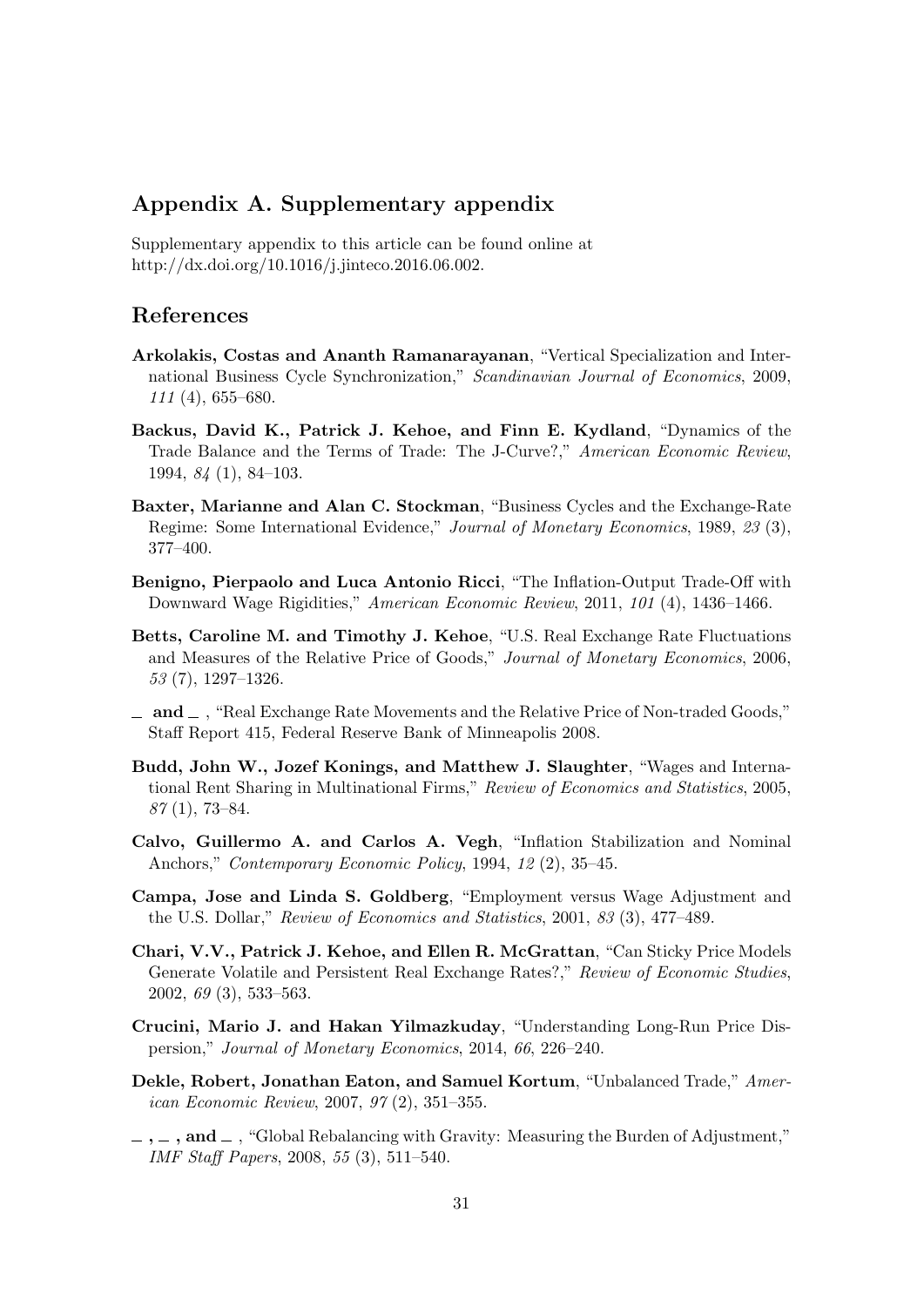- **Devereux, Michael B. and Alan Sutherland**, "Monetary Policy and Portfolio Choice in an Open Economy Macro Model," *Journal of the European Economic Association*, 2007, *5* (2-3), 491–499.
- **di Giovanni, Julian, Andrei A. Levchenko, and Jing Zhang**, "The Global Welfare Impact of China: Trade Integration and Technological Change," *American Economic Journal: Macroeconomics*, 2014, *6* (3), 153–183.
- **Dixit, Avinash and Victor Norman**, *Theory of International Trade: A Dual, General Equilibrium Approach*, Cambridge University Press, 1980.
- **Dornbusch, Rudiger, Stanley Fischer, and Paul A. Samuelson**, "Comparative Advantage, Trade, and Payments in a Ricardian Model with a Continuum of Goods," *American Economic Review*, 1977, *67* (5), 823–839.
- **Duarte, Margarida, Diego Restuccia, and Andrea Waddle**, "Exchange Rates and Business Cycles Across Countries," *FRB Richmond Economic Quarterly*, 2007, *93* (1), 57–76.
- **Eaton, Jonathan and Samuel Kortum**, "Technology, Geography, and Trade," *Econometrica*, 2002, *70* (5), 1741–1779.
- **Edwards, Sebastian**, "Exchange Rates as Nominal Anchors," *Review of World Economics*, 1993, *129* (1), 1–32.
- **Eichengreen, Barry J.**, *International Monetary Arrangements for the Twenty First Century*, Brookings Institution Press, 1994.
- **Feenstra, Robert C. and Alan M. Taylor**, *International Economics*, Worth Publishers, 2008.
- **Flood, Robert P. and Andrew K. Rose**, "Fixing Exchange Rates: A Virtual Quest for Fundamentals," *Journal of Monetary Economics*, 1995, *36* (1), 3–37.
- **Friedman, Milton and Anna Jacobson Schwartz**, *A Monetary History of the United States, 1867-1960*, Princeton University Press, 1963.
- **Goldberg, Linda and Joseph Tracy**, "Exchange Rates and Local Labor Markets," in "The Impact of International Trade on Wages" NBER Chapters, National Bureau of Economic Research, 2000, pp. 269–307.
- **Hairault, Jean-Olivier and Franck Portier**, "Money, New-Keynesian Macroeconomics and the Business Cycle," *European Economic Review*, 1993, *37* (8), 1533–1568.
- **Hubbard, R. Glenn, Jonathan Skinner, and Stephen P. Zeldes**, "The Importance of Precautionary Motives in Explaining Individual and Aggregate Saving," in "Carnegie-Rochester Conference Series on Public Policy," Vol. 40 Elsevier 1994, pp. 59–125.
- **Ilzetzki, Ethan, Carmen Reinhart, and Kenneth Rogoff**, "Exchange Rate Arrangements Entering the 21st Century: Which Anchor Will Hold?," *Unpublished manuscript*, 2011.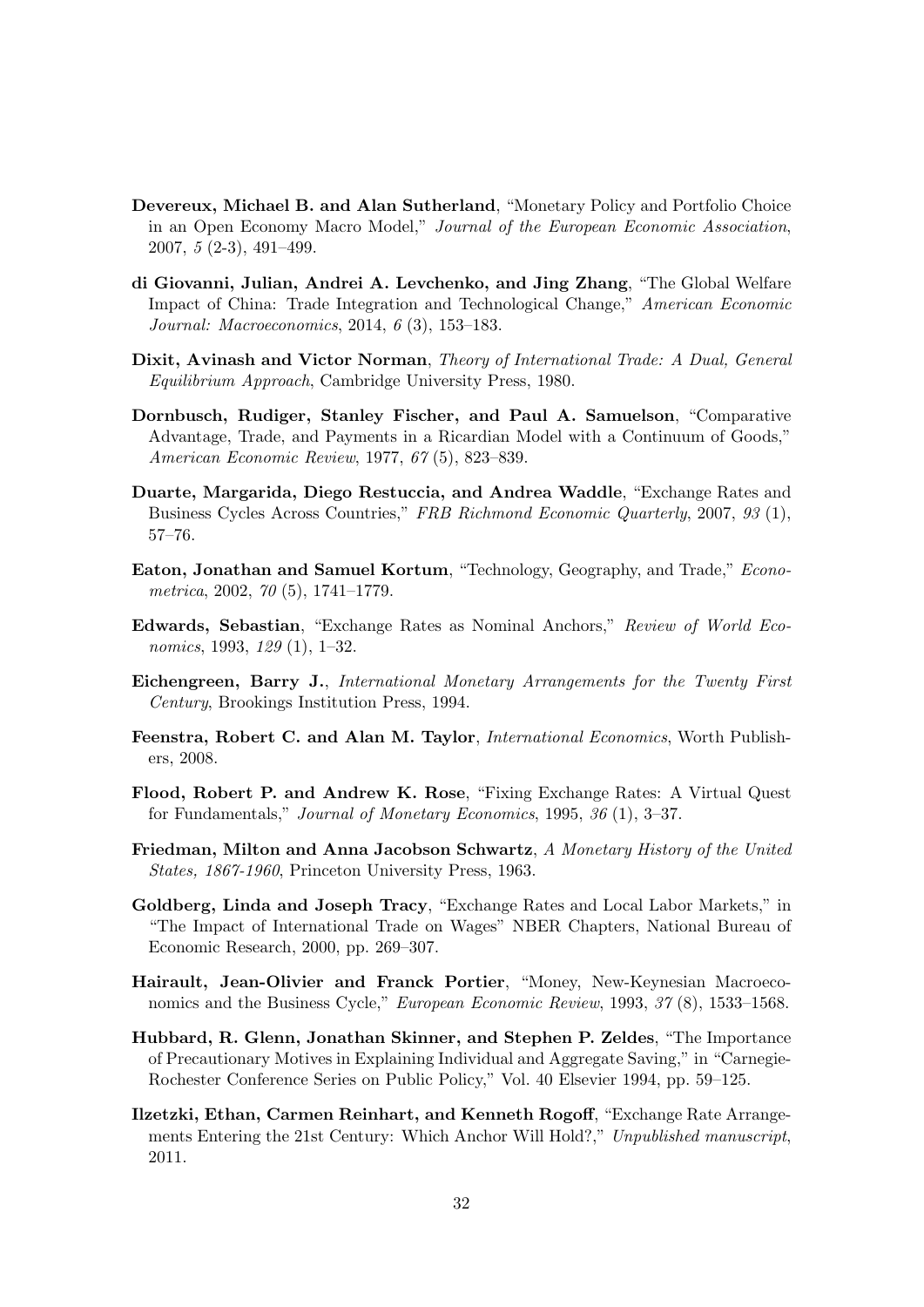- **Imai, Susumu and Michael P. Keane**, "Intertemporal Labor Supply and Human Capital Accumulation," *International Economic Review*, 2004, *45* (2), 601–641.
- **Ito, Motoshige and Michihiro Ohyama**, *International Trade*, Iwanami Shoten, 1985.
- **Kehoe, Patrick J. and Fabrizio Perri**, "International Business Cycles with Endogenous Incomplete Markets," *Econometrica*, 2002, *70* (3), 907–928.
- **Klein, Michael W. and Jay C. Shambaugh**, "The Nature of Exchange Rate Regimes," NBER Working Papers 12729, National Bureau of Economic Research 2006.
- **Kollmann, Robert**, "The Exchange Rate in a Dynamic-Optimizing Business Cycle Model with Nominal Rigidities: A Quantitative Investigation," *Journal of International Economics*, 2001, *55* (2), 243–262.
- **Lamo, Ana, Javier J. Perez, and Ludger Schuknecht**, "Public and Private Sector Wages Co-movement and Causality," Working Paper Series 963, European Central Bank 2008.
- **Levchenko, Andrei A. and Jing Zhang**, "The Evolution of Comparative Advantage: Measurement and Welfare Implications," *Journal of Monetary Economics*, 2016, *78*, 96–111.
- **McKinnon, Ronald**, "Exchange Rate or Wage Changes in International Adjustment? Japan and China versus the United States," Discussion Papers 04-21, Stanford Institute for Economic Policy Research 2005.
- , "China's Exchange Rate Trap: Japan Redux?," *American Economic Review*, 2006, *96* (2), 427–431.
- **Obstfeld, Maurice**, "Floating Exchange Rates: Experience and Prospects," *Brookings Papers on Economic Activity*, 1985, *16* (2), 369–464.
- **and Kenneth Rogoff**, "Exchange Rate Dynamics Redux," *Journal of Political Economy*, 1995a, *103* (3), 624–660.
- **and** , "The Mirage of Fixed Exchange Rates," *Journal of Economic Perspectives*, 1995b, *9* (4), 73–96.
- **Robertson, Raymond**, "Wage Shocks and North American Labor-Market Integration," *American Economic Review*, 2000, *90* (4), 742–764.
- **Romer, Christina D. and David H. Romer**, "Does Monetary Policy Matter? A New Test in the Spirit of Friedman and Schwartz," in "NBER Macroeconomics Annual 1989, Volume 4," MIT Press, 1989, pp. 121–184.
- **Schmitt-Grohé, Stephanie and Martin Uribe**, "Downward Nominal Wage Rigidity and the Case for Temporary Inflation in the Eurozone," *Journal of Economic Perspectives*, 2013, *27* (3), 193–212.
- **Stockman, Alan C.**, "The Equilibrium Approach to Exchange Rates," *FRB Richmond Economic Review*, 1987, *73* (2), 12–30.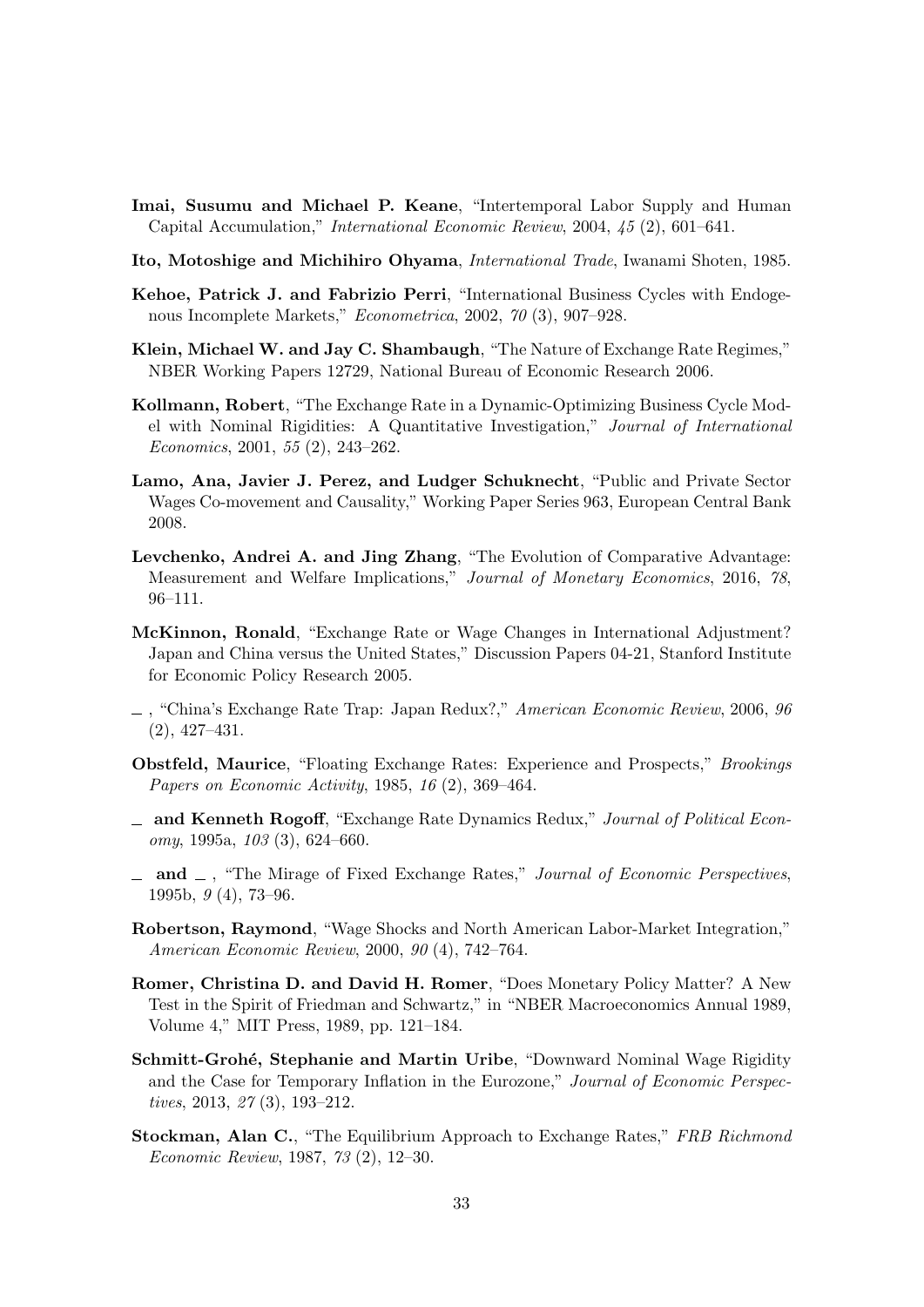- , "New Evidence Connecting Exchange Rates to Business Cycles," *FRB Richmond Economic Quarterly*, 1998, *84* (2), 73–89.
- **and Linda L. Tesar**, "Tastes and Technology in a Two-Country Model of the Business Cycle: Explaining International Comovements," *American Economic Review*, 1995, *85* (1), pp. 168–185.
- **Svensson, Lars E.O.**, "Fixed Exchange Rates as a Means to Price Stability: What Have We Learned?," *European Economic Review*, 1994, *38* (3), 447–468.
- **Trefler, Daniel**, "Immigrants and Natives in General Equilibrium Trade Models," NBER Working Papers 6209, National Bureau of Economic Research 1997.
- **Willett, Thomas D.**, "Credibility and Discipline Effects of Exchange Rates as Nominal Anchors: The Need to Distinguish Temporary from Permanent Pegs," *World Economy*, 1998, *21* (6), 803–826.
- **Xu, Bin**, "Trade Liberalization, Wage Inequality, and Endogenously Determined Nontraded Goods," *Journal of International Economics*, 2003, *60* (2), 417–431.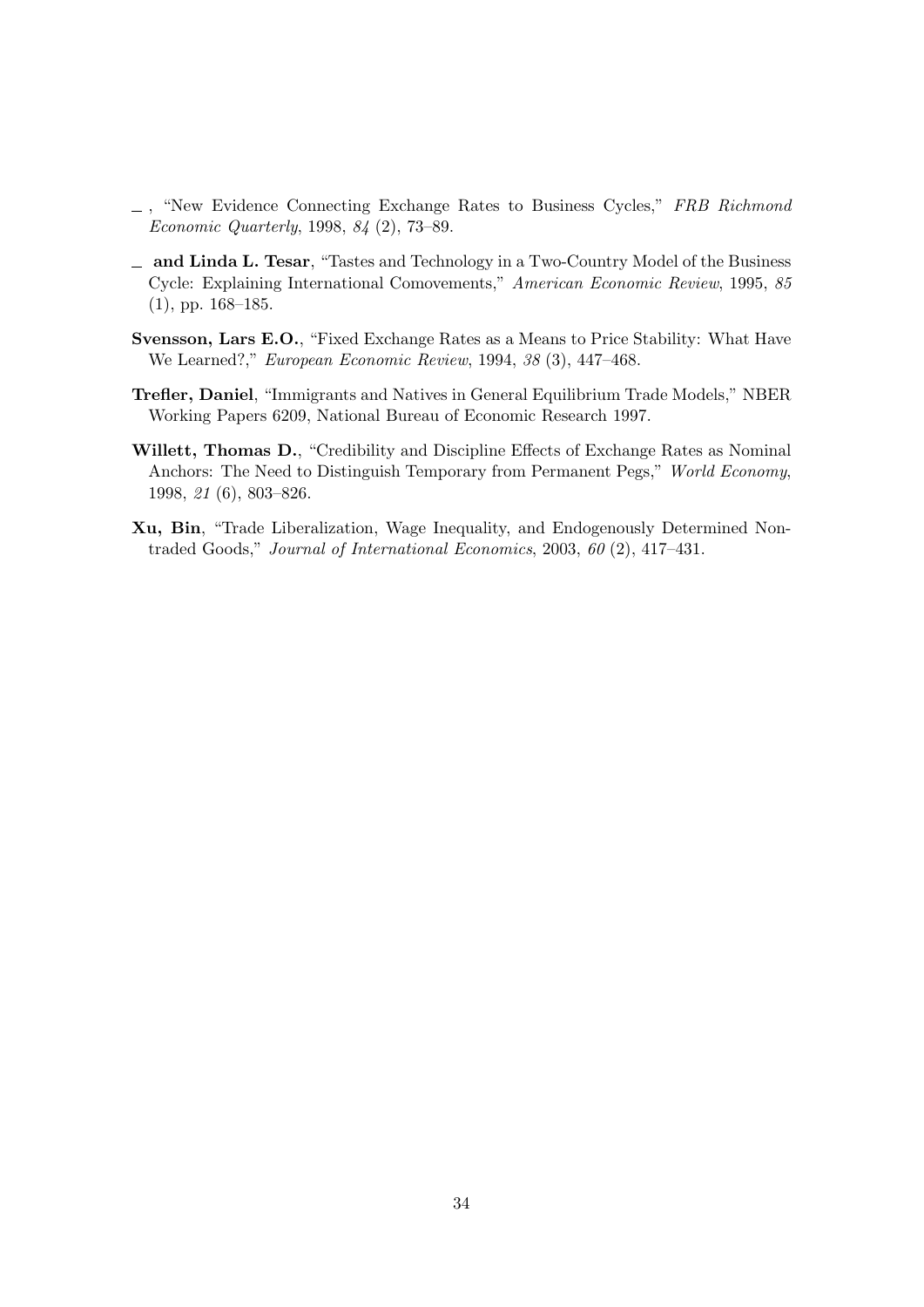

Figure 1: Nominal wage comovements with no rigidity



Figure 2: Nominal wage comovements with downward nominal wage rigidity, one-period wage growth



Figure 3: Nominal wage comovements with downward nominal wage rigidity, four-period wage growth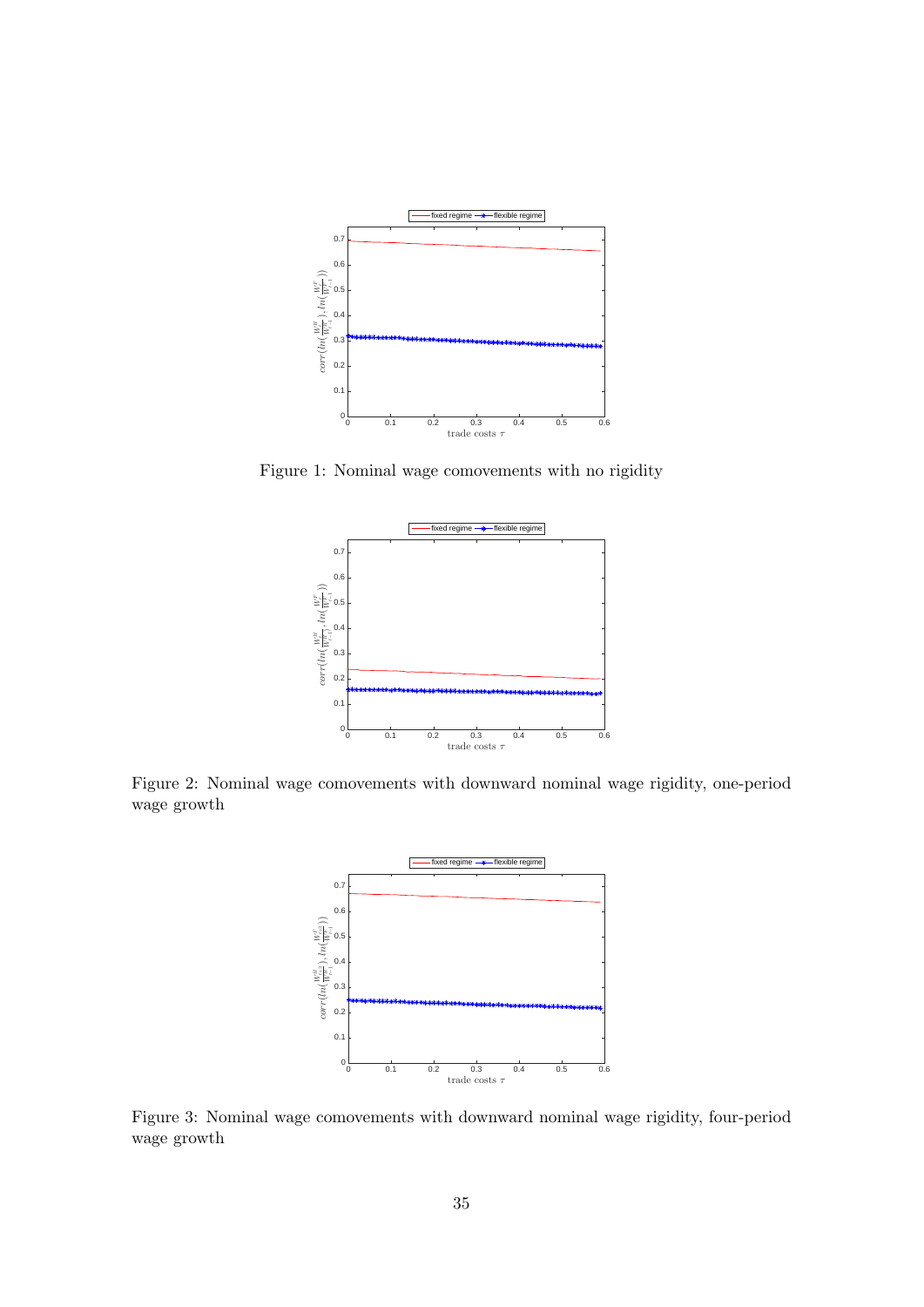

Figure 4: Difference in nominal wage comovements between fixed and flexible regimes, with downward nominal wage rigidity: one- vs. four-period growth



Figure 5: Real wage comovements with no rigidity



Figure 6: Real wage comovements with downward nominal wage rigidity, one-period wage growth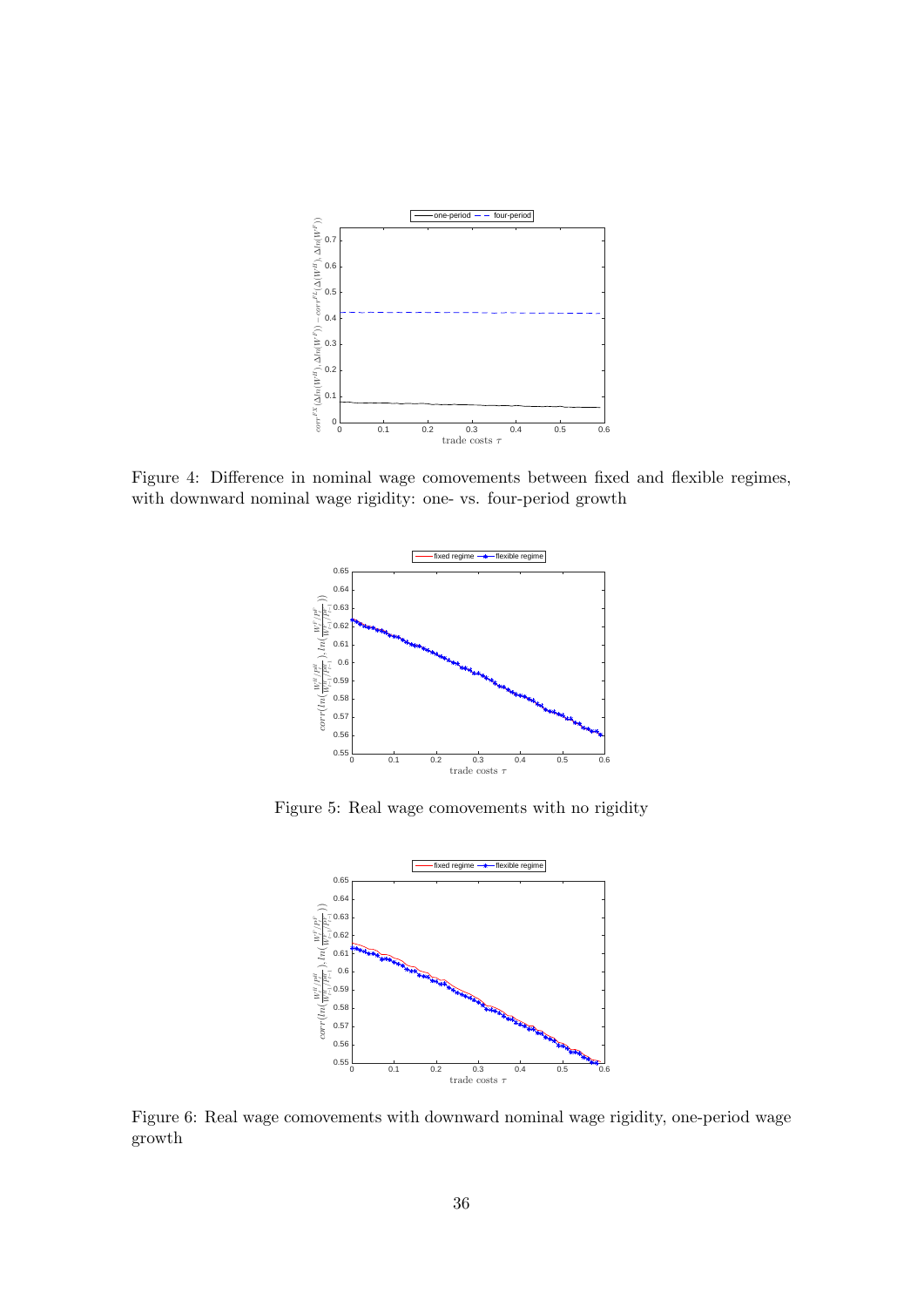

Figure 7: Real wage comovements with downward nominal wage rigidity, four-period wage growth



Figure 8: Difference in real wage comovements between fixed and flexible regimes, with downward nominal wage rigidity: one- vs. four-period growth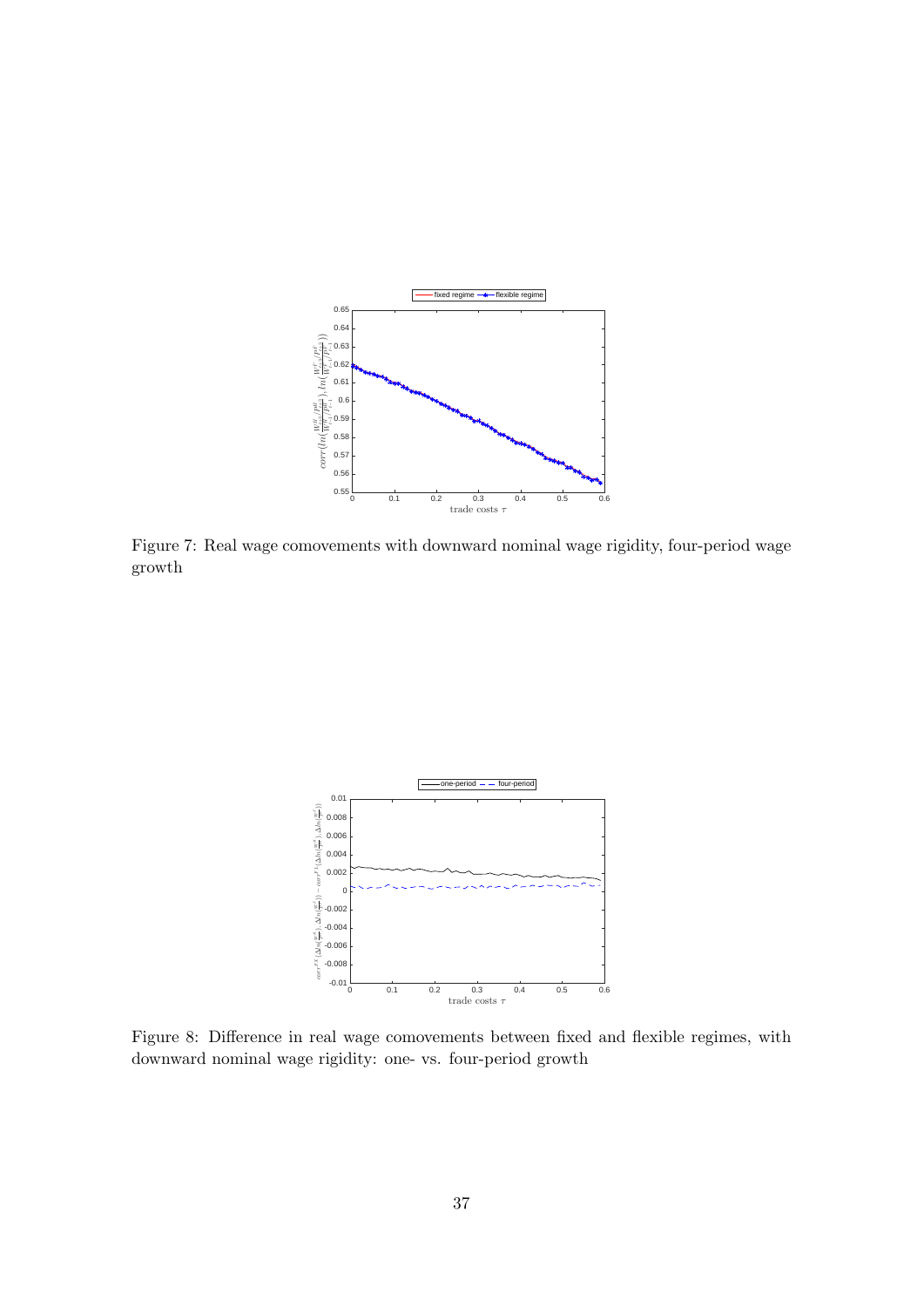| Country                  | Base country | Episodes of non-currency-union pegs<br>Wage data range |           |  |
|--------------------------|--------------|--------------------------------------------------------|-----------|--|
|                          |              | with base country                                      |           |  |
| EMU members (since year) |              |                                                        |           |  |
| Austria (1999)           | Germany      | 1971-1998                                              | 1971-2012 |  |
| Belgium (1999)           | Germany      | 1971-1998                                              | 1971-2012 |  |
| Estonia $(2011)$         | Germany      | 1995-2010                                              | 2000-2012 |  |
| Finland (1999)           | Germany      | 1971-1991, 1994-1998                                   | 1971-2012 |  |
| France (1999)            | Germany      | 1971-1973, 1975-1998                                   | 1971-2012 |  |
| Germany (1999)           | <b>US</b>    | 1972                                                   | 1971-2012 |  |
| Greece (2001)            | Germany      | 1971-1980, 1985-1998                                   | 1996-2012 |  |
| Ireland $(1999)$         | Germany      | 1979-1998                                              | 1979-2012 |  |
| Italy $(1999)$           | Germany      | 1971-1974, 1983-1991, 1994-1998                        | 1971-2012 |  |
| Luxembourg (1999)        | Belgium      | 1971-1998                                              | 1999-2012 |  |
| Netherlands (1999)       | Germany      | 1971-1998                                              | 1971-2012 |  |
| Portugal (1999)          | Germany      | 1971-1972, 1982-1998                                   | 2000-2012 |  |
| Slovakia (2009)          | Germany      | 1994-1996, 1999-2008                                   | 1993-2012 |  |
| Slovenia (2007)          | Germany      | 1994-2006                                              | 1998-2012 |  |
| Spain (1999)             | Germany      | 1971-1998                                              | 1981-2012 |  |
|                          |              |                                                        |           |  |
| Country in ERM II        |              |                                                        |           |  |
| Denmark                  | Germany      | 1971-2012                                              | 1971-2012 |  |
|                          |              |                                                        |           |  |
| Other countries          |              |                                                        |           |  |
| Australia                | <b>US</b>    | 1971-1981                                              | 1984-2012 |  |
| Canada                   | <b>US</b>    | 1971-2001                                              | 1971-2012 |  |
| Czech Republic           | Germany      | 1993-1995, 1998-2001                                   | 1993-2012 |  |
| Iceland                  | Germany      | 1987-1999                                              | 2005-2012 |  |
| Israel                   | US           | 1987-1990, 1994-2004                                   | 1995-2012 |  |
| Japan                    | <b>US</b>    | 1972-1976                                              | 1971-2012 |  |
| Korea                    | <b>US</b>    | 1975-1996                                              | 1992-2012 |  |
| Mexico                   | <b>US</b>    | 1971-1975, 1978-1981, 1989-1994                        | 1980-2012 |  |
| Hungary                  | Germany      | 1995-2004                                              | 1995-2012 |  |
| New Zealand              | Australia    | 1971-1984                                              | 1989-2012 |  |
| Norway                   | Germany      |                                                        | 1971-2012 |  |
| Poland                   | Germany      | 1990                                                   | 1995-2012 |  |
| Sweden                   | Germany      | 1971-1991                                              | 1971-2012 |  |
| Switzerland              | Germany      | 1982-1998                                              | 1991-2012 |  |
| Turkey                   | <b>US</b>    | 1971                                                   | 1988-2012 |  |
| UK                       | Germany      | 1971, 1991                                             | 1971-2012 |  |
| <b>US</b>                | Japan        | 1972-1976                                              | 1971-2012 |  |
|                          |              |                                                        |           |  |

#### Table 1: Summary of peg episodes and data range

Notes: (1) Prior to 1979, the UK had been the base country for Ireland, as the Irish pound had been pegged to the pound sterling. In all regressions, we discard the Irish data before 1979 to avoid complications. (2) ERM II stands for Exchange Rate Mechanism II.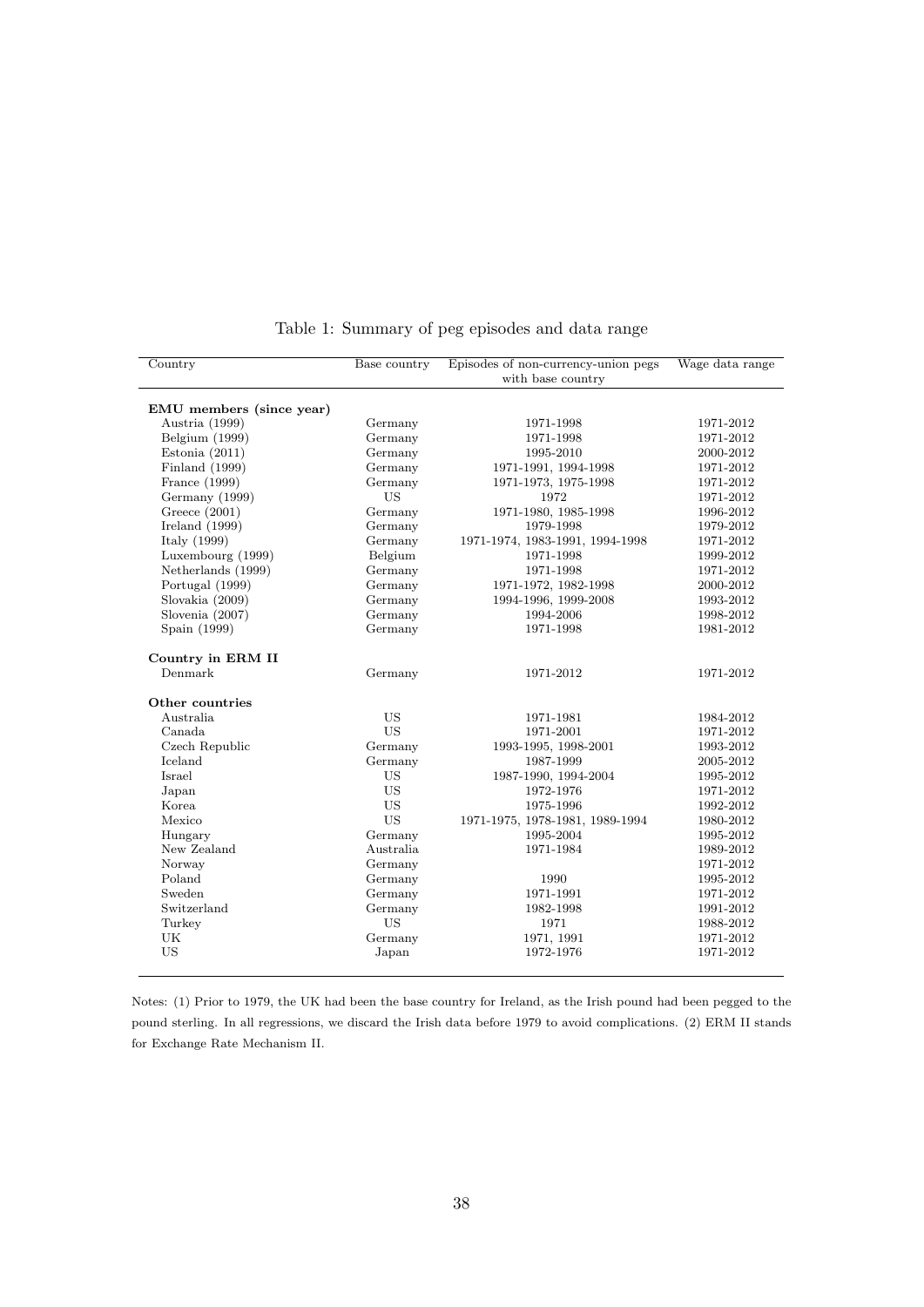Table 2: Summary statistics

|                                               | Mean     | Standard<br>deviation | Min           | Max      | Country-year<br>observations |
|-----------------------------------------------|----------|-----------------------|---------------|----------|------------------------------|
| Annual change in nominal wage $(\%)$          |          |                       |               |          |                              |
| Flexible                                      | 8.53     | 13.54                 | $-5.96$       | 91.57    | 428                          |
| Non-currency-union pegs                       | 8.46     | 6.01                  | $0.0^{\circ}$ | 29.32    | 229                          |
| <b>EMU</b>                                    | 5.96     | 5.10                  | $-5.27$       | 25.22    | 506                          |
| Annual change in nominal exchange rate $(\%)$ |          |                       |               |          |                              |
| Flexible                                      | 3.80     | 17.47                 | $-30.34$      | 138.63   | 428                          |
| Non-currency-union pegs                       | 2.61     | 6.61                  | $-9.68$       | 40.55    | 229                          |
| <b>EMU</b>                                    | $\theta$ | $\Omega$              | $\theta$      | $\theta$ | 506                          |

Notes: We classify country-year observations into three categories according to exchange rate regimes: flexible regime, non-currency-union pegs, and membership in the EMU.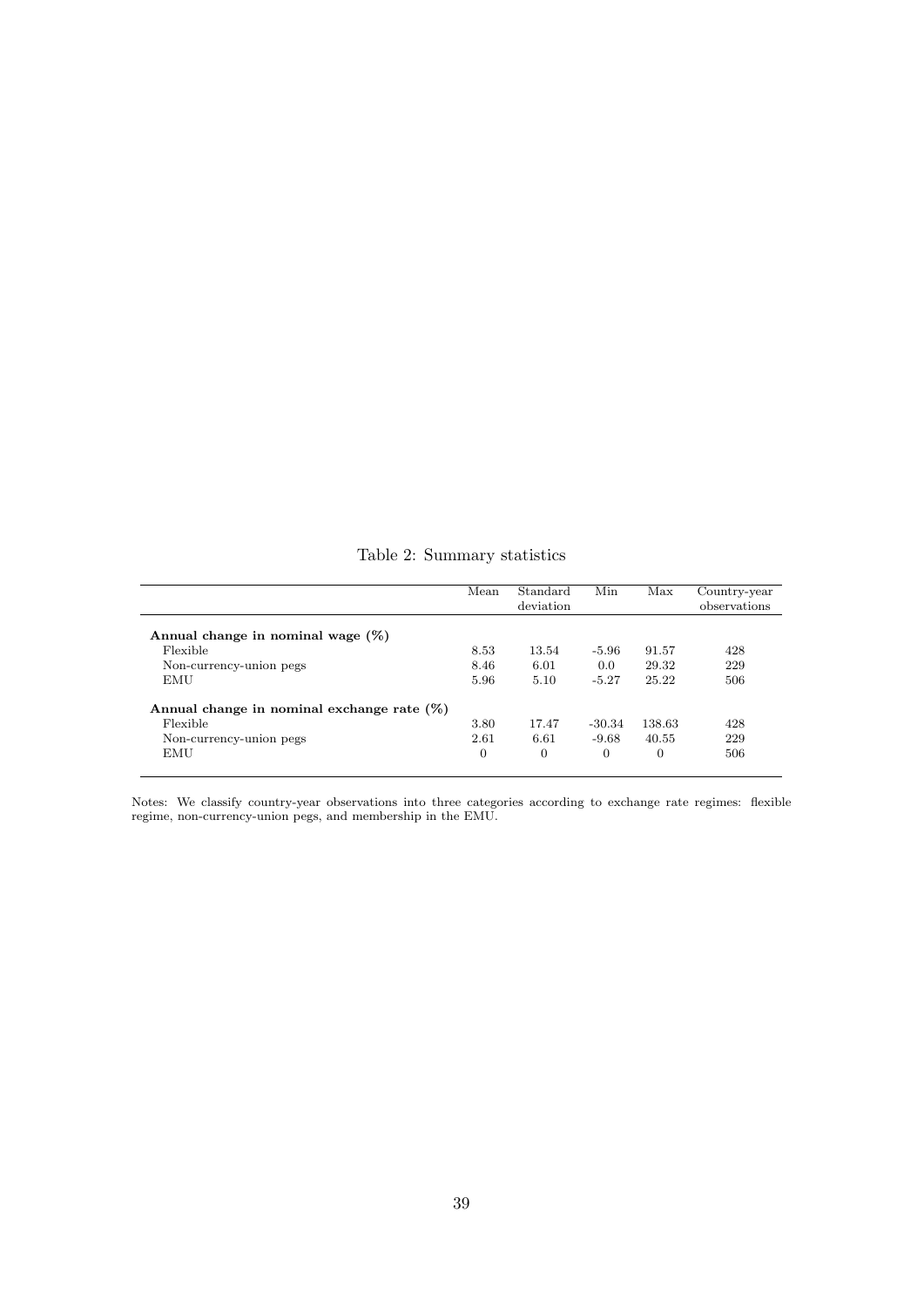|                                             | Annual                            | Annual                | Quadrennial            | Quadrennial                 |
|---------------------------------------------|-----------------------------------|-----------------------|------------------------|-----------------------------|
|                                             | (1)                               | $\overline{(2)}$      | $\overline{(3)}$       | (4)                         |
| $\Delta ln(W_{kt}^F)$                       | $-1.22$<br>$(0.49)$ <sup>**</sup> | -1.15<br>$(0.48)$ **  | $-1.30$<br>$(0.58)$ ** | $\frac{-1.16}{(0.58)^{**}}$ |
| $peg_{kt} \times \Delta ln(W_{kt}^F)$       | 0.37<br>(0.44)                    |                       | 0.27<br>(0.49)         |                             |
| $peg_{kt}$                                  | 0.001<br>(0.01)                   |                       | 0.007<br>(0.04)        |                             |
| $EMU_{kt} \times \Delta ln(W_{kt}^F)$       |                                   | $(0.51)$ ***          |                        | $(0.36)$ ***                |
| $EMU_{kt}$                                  |                                   | 0.03<br>$(0.01)$ **   |                        | 0.16<br>$(0.04)$ ***        |
| $trade_{kt} \times \Delta ln(W_{t}^F)$      | 0.26<br>$(0.08)$ ***              | 0.27<br>$(0.08)$ ***  | 0.27<br>$(0.09)$ ***   | 0.29<br>$(0.09)$ ***        |
| $trade_{kt}$                                | 0.001<br>(0.004)                  | 0.002<br>(0.005)      | $-.01$<br>(0.03)       | $-.004$<br>(0.03)           |
| $FDI_{kt} \times \Delta ln(W_{kt}^F)$       | $-.20$<br>(0.13)                  | $-.23$<br>(0.14)      | 0.38<br>(0.51)         | 0.19<br>(0.55)              |
| $FDI_{kt}$                                  | $-.001$<br>(0.001)                | $-.001$<br>(0.001)    | 0.03<br>(0.03)         | 0.02<br>(0.03)              |
| $migration_{kt} \times \Delta ln(W_{kt}^F)$ | $-0.02$<br>(0.003)***             | $-0.02$<br>(0.007)*** | $-.01$<br>(0.007)      | $-.001$<br>(0.03)           |
| $migration_{kt}$                            | 0.000<br>(0.001)                  | $-.000$<br>(0.001)    | 0.001<br>$(0.0005)^*$  | 0.001<br>(0.002)            |
| $\Delta ln(e_{kt})$                         | $-.02$<br>(0.06)                  | $-.06$<br>(0.04)      | $(0.21)$ **            | $-43$<br>$(0.23)^*$         |
| $\Delta ln(D_{kt})$                         | $-.03$<br>(0.05)                  | $-.01$<br>(0.04)      | 0.36<br>(0.22)         | 0.32<br>(0.22)              |
| $\Delta ln(P_{kt}^H) - \Delta ln(P_{kt}^F)$ | 0.20<br>$(0.11)^*$                | 0.24<br>$(0.12)$ **   | 0.65<br>$(0.37)^{*}$   | 0.67<br>$(0.38)^*$          |
| $\Delta a_{kt}^H(z) - \Delta a_{kt}^F(z)$   | 0.06<br>$(0.03)^*$                | 0.07<br>$(0.04)$ **   | 0.28<br>$(0.14)^*$     | 0.30<br>$(0.16)^*$          |
| $\alpha_{kt-1}^H(z)$                        | 0.23<br>$(0.08)$ ***              | 0.22<br>$(0.10)$ **   | 1.64<br>(1.89)         | 1.60<br>(2.06)              |
| $\alpha_{kt-1}^{F}(z)$                      | 0.02<br>(0.12)                    | $-.05$<br>(0.13)      | $-3.93$<br>(3.06)      | $-4.21$<br>(3.32)           |
| $\overline{\mathrm{Obs}}$ .                 | 1163                              | 1008                  | 290                    | 261                         |
| $\mathbb{R}^2$                              | 0.19                              | 0.21                  | 0.33                   | 0.35                        |

Table 3: Nominal wage regressions

Notes: (1) The dependent variable is the nominal wage growth rate of country *k*. (2)  $\Delta ln(W_{kt}^F)$  is the nominal wage growth rate of the base country;  $peg_{kt}$  equals 1 if country  $k$  pegs its currency to that of its base country via a currency union or other arrangements, and 0 otherwise; *EMUkt* equals 1 if both country *k* and its base country are members of the EMU, and 0 otherwise;  $trade_{kt}$  is a measure for trade intensity between country  $k$  and its base country;  $FDI_{kt}$  and  $migration_{kt}$  are measures for bilateral FDI and migration, respectively;  $e_{kt}$  is the bilateral nominal exchange rate;  $D_{kt}$  is the ratio of the CPI of tradable goods in country  $k$ 's base country to its counterpart in country k;  $P_{kt}^H$  and  $P_{kt}^F$  are country k's CPI and its base country's CPI, respectively;  $\Delta a_{kt}^H(z) - \Delta a_{kt}^F(z)$  is the difference in the changes of deterministic components of nontradable productivities;  $\alpha_{kt-1}^H(z)$  and  $\alpha_{kt-1}^F(z)$  are the cyclical components of nontradable productivities in country *k* and its base country, respectively. (3) The top row indicates the frequency of the data. (4) The numbers in the parentheses are clustered standard errors that are robust to heteroskedasticity across countries and serial correlation in error terms. (5) All regressions include country fixed effects.  $(6)$ <sup>\*</sup>, \*\*, and \*\*\* indicate statistical significance at the 10%, 5% and 1% levels, respectively.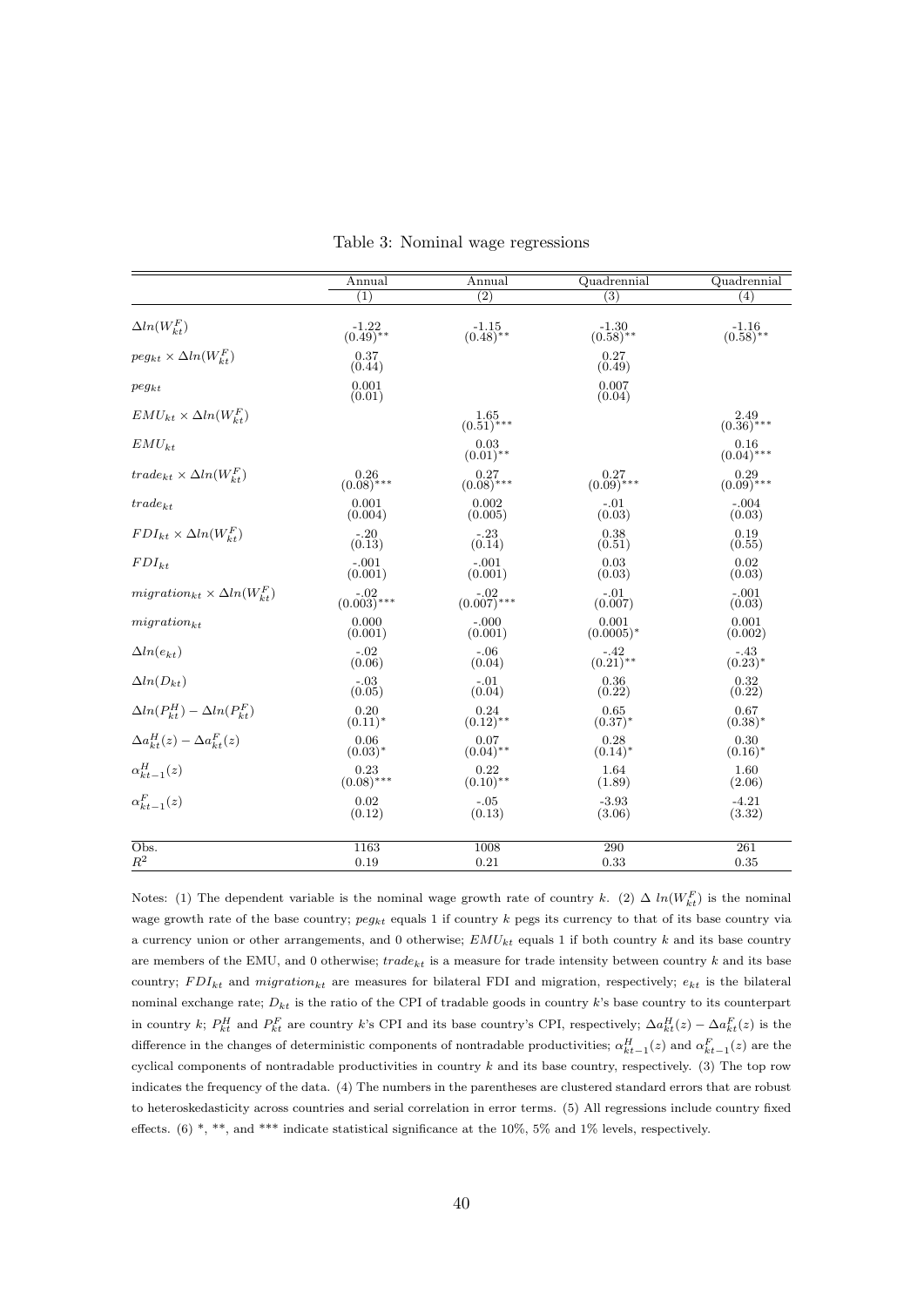|                                             | Annual                | Annual                   | Quadrennial       | Quadrennial              |
|---------------------------------------------|-----------------------|--------------------------|-------------------|--------------------------|
|                                             | (1)                   | (2)                      | (3)               | (4)                      |
| $\Delta ln(W_{kt}^F)$                       | $-.23$                | $-.43$                   | $-.28$            | $-.35$                   |
|                                             | (0.33)                | (0.56)                   | (0.44)            | (0.51)                   |
| $peg_{kt} \times \Delta ln(W_{k}^F)$        | $-.22$<br>(0.48)      |                          | $-.44$<br>(0.63)  |                          |
| $peg_{kt}$                                  | 0.001<br>(0.01)       |                          | $-.003$<br>(0.06) |                          |
| $EMU_{kt} \times \Delta ln(W_{kt}^F)$       |                       | 0.44<br>(0.27)           |                   | $\frac{1.79}{(0.45)***}$ |
| $EMU_{kt}$                                  |                       | $(0.02$<br>$(0.008)$ *** |                   | 0.14<br>$(0.03)$ ***     |
| $trade_{kt} \times \Delta ln(W_{kt}^F)$     | 0.18                  | 0.19                     | 0.20              | 0.20                     |
|                                             | $(0.09)*$             | $(0.08)$ **              | $(0.12)^{*}$      | $(0.09)$ **              |
| $trade_{kt}$                                | $-.004$               | 0.003                    | $-.02$            | 0.02                     |
|                                             | (0.004)               | (0.004)                  | (0.02)            | (0.02)                   |
| $FDI_{kt} \times \Delta ln(W_{kt}^F)$       | $-.18$                | $-.11$                   | $-.65$            | $-.17$                   |
|                                             | (0.12)                | (0.07)                   | (0.5)             | (0.55)                   |
| $FDI_{kt}$                                  | $-.001$               | $-.0003$                 | $-.05$            | $-.01$                   |
|                                             | (0.001)               | (0.001)                  | (0.04)            | (0.04)                   |
| $migration_{kt} \times \Delta ln(W_{kt}^F)$ | $-0.02$<br>(0.004)*** | $-0.02$<br>(0.006)***    | $(-0.009)$ **     | $-.04$<br>$(0.02)^*$     |
| $migration_{kt}$                            | 0.000                 | $-.000$                  | 0.001             | $-.001$                  |
|                                             | (0.001)               | (0.001)                  | (0.001)           | (0.001)                  |
| $\Delta ln(e_{kt})$                         | 0.12                  | $-.06$                   | $-.02$            | $-.86$                   |
|                                             | (0.12)                | (0.10)                   | (0.40)            | (0.54)                   |
| $\Delta ln(D_{kt})$                         | $-.10$                | 0.04                     | $-.001$           | 0.66                     |
|                                             | (0.10)                | (0.11)                   | (0.38)            | (0.57)                   |
| $\Delta ln(P_{k}^H) - \Delta ln(P_{k}^F)$   | $-.06$                | 0.19                     | 0.17              | 1.03                     |
|                                             | (0.10)                | (0.19)                   | (0.41)            | $(0.59)^*$               |
| $\Delta a_{kt}^H(z) - \Delta a_{kt}^F(z)$   | 0.02                  | $-.04$                   | 0.05              | $-.21$                   |
|                                             | (0.06)                | (0.05)                   | (0.28)            | (0.28)                   |
| $\alpha_{kt-1}^H(z)$                        | 0.26                  | 0.24                     | 0.98              | 0.60                     |
|                                             | $(0.09)$ ***          | $(0.10)$ **              | (1.25)            | (0.98)                   |
| $\alpha_{kt-1}^F(z)$                        | $-.12$                | $-.11$                   | $-.76$            | 0.74                     |
|                                             | (0.10)                | (0.15)                   | (2.10)            | (1.22)                   |
| $\overline{\mathrm{Obs}}$ .                 | 511                   | 403                      | 128               | 104                      |
| $\mathbb{R}^2$                              | 0.42                  | 0.52                     | 0.5               | 0.64                     |

Table 4: Nominal wage regressions: restricting the sample to EMU countries

Notes: (1) The dependent variable is the nominal wage growth rate of country *k*. (2)  $\Delta ln(W_{kt}^F)$  is the nominal wage growth rate of the base country;  $peg_{kt}$  equals 1 if country  $k$  pegs its currency to that of its base country via a currency union or other arrangements, and 0 otherwise; *EMUkt* equals 1 if both country *k* and its base country are members of the EMU, and 0 otherwise;  $trade_{kt}$  is a measure for trade intensity between country *k* and its base country;  $FDI_{kt}$  and  $migration_{kt}$  are measures for bilateral FDI and migration, respectively;  $e_{kt}$  is the bilateral nominal exchange rate;  $D_{kt}$  is the ratio of the CPI of tradable goods in country  $k$ 's base country to its counterpart in country k;  $P_{kt}^H$  and  $P_{kt}^F$  are country k's CPI and its base country's CPI, respectively;  $\Delta a_{kt}^H(z) - \Delta a_{kt}^F(z)$  is the difference in the changes of deterministic components of nontradable productivities;  $\alpha_{kt-1}^H(z)$  and  $\alpha_{kt-1}^F(z)$  are the cyclical components of nontradable productivities in country *k* and its base country, respectively. (3) The top row indicates the frequency of the data. (4) The numbers in the parentheses are clustered standard errors that are robust to heteroskedasticity across countries and serial correlation in error terms. (5) All regressions include country fixed effects.  $(6)$ <sup>\*</sup>, \*\*, and \*\*\* indicate statistical significance at the 10%, 5% and 1% levels, respectively.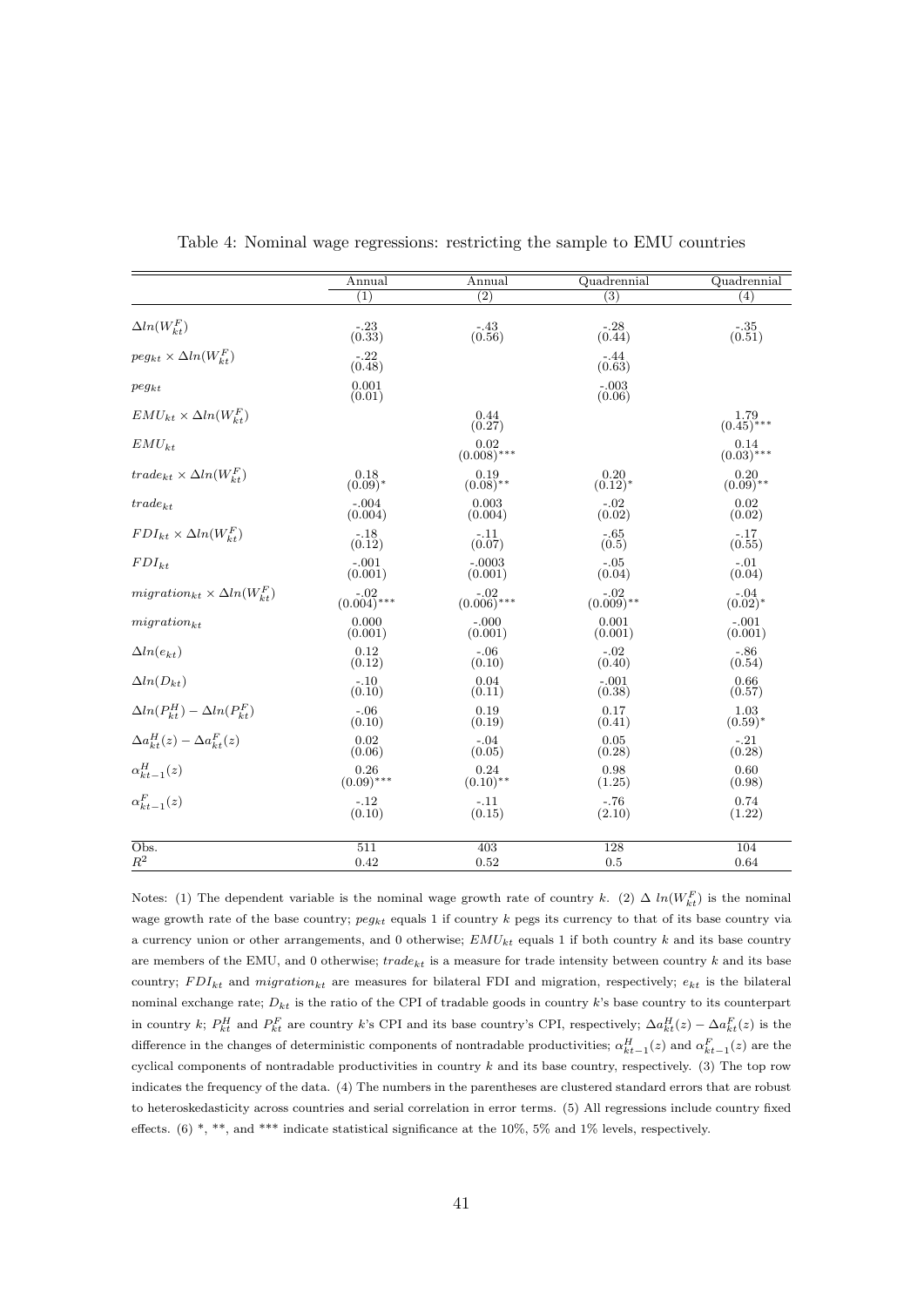|                                             | Annual                  | Quadrennial                  |
|---------------------------------------------|-------------------------|------------------------------|
|                                             | $\left(1\right)$        | $\overline{(2)}$             |
| $\Delta ln(W_{kt}^F)$                       | $-1.48$<br>$(0.64)$ **  | $-1.60$<br>$(0.65)$ **       |
| $peg_{kt} \times \Delta ln(W_{kt}^F)$       | 0.06<br>(0.55)          | 0.68<br>(0.70)               |
| $peg_{kt}$                                  | 0.003<br>(0.02)         | $-.003$<br>(0.05)            |
| $trade_{kt} \times \Delta ln(W_{kt}^F)$     | $(0.38$<br>$(0.14)$ *** | $0.34$<br>$(0.14)$ **        |
| $trade_{kt}$                                | 0.001<br>(0.005)        | $-.02$<br>(0.04)             |
| $FDI_{kt} \times \Delta ln(W_{t}^F)$        | $-.44$<br>(0.59)        | $-.23$<br>(1.38)             |
| $FDI_{kt}$                                  | $0.02$<br>$(0.01)$ **   | $(0.22$<br>$(0.09)$ **       |
| $migration_{kt} \times \Delta ln(W_{k}^F)$  | $-.01$<br>(0.01)        | 0.06<br>(0.05)               |
| $migration_{kt}$                            | $-.000$<br>(0.001)      | 0.005<br>(0.003)             |
| $\Delta ln(e_{kt})$                         | $-.04$<br>(0.05)        | $-43$<br>(0.23) <sup>*</sup> |
| $\Delta ln(D_{kt})$                         | $-.04$<br>(0.05)        | 0.34<br>$(0.21)^*$           |
| $\Delta ln(P_{kt}^H) - \Delta ln(P_{kt}^F)$ | 0.23<br>$(0.12)^*$      | 0.66<br>$(0.38)^*$           |
| $\Delta a_{kt}^H(z) - \Delta a_{kt}^F(z)$   | 0.07<br>$(0.03)$ **     | 0.37<br>$(0.16)$ **          |
| $\alpha_{kt-1}^H(z)$                        | 0.22<br>$(0.13)^*$      | 1.61<br>(2.48)               |
| $\alpha_{kt-1}^F(z)$                        | 0.05<br>(0.19)          | $-6.11$<br>(4.15)            |
| $\overline{\mathrm{Obs}}$ .<br>$R^2$        | 652<br>0.2              | 162<br>0.36                  |

Table 5: Nominal wage regressions: restricting the sample to non-EMU countries

Notes: (1) The dependent variable is the nominal wage growth rate of country *k*. (2)  $\Delta ln(W_{kt}^F)$  is the nominal wage growth rate of the base country; *pegkt* equals 1 if country *k* pegs its currency to that of its base country via a currency union or other arrangements, and 0 otherwise; *tradekt* is a measure for trade intensity between country *k* and its base country;  $FDI_{kt}$  and  $migration_{kt}$  are measures for bilateral FDI and migration, respectively;  $e_{kt}$  is the bilateral nominal exchange rate;  $D_{kt}$  is the ratio of the CPI of tradable goods in country *k*'s base country to its counterpart in country k;  $P_{kt}^H$  and  $P_{kt}^F$  are country k's CPI and its base country's CPI, respectively;  $\Delta a_{kt}^H(z) - \Delta a_{kt}^F(z)$  is the difference in the changes of deterministic components of nontradable productivities;  $\alpha_{kt-1}^H(z)$  and  $\alpha_{kt-1}^F(z)$  are the cyclical components of nontradable productivities in country *k* and its base country, respectively. (3) The top row indicates the frequency of the data. (4) The numbers in the parentheses are clustered standard errors that are robust to heteroskedasticity across countries and serial correlation in error terms. (5) All regressions include country fixed effects. (6) \*, \*\*, and \*\*\* indicate statistical significance at the 10%, 5% and 1% levels, respectively.